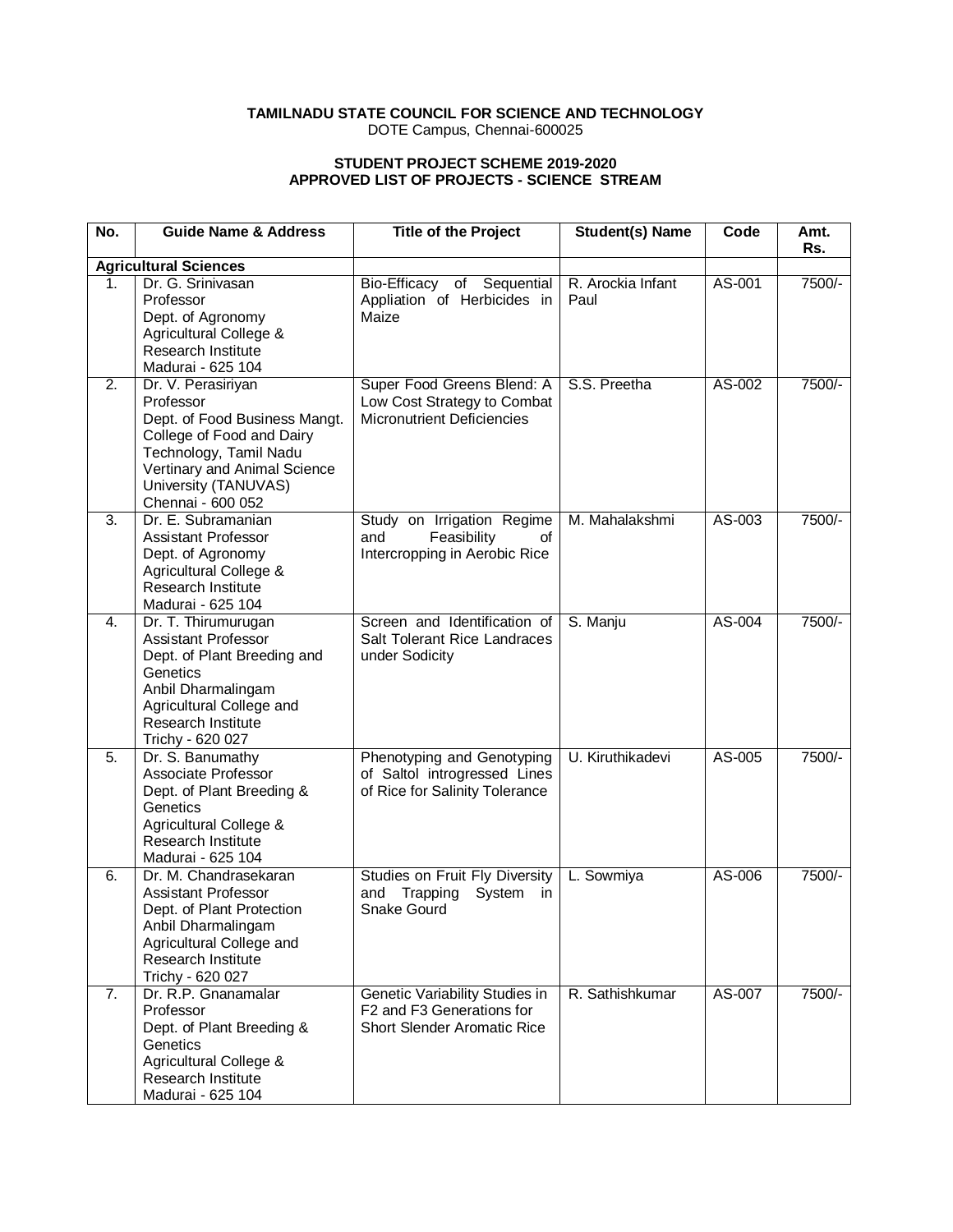| $\overline{8}$ .  | Dr. M. Jayasekhar<br>Professor<br>Dept. of Plant Pathology<br>Agricultural College &<br><b>Research Institute</b><br>Killikulam, Vallanadu,<br>Thoothukudi - 628 252                                | Evaluation of Arbuscular<br>Mycorrhizal Fungi (AMF)<br>against Stem Rot Disease<br>caused by Sclerotium Rolfsii<br>of Tuberose (Polianthes<br>Tuberosa)                                                  | P. Boopathi          | AS-008 | 7500/- |
|-------------------|-----------------------------------------------------------------------------------------------------------------------------------------------------------------------------------------------------|----------------------------------------------------------------------------------------------------------------------------------------------------------------------------------------------------------|----------------------|--------|--------|
| 9.                | Dr. R. Krishnamoorthy<br><b>Assistant Professor</b><br>Dept. of Agronomy<br>Annamalai University<br>Chidambaram - 608 002                                                                           | <b>Effect of Age of Seedlings</b><br>and Nutrient Management on<br>the Growth and Yield of<br>Redgram                                                                                                    | V. Priyadarsini      | AS-009 | 7500/- |
| 10.               | Dr. D. Kumarimanimuthu<br>Veeral<br><b>Assistant Professor</b><br>Dept. of Agronomy<br>Annamalai University<br>Chidambaram - 608 002                                                                | Effect<br>Liquid<br>Organic<br>of<br>Manures on Growth Yield<br>and Grain Quality of Sweet<br>Corn                                                                                                       | G. Abirami           | AS-010 | 7500/- |
| 11.               | Dr. M. Arumugam Pillai<br>Professor<br>Dept. of Plant Breeding &<br>Genetics<br>Agricultural College &<br>Research Institute<br>Killikulam, Vallanadu,<br>Thoothukudi - 628 252                     | Mutation Studies on Cowpea<br>for<br>Resistance<br><b>Biotic</b><br>to<br><b>Stress</b>                                                                                                                  | S. Priyadharshni     | AS-011 | 7500/- |
| 12.               | Dr. N. Balakrishnan<br>Associate Professor<br>Dept. of Agricultural<br>Entomology<br>Agricultural College &<br><b>Research Institute</b><br>Killikulam, Vallanadu,<br>Thoothukudi - 628 252         | Characterization and Toxicity<br>Analysis<br>of<br>Indigenous<br><b>Bacillus</b><br>Thuringiensis<br>Isolates against the Invasive<br>Fall<br>Armyworm,<br>pest<br>Spodoptera Frugiperda (JE<br>Smith)   | S. Anu Shobiya       | AS-012 | 7500/- |
| $\overline{13}$ . | Dr. B. Usharani<br><b>Assistant Professor</b><br>Dept. of Agrl Entomology<br>Agricultural College &<br><b>Research Institute</b><br>Madurai - 625 104                                               | Pollination<br>Efficiency<br>of<br>Honey Bees in Coriander,<br>Coriandrum Sativum L.                                                                                                                     | G. Madhu Vandhi      | AS-013 | 7500/- |
| 14.               | Dr. K. Sujatha<br>Professor<br>Dept. of Seed Science & Tech,<br>Agricultural College &<br><b>Research Institute</b><br>Madurai - 625 104                                                            | Seed Technological Studies<br>in Solanum Nigrum L. (Black<br>Night Shade)                                                                                                                                | M. Poovizhi          | AS-014 | 7500/- |
| 15.               | Dr. L. Nivetha<br>Asst. Professor<br>Dept. of Biotechnology<br>PSG College of Arts & Science<br>Coimbatore - 641 014                                                                                | Bio-<br>Innovative<br>Ways of<br>Controlling<br>Plant<br>Agent,<br>Extracts<br>Organic<br>and<br>Amendments Against Black<br>Rot of Cauliflower Caused By<br>Xanthomonas<br>Campestris<br>Pv. Campestris | N. Thasneem<br>Nisha | AS-015 | 7500/- |
| 16.               | Dr. S. Merina Prem Kumari<br><b>Assistant Professor</b><br>Dept. of Plant Breeding and<br>Genetics, Agricultural College<br>& Research Institute<br>Killikulam, Vallanadu,<br>Thoothukudi - 628 252 | <b>Rice</b><br>Improvement<br>of<br>Cultivars Kalinga and ADT<br>43 for Salt Tolerance by in<br><b>Vitro Mutation</b>                                                                                    | R. Venkateshan       | AS-016 | 7500/- |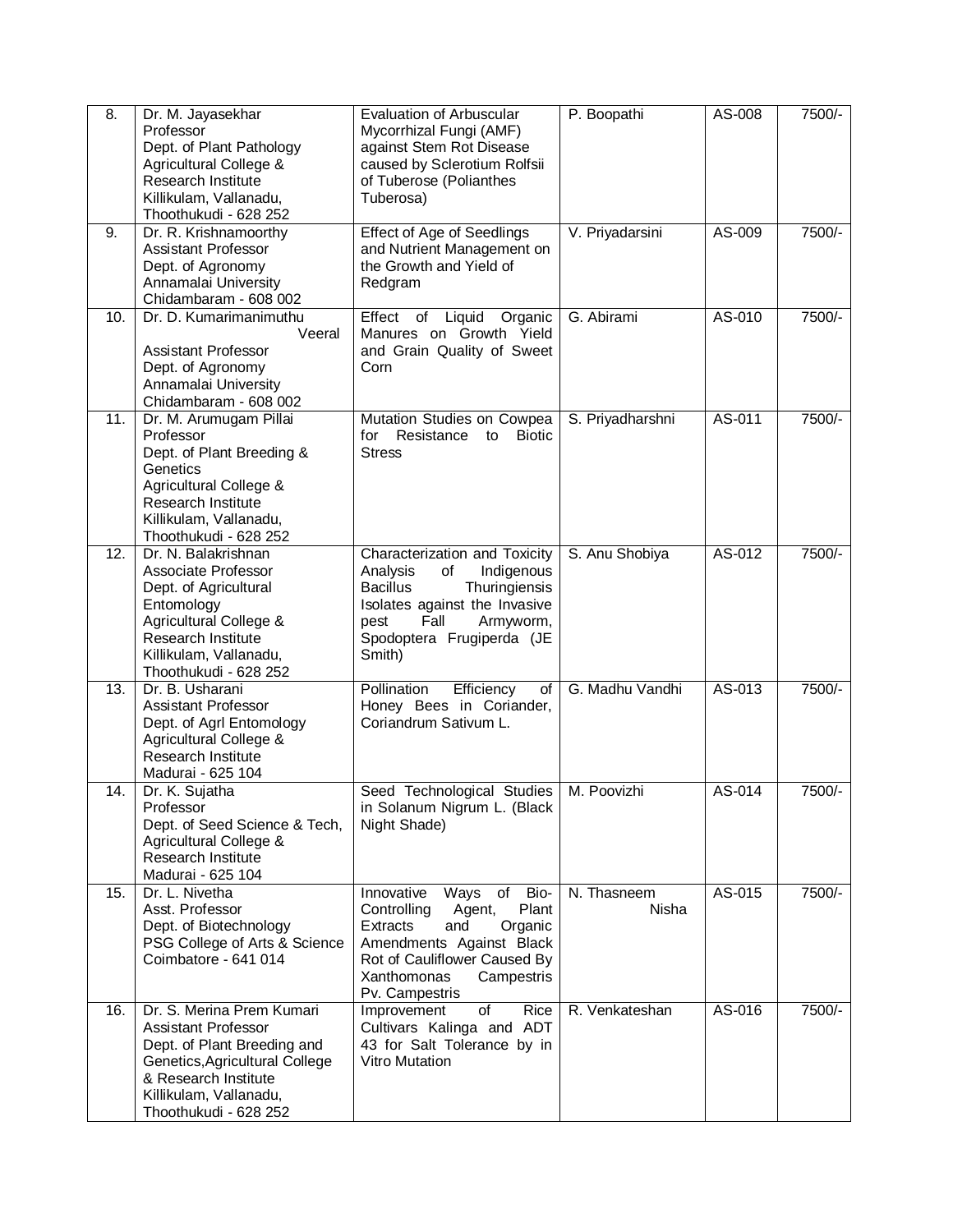| 17. | Dr. D. Kalyanasundram<br>Professor<br>Dept. of Agornomy<br>Annamalai University<br>Chidambaram - 608 002                                                                                                                        | Foliar Nutrition to Augument<br>Cotton Yield and to Enhance<br>the Livelihood of Resources<br>Poor Coastal Farmers                                                                                                                      | S. Harini Sri                                                  | AS-017 | 7500/- |
|-----|---------------------------------------------------------------------------------------------------------------------------------------------------------------------------------------------------------------------------------|-----------------------------------------------------------------------------------------------------------------------------------------------------------------------------------------------------------------------------------------|----------------------------------------------------------------|--------|--------|
| 18. | Ms. A. Caroline<br><b>Assistant Professor</b><br>Dept. of Food Processing and<br><b>Preservation Technology</b><br>Avinashilingam Institute for<br>Home Science and Higher<br><b>Eduction for Women</b><br>Coimbatore - 641 108 | Automated Fish Cutter Cum<br>Cleaner and Organic Feed<br>Maker                                                                                                                                                                          | M. Afrrin<br>R. Akshitha<br>R.R. Kaaviya Sri<br>M. Saradhambal | AS-018 | 7500/- |
| 19. | Dr. L. Palaniappan<br>Professor, Dept. of Physics<br>Annamalai University<br>Chidambaram - 608 002                                                                                                                              | Conversion of Salt Water into<br>Potable Water for Agricultural<br>Purpose                                                                                                                                                              | R. Aarthi                                                      | AS-019 | 7500/- |
| 20. | Dr. Anitha Subash<br>Professor<br>Dept. of Biochemistry<br>Avinashilingam Institute for<br>Home Science and Higher<br><b>Eduction for Women</b><br>Coimbatore - 641 043                                                         | Utilization of Fruit, Vegetable<br>Flower<br>Wastes<br>for<br>and<br>Vermicomposting<br>and<br>Screening<br>for<br>Industrial<br>Enzymes                                                                                                | S. Kiruthika                                                   | AS-020 | 7500/- |
| 21. | Dr. V. Ambikapathy<br>Associate Professor<br>PG & Research Dept. of<br>Botany & Microbiology<br>A. Veeriya Vandayar Memorial<br>Sri Pushpam College,<br>Poondi-613 503                                                          | Collection<br>and<br>Documentation of Medicinal<br>Mushroom<br>Associated<br>Trichoderma<br>SP. Analysis<br>using<br>18S<br>rRNA<br>Gene<br>Sequencing                                                                                  | P. Prakash                                                     | AS-021 | 7500/- |
| 22. | Ms. R. Premalatha<br><b>Assistant Professor</b><br>Dept. of Microbiology &<br>Biochemistry<br>Nadar Saraswathi College of<br>Arts and Science<br>Theni - 625 531                                                                | Effective<br>Cost<br>Carrier<br>Material Inmaintaining Soil<br>Fertility and Enhancing Plant<br>Growth                                                                                                                                  | M.R. Viniba<br>Deepa                                           | AS-022 | 7000/- |
| 23. | Dr. V.V. Gomathi<br><b>Assistant Professor</b><br>Dept. of Software Systems<br>KG College of Arts and<br>Science,<br>Coimbatore - 641 035                                                                                       | Farm Friend-A Smart Farm<br>System<br>To<br>Enhance<br>the<br><b>Farmer's Wealth</b>                                                                                                                                                    | S. Dinesh<br>G. Naveenkumar<br>S. Ajay<br>R. Gokulbalaji       | AS-023 | 7500/- |
| 24. | Dr. J. Hemapriya<br>Assistant Professor<br>PG and Research Dept. of<br>Microbiology<br>D.K.M. College for Women<br>Vellore - 632 001                                                                                            | Formulation of Green Nano-<br>Fertilizer<br>using<br>Nano<br>crystalline<br>Hydroxyapatite<br>from Waste Egg Shell and<br>Microbial<br>Nano<br>Urea to<br>Enhance the Plant Growth<br>Through Slow and Sustained<br>Release of Nitrogen | R. Thamizharasi<br>K. Priya                                    | AS-024 | 7500/- |
| 25. | Dr. T. Mathavan<br>Assistant Professor<br>PG & Research Dept. of<br>Physics, Nadar Mahajana<br>Sangam S. Vellaichamy Nadar<br>College<br>Madurai - 625 019                                                                      | Greywater<br>Effective<br>Cost<br>Treatment and its PH Control<br>using Activated Charcoal for<br>Fertilizer<br>Irrigation<br>with<br>Chamber                                                                                           | M. Pavalamuthu<br>C. Parthasarathi                             | AS-025 | 7500/- |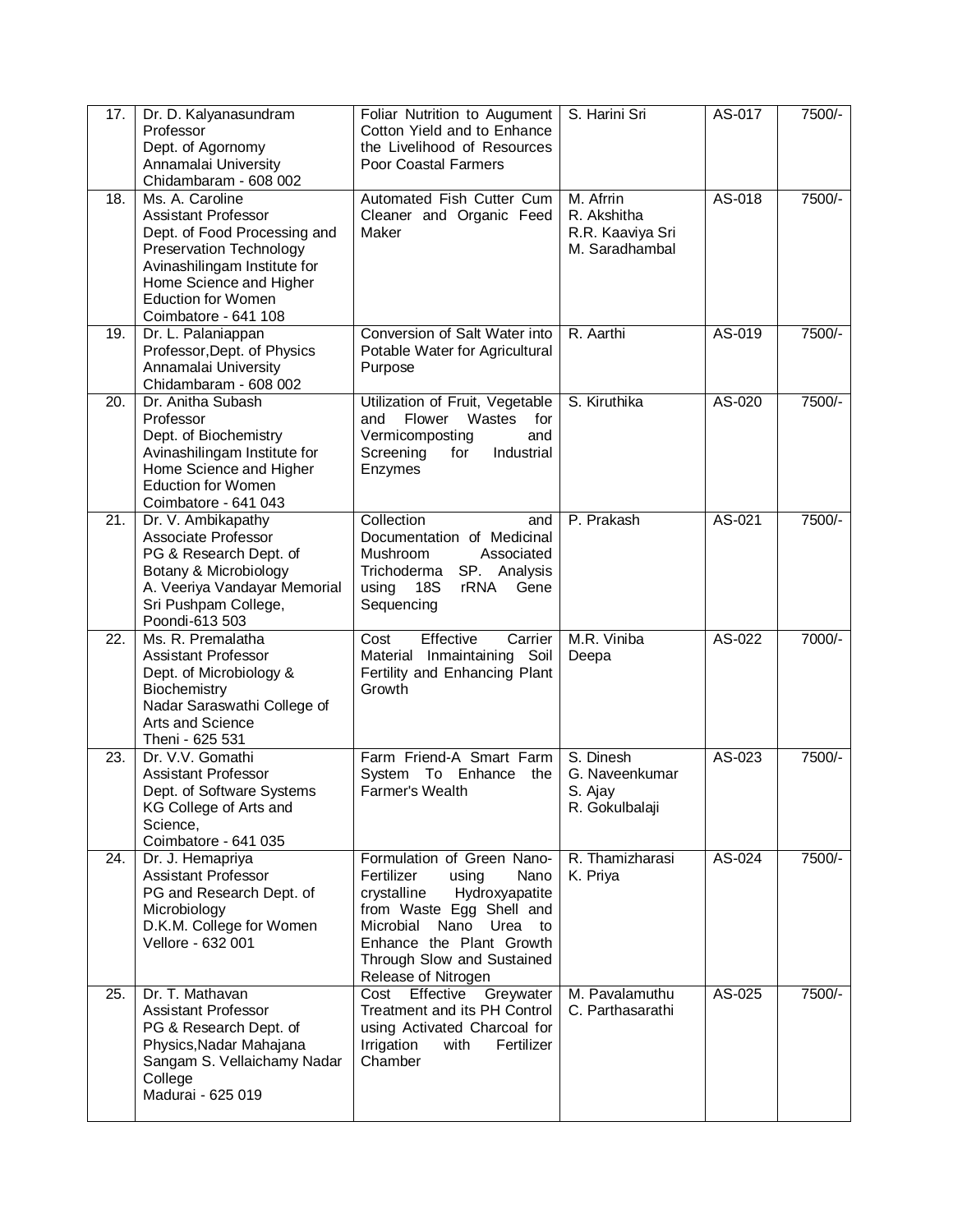| $\overline{26}$ . | Dr. P. Sathishkumar<br>Assistant Professor<br>Dept. of Botany<br>Nallamuthu Gounder<br>Mahalingam College<br>Pollachi - 642 001                                                        | <b>Edible Coating from Nontoxic</b><br>Biomaterials for Extending<br>Shelf Life of Fruits and<br>Vegetables                                                                             | M. Meenambigai<br>J. Logeshwari<br>P.V. Akhila               | AS-026 | 7500/- |
|-------------------|----------------------------------------------------------------------------------------------------------------------------------------------------------------------------------------|-----------------------------------------------------------------------------------------------------------------------------------------------------------------------------------------|--------------------------------------------------------------|--------|--------|
| 27.               | Dr. A. Vinoth<br><b>Assistant Professor</b><br>Dept. of Botany<br>St. Xavier's College<br>Palayamkottai - 627 002                                                                      | Utilization of Invasive Weed<br>(Water Hyacinth) as Organic<br>Compost and Vermicompost<br>for the Cultivation of Vigna<br>Mungo (L.) Hepper                                            | M. Muppidathi<br>R. Kohila                                   | AS-027 | 7500/- |
| 28.               | Dr. V. Baskar<br><b>Assistant Professor</b><br>PG & Research Dept. of<br>Microbiology<br>M.R. Government Arts<br>College, Mannargudi-614001                                            | Evaluation<br>Phosphate<br>οf<br>Bacteria<br>Solubilizing<br>in<br>Agriculture Soil and as a<br>Biofertilizer Potential in Chilli<br>Plant (Capsicum Annum L.)                          | J. Eswari                                                    | AS-028 | 7500/- |
| 29.               | Dr. M. Viji<br><b>Assistant Professor</b><br>Dept. of Botany<br>Thiagarajar College<br>Madurai - 625 009                                                                               | Effects of Antioxidants<br>to<br>Overcome<br><b>Browning</b><br>of<br>Induction<br>Callus<br>and<br>Somatic<br><b>Induction</b><br>of<br>Embryogenesis in Cajanus<br>Cajan (L.) Millsp. | M. Sakthimari                                                | AS-029 | 7500/- |
| 30.               | Mrs. Dr. D. Vijayarani<br><b>Assistant Professor</b><br>Dept. of Home Science<br>V.V. Vanniaperumal College<br>for Women<br>Virudhunagar - 626 001                                     | Extraction of Antioxidant from<br>Fruit Peels and its Utilization<br>in Storage Stability of Oil                                                                                        | <b>B.</b> Pavithra                                           | AS-030 | 7500/- |
| 31.               | Dr. E.M. Rajesh<br><b>Assistant Professor</b><br>Dept. of Microbiology<br>PSG College of Arts and<br>Science,<br>Coimbatore - 641 014                                                  | Identification<br>of<br>Entomopathogenic<br>Fungi<br>Maconellicoccus<br>from<br>Hirsutus and its Application<br>as Biological Control against<br>Maconellicoccus Hirsutus               | S.K. Apoorva                                                 | AS-031 | 7500/- |
| $\overline{32}$ . | Ms. K. Ahilandeswari<br><b>Assistant Professor</b><br>PG & Research Dept. of<br>Microbiology<br>Sengamala Thayaar<br><b>Educational Trust Women's</b><br>College, Mannargudi - 614 001 | <b>Biodynamic Farming System</b><br>on Sustainable Cultivation of<br>Organic Rice                                                                                                       | D. Pradeepa                                                  | AS-032 | 7500/- |
| 33.               | Dr. M. Suriya Prabha<br><b>Assistant Professor</b><br>PG & Research Dept. of<br>Microbiology<br>Sadakathullah Appa College<br>Tirunelveli - 627 011                                    | Isolation of Microbiome from<br><b>Fermented Rice Water</b>                                                                                                                             | K. Gajalakshmi<br>S. Ayisha Thaslim<br>K. Abrose             | AS-033 | 7500/- |
| 34.               | Dr. B. Thamarai Selvi<br>Associate Professor<br>Dept. of Microbiology<br>Sri Ramakrishna College of<br>Arts and Science for Women<br>Coimbatore - 641 044                              | Preservation of Fruits and<br>Vegetables using Aloe Vera<br>as Edible Coating                                                                                                           | M. Malar Selvi<br>K. Nivetha<br>S. Pavatharani<br>M. Saranya | AS-034 | 7000/- |
| 35.               | Dr. M. Angel<br><b>Assistant Professor</b><br>PG & Research Dept. of<br><b>Nutrition and Dietetics</b><br>Jamal Mohamed College<br>Trichy - 620 020                                    | Activity<br>Antioxidant<br>and<br>Composition<br>of<br>Nutrient<br>Powder<br>Peel<br>Banana<br><b>Incorporated Food Products</b>                                                        | N. Nikmat Begam                                              | AS-035 | 7500/- |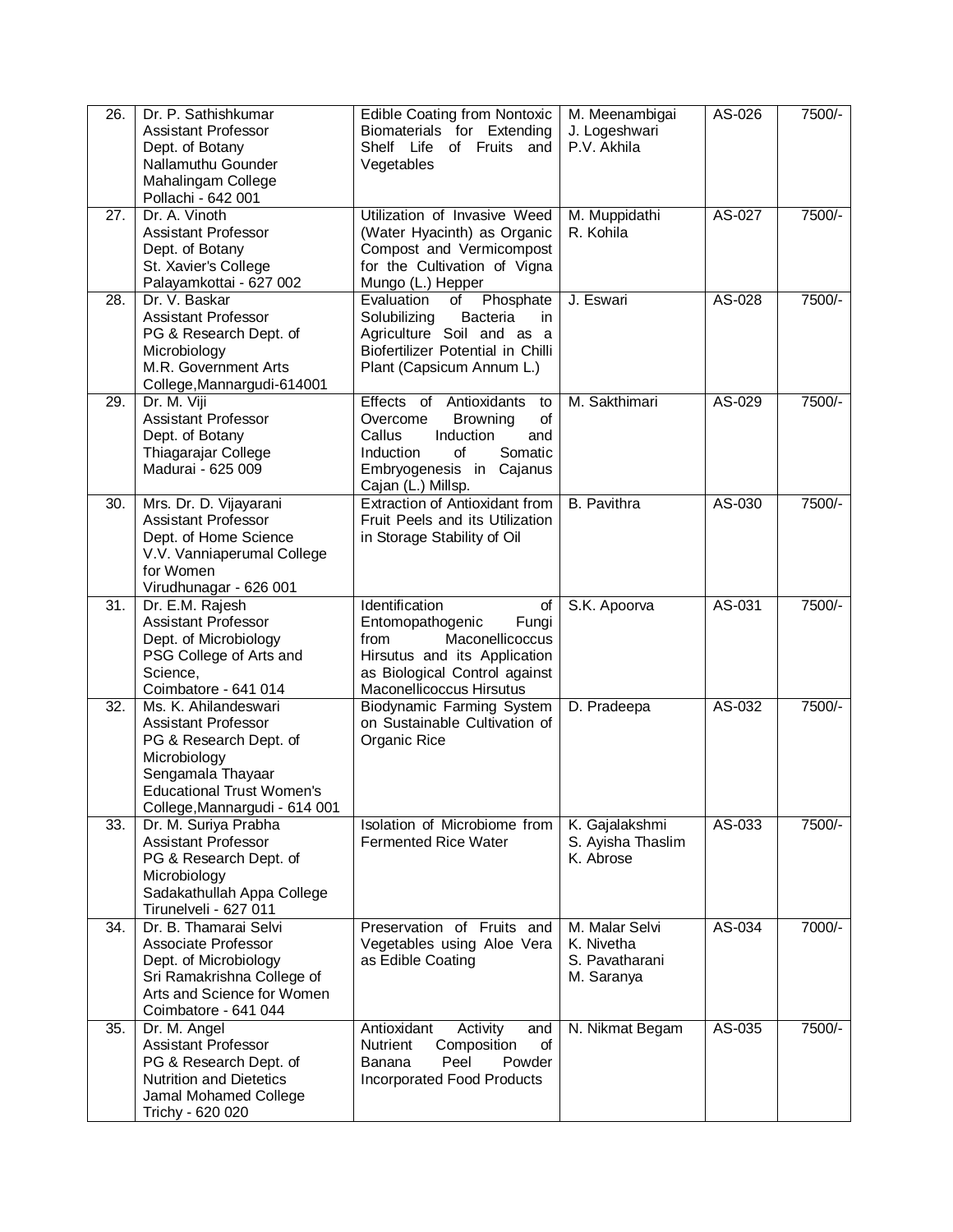| 36. | Mr. U. Rajasekaran<br><b>Assistant Professor</b><br>Dept. of ECE<br><b>Builders Engineering College</b><br>Tirupur - 638 108                                         | Smart<br>Irrigation<br>System<br>using Solar Panel with the<br>Help of Soil Sensors                                                                                  | A. Dharanya<br>S. Indhu<br>R. Ponvivek                             | AS-036 | 7500/-   |
|-----|----------------------------------------------------------------------------------------------------------------------------------------------------------------------|----------------------------------------------------------------------------------------------------------------------------------------------------------------------|--------------------------------------------------------------------|--------|----------|
| 37. | Ms. M. Ramya Princess<br><b>Assistant Professor</b><br>Dept. of EIE<br>SRM Valliammai Engineering<br>College<br>Kattankulathur - 603 203                             | <b>Humanless Farming</b>                                                                                                                                             | A. Nivetha<br>P. Pavithra<br>V. Ramesh Aravind<br>J.A. Rishigha    | AS-037 | 7500/-   |
| 38. | Ms. R. Sunandhini<br><b>Assistant Professor</b><br>Dept. of Social Science<br>Imayam Institute of Agriculture<br>and Technology<br>Trichy - 621 206                  | An<br>Economic<br>Impact<br>of<br>Crop<br>Assessment<br><b>Schemes</b><br>with<br>Insurance<br>Special Reference to PMBY<br>in Tiruchirappalli District              | R. Nidhishree<br>G. Dharshini<br>N.R. Hariharan<br>A. Sathishkumar | AS-038 | 7500/-   |
| 39. | Mr. Sathishkumar<br>Subramanian<br><b>Assistant Professor</b><br>Dept. of EEE<br>Bannari Amman Institute of<br>Technology<br>Sathyamangalam - 638 401                | Development of BLDC Motor<br><b>Based Multinozzle Pesticides</b><br>Sprayer Pump                                                                                     | S. Dineshkumar<br>E. Giri Prasanth<br>M. Hariprasath               | AS-039 | 7500/-   |
| 40. | Mr. J. Sridhar<br><b>Assistant Professor</b><br>Dept. of ECE<br><b>Erode Sengunthar Engineering</b><br>College<br>Erode - 638 057                                    | Greenhouse<br>Environment<br><b>Controlling Robot</b>                                                                                                                | R. Ashwini<br>M. Gayathri<br>M. Gowsalya<br>S. Valliammai          | AS-040 | 7500/-   |
| 41. | Mr. R. Saravanan<br><b>Assistant Professor</b><br>Dept. of Mechincal<br>Engineering<br>KIT - KalaignarKarunanidhi<br>Institute of Technology<br>Coimbatore - 641 402 | Manually<br>Operated<br>Multipurpose<br>Agriculture<br>Machine                                                                                                       | S.P. Abith Sakin<br>S. Dharmaraj<br>Boopathy<br>S.A. Karthikeyan   | AS-041 | 7000/-   |
| 42. | Mr. T. Rajasekar<br><b>Assistant Professor</b><br>Dept. of ECE<br>Agni College of Tech.,<br>Chennai - 600 130                                                        | Unmanned Ground Vehicle<br>for<br>Detecting<br>Nutrient<br>Deficiency in Crops                                                                                       | T. Amirtha<br>T. Gokulalakshmi<br>P. Umamaheswari                  | AS-042 | 7500/-   |
| 43. | Dr. G. Ayyappadasan<br><b>Assistant Professor</b><br>Dept. of Biotechnology<br>K. S. Rangasamy College of<br>Technology<br>Tiruchengode - 637 215                    | Production<br>and<br>Characterization of iron and<br>nanoparticles<br>copper<br>obtained from e-waste for<br>sustainable biofertilizer                               | S. Bhurniammal                                                     | AS-043 | 7500/-   |
| 44. | Dr. N. Radhakrishnan<br>Professor & HoD<br>Dept. of Biochemistry<br>St. Peter Institute of Higher<br><b>Education and Research</b><br>Chennai - 600 054              | Bioefficacy of Embelia Ribes<br>Burm<br>(Myrsinaceae)<br>E.<br>against Lepidopteran Pest<br>Spodoptera Litura and their<br>Efficacy Against Beneficial<br>Earthworms | A. Abdul Malik<br>Ibrahhim                                         | AS-044 | 7500/-   |
| 45. | Mr. P. Praveen<br><b>Assistant Professor</b><br>Dept. of Mechanical Engg.,<br>Kongu Engineering<br>College, Perundurai,<br>Erode-638 060                             | Tomato<br>Biodegradable<br>Seedling Trays made from<br><b>Tapioca Waste</b>                                                                                          | S. Santhosh<br>R. Raaghul<br>A.S. Pramoth<br>Kumar                 | AS-045 | $5000/-$ |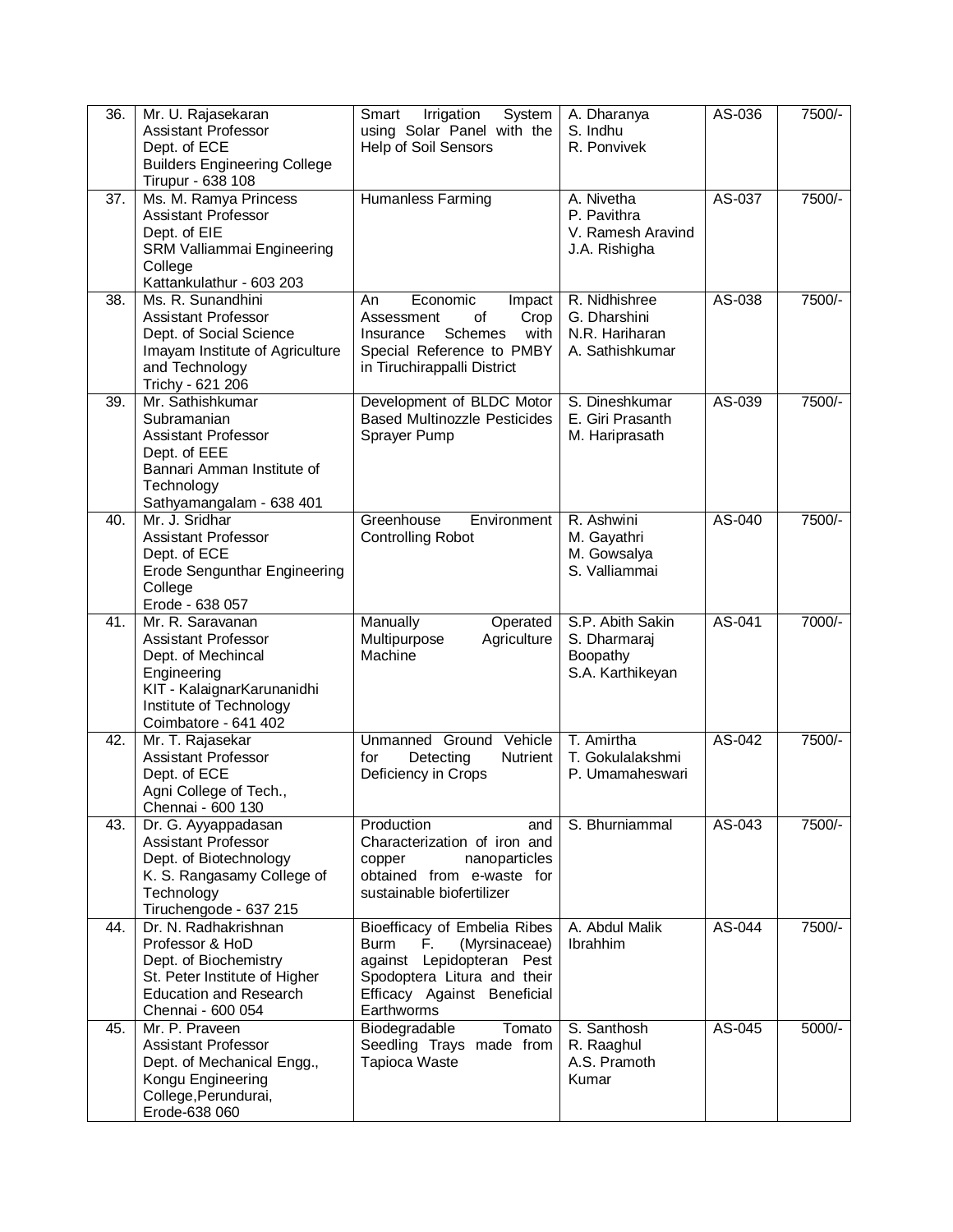| 46. | Dr. T. Gunasekar<br><b>Assistant Professor</b><br>Dept. of EEE<br>Kongu Engineering College<br>Perundurai,<br>Erode - 638 060                                            | Smart Monitoring System for<br><b>Borewell Vehicle</b>                                                                                                                                                                     | C. Gobinath<br>N. Manoj<br>A.D. Naveena<br>T. Nandhini          | AS-046 | 7500/- |
|-----|--------------------------------------------------------------------------------------------------------------------------------------------------------------------------|----------------------------------------------------------------------------------------------------------------------------------------------------------------------------------------------------------------------------|-----------------------------------------------------------------|--------|--------|
| 47. | Mr. S. Purushothaman<br>Assistant Professor<br>Dept. of ECE<br>PGP College of Engineering<br>and Technology<br>Namakkal - 637 207                                        | Effective Implementation of<br>Elephant Repellency System<br>to Protect Damage of Crops<br>using<br>Parallel<br>Communication                                                                                              | A. Dhivya                                                       | AS-047 | 7500/- |
| 48. | Dr. K. Sriniyasan<br>Professor & Head<br>Dept. of EIE<br>Sri Ramakrishna Engineering<br>College<br>Coimbatore - 641 022                                                  | Portable<br>Development<br>of<br>Device<br>with<br>$I \circ T$<br>for<br>Monitoring Soil Nutrients for<br>Farmers                                                                                                          | K. Murugavel Rajan<br>J. Hariharan<br>C.D. Paterson             | AS-048 | 7500/- |
| 49. | Dr. P. Vasantha Srinivasan<br>Assistant Professor & HoD<br>Dept. of Biotechnology<br>St. Peter Institute of Higher<br><b>Education and Research</b><br>Chennai - 600 054 | Multi-Potency of Dynamic<br>Phytochemicals Derived from<br>Embelia Ribes<br>Burm F.<br>(Myrsinaceae)<br>Against<br>American<br>Bollworm,<br>Helicoverpa Armigera and<br>Mosquito<br>Vector<br>Dengue<br>Aedes Aegypti Linn | P. Jessy Martina                                                | AS-049 | 7500/- |
| 50. | Dr. M. Helda Mercy<br>Professor<br>Dept. of Information<br>Technology<br>Panimalar Engineering College<br>Chennai - 600 123                                              | Eco - Soil Inspector with Agri<br>Website                                                                                                                                                                                  | R. Maria Brigitha<br>T. Gayathri<br>V. Banumathi<br>R. Dhanusha | AS-050 | 7500/- |

## **Biological Sciences**

| 51. | Dr V. Ramasubramanian<br>Professor<br>Dept. of Zoology<br><b>Bharathiar University</b><br>Coimbatore - 641 046                        | Isolation and Characteri-zation<br>Selenium<br>Green<br>Ωf<br>and<br>of<br>Synthesis<br>Selenium<br>Nanoparticles as Feed Additive<br>for Growth Perfor-mance of<br>Cirrhinus Mrigala | M. Antony Anista                           | <b>BS-001</b> | 7500/- |
|-----|---------------------------------------------------------------------------------------------------------------------------------------|---------------------------------------------------------------------------------------------------------------------------------------------------------------------------------------|--------------------------------------------|---------------|--------|
| 52. | Dr. P. Priya<br>Assistant Professor<br>PG & Research Dept. of<br>Zoology<br>Pachiayappa's College<br>Chennai - 600 030                | In vitro anticancer activity of the<br>compound isolated from the leaf<br>extract of Elytraria acaulis and in<br>silico analysis of the isolated<br>compound                          | S. Hepzibah<br>Priscilla                   | <b>BS-002</b> | 7500/- |
| 53. | Dr. A. Veeramani<br>Assistant Professor<br>Dept. of Zoology<br>Government Arts College<br>Kumbakonam - 612 002                        | Study on Diversity of Amphibian  <br>and their<br>Role<br>Fauna<br>in.<br>Biological Control of Insect<br>Pests at Cauvery Delta Regions<br>of Tamil Nadu                             | B. Kumarasen                               | <b>BS-003</b> | 7500/- |
| 54. | Dr. S. Subhashini<br>Assistant Professor<br>Dept. of Zoology<br>Arulmigu Palani Andavar<br>Arts College for Women<br>Palani - 624 615 | Studies on the influence of<br>microbial diversity in coconut<br>fiber retting                                                                                                        | C. Logadeepa<br>M. Preetha<br>S. Sangeetha | <b>BS-004</b> | 7500/- |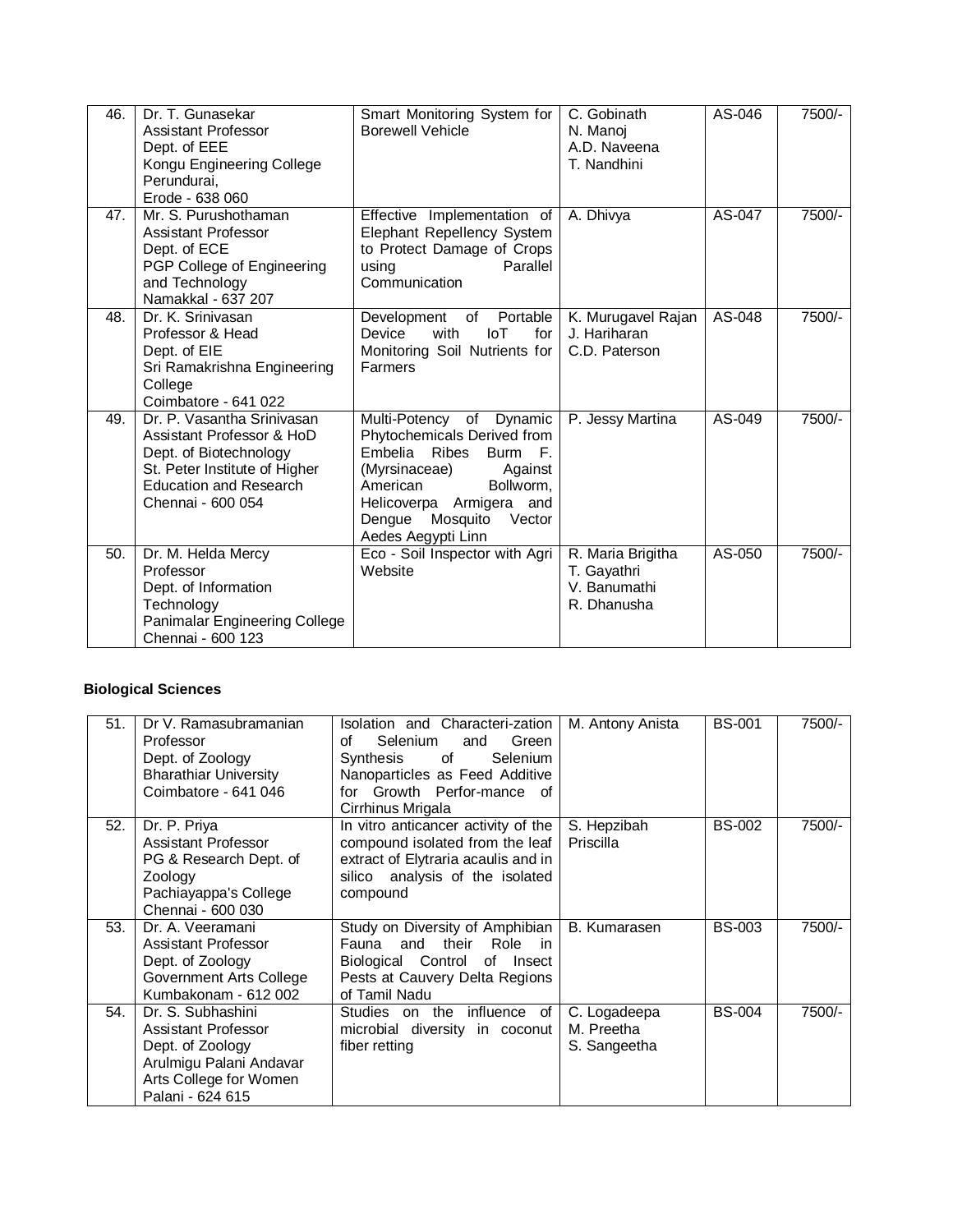| $\overline{55}$ . | Dr. T. Selvamohan<br><b>Assistant Professor</b><br>Dept. of Zoology<br>Rani Anna Government<br>College for Women<br>Tirunelveli - 627 008                       | Optimization<br>of<br>the<br>Lipase<br>Enzyme Activity Production of<br>Bacillus Amyloliquefaciens from<br>Rock Lobster                                                         | M. Esakkiammal                                      | <b>BS-005</b> | 7500/-   |
|-------------------|-----------------------------------------------------------------------------------------------------------------------------------------------------------------|---------------------------------------------------------------------------------------------------------------------------------------------------------------------------------|-----------------------------------------------------|---------------|----------|
| 56.               | Dr. N. Radhakrishnan<br><b>Assistant Professor</b><br>Centre for Advanced<br>Studies in Botany<br>University of Madras<br>Guindy - 600 025                      | A Potency of Glycylglycine as<br>of Plant<br>Defence<br><b>Elicitors</b><br>Against Early Blight Disease of<br>Solanum Lycoperscium Linn                                        | J. Mohanaprasad<br>E. Pavithara<br>R. D. Charumathi | <b>BS-006</b> | 7500/-   |
| 57.               | Dr. T. Sakthivel<br><b>Assistant Professor</b><br>Dept. of Zoology<br>Kongunadu Arts and<br>Science College<br>Coimbatore - 641 029                             | Performance Analysis of Eco-<br>Friendly Solar Disinfection Unit<br>(For Potable Water) specially<br>Designed for the District of<br>Coimbatore                                 | J.P. Malavika                                       | <b>BS-007</b> | 7500/-   |
| 58.               | Dr. P. Kannan<br>Assistant Professor<br>Dept. of Botany<br>The Madura College<br>Madurai - 625 011                                                              | Micro propagation of medicinal<br>(Buchanania<br>species<br>tree<br>axillaris) (Desr.) Ramam. From<br>eastern ghats of Tamilnadu                                                | S. Jeevitha                                         | <b>BS-008</b> | 7500/-   |
| 59.               | Dr. N. Thajuddin<br>Professor<br>Dept. of Microbiology<br><b>Bharathidasan University</b><br>Tiruchirapalli - 620 024                                           | Bacteriophages as a potent tool<br>to combat the Vibrio spp.<br><b>Biofilms</b><br>aquaculture<br>in<br>industries                                                              | K. Rajesh                                           | <b>BS-009</b> | $7500/-$ |
| 60.               | Dr. SR. M.S. Rubha<br>Associate Professor & HoD<br>Dept. of Food Science and<br><b>Nutrition</b><br>Holy Cross Home Science<br>College<br>Thoothukudi - 628 003 | Impact of Supplementation of<br>Pirandai Powder for Margin list<br>Women with Osteoporosis in<br>Thirunelveli District                                                          | I. Aneesa Ahamed                                    | <b>BS-010</b> | 7500/-   |
| 61.               | Dr. R. Ramasubburayan<br><b>Assistant Professor</b><br>Dept. of Animal Science<br>Manonmaniam Sundaranar<br>University<br>Tirunelveli - 627 012                 | Evaluation and Formulation of<br>Probiotic Product for Culture of<br>Fresh Water Fish Catla Catla                                                                               | M. Kavitha                                          | <b>BS-011</b> | 7500/-   |
| 62.               | Ms. C. Sathyalakshmi<br>Associate Professor<br>Dept. of Food Science and<br><b>Nutrition</b><br>Holy Cross Home Science<br>College<br>Thoothukudi - 628 003     | Memory power and physical<br>health of the children in the age<br>group of 5 to 10 years A study<br>with special reference to the<br>application<br>of<br>natural<br>substances | J. Jasper Beulah                                    | <b>BS-012</b> | 7500/-   |
| 63.               | Dr. J. Vinoth<br><b>Assistant Professor</b><br>Dept. of Zoology<br>Thiagarajar College<br>Madurai - 625 009                                                     | Biofilm Inhibition Potentials of<br><b>Bioactive</b><br>compound<br>from<br>Marine Macro Algae against<br>Resistance<br>Candida<br>Azole<br>Albicans                            | A. Mizaeir Mehtha                                   | <b>BS-013</b> | 7500/-   |
| 64.               | Dr. T. Angeline<br>Assistant Professor<br>Dept. of Zoology<br>The American College<br>Madurai - 625 002                                                         | Analysis of genetic variations by<br>DNA barcoding in striped murrel<br>fish at three districts of South<br>Tamilnadu                                                           | P. Joseph Antony<br>Reneese                         | <b>BS-014</b> | 7500/-   |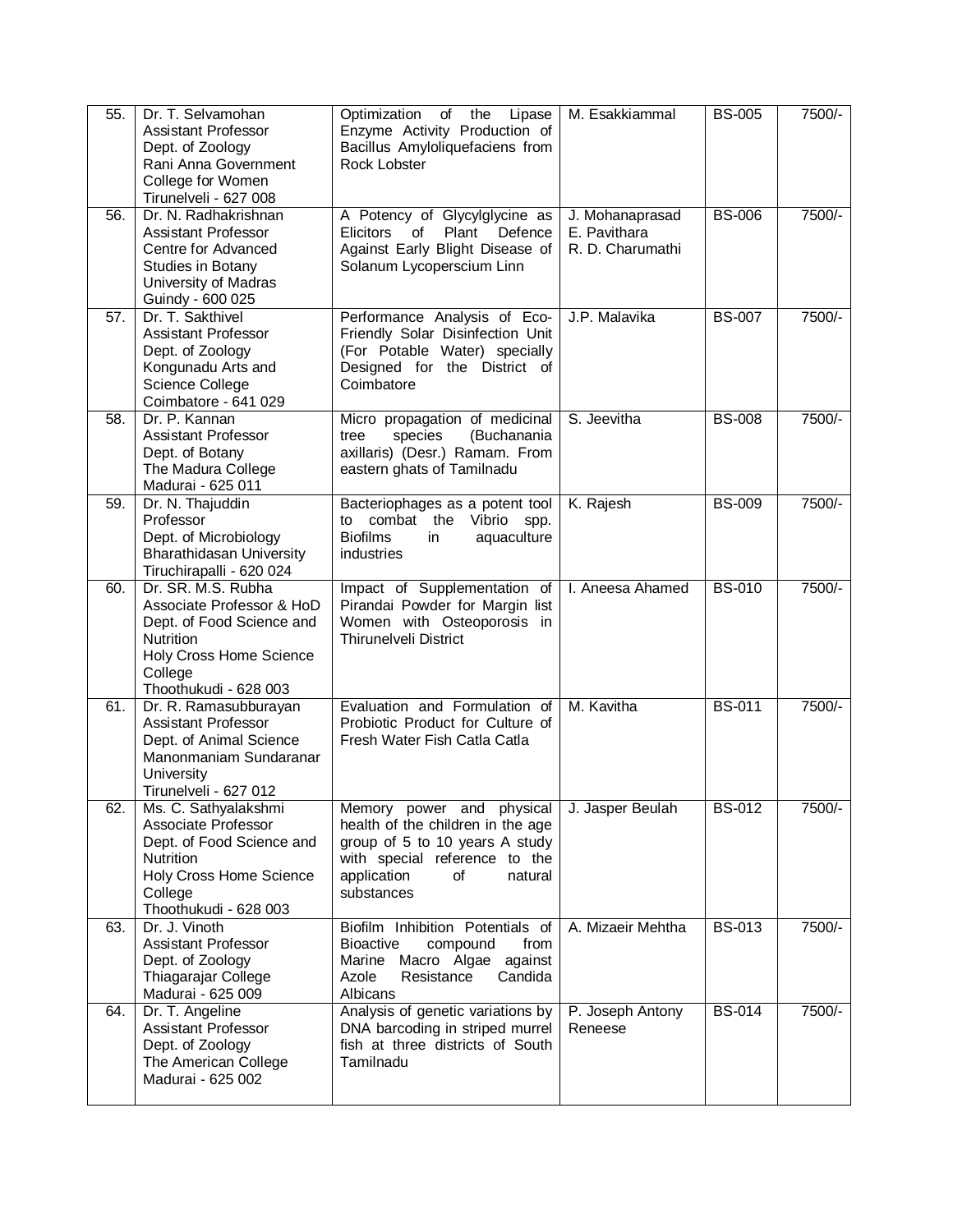| 65.               | Dr. T. Ramesh<br><b>Assistant Professor</b><br>Dept. of Zoology<br>Vivekananda College<br>Madurai - 625 214                                                          | Assessment of DNA Damage by<br>Alkaline<br>comet<br>assay<br>in<br>occupationally exposed welders<br>in Madurai                                                                                                   | T. Gokul                        | <b>BS-015</b> | 7500/- |
|-------------------|----------------------------------------------------------------------------------------------------------------------------------------------------------------------|-------------------------------------------------------------------------------------------------------------------------------------------------------------------------------------------------------------------|---------------------------------|---------------|--------|
| 66.               | Dr. S. Abirami<br>Assistant Professor & HoD.<br>of Microbiology<br>Kamaraj College<br>Thoothukudi - 628 003                                                          | Larvicidal<br>activity<br>of<br>soil<br>metabolites<br>pseudomonas<br>against vector mosquitoes                                                                                                                   | P. Preethi                      | <b>BS-016</b> | 7500/- |
| 67.               | Dr. D. Mubeen Sultana<br><b>Assistant Professor</b><br>Dept. of Zoology<br>Justice Basheer Ahmed<br>Sayeed College for Women<br>Chennai - 600 018                    | Bio-remediation<br>polymer<br>of<br>for<br>effluent<br>and<br>its<br>reuse<br>Agriculture and Aquaculture                                                                                                         | B. Sowmiya<br>N. Sandhya        | <b>BS-017</b> | 7500/- |
| 68.               | Dr. M. Ramesh<br>Associate Professor<br>Dept. of Biotechnology<br>Alagappa University<br>Karaikudi - 630 003                                                         | Development<br>of<br>improved<br>micropropagation protocol for<br>IUCN RED Listed medicinal<br>shrub of Southern<br>Western<br>Ciliatus<br>Ghats,<br>Nilgirianthus<br>(Wall. ex Nees) Bremek                      | S. Rajeswari                    | <b>BS-018</b> | 7500/- |
| 69.               | Dr. R. Ramakrishnan<br>Associate Professor &<br>Head<br>Dept. of Zoology<br>Ayya Nadar Janaki Ammal<br>College<br>Sivakasi - 626 124                                 | Chitosan Nanoparticles against<br>the<br>Silkworm<br>Pathogenic<br>Microbesand their Biocompatible<br>Antioxidants                                                                                                | G. Sindhuja                     | <b>BS-019</b> | 7500/- |
| 70.               | Dr. J. Paramanandham<br><b>Assistant Professor</b><br>Dept of Zoology & Wildlife<br><b>Biology</b><br>A.V.C. College<br>Mannampandal- 609 305                        | Population Status and People<br>Perception on Indian Peafowl<br>(Pavo Cristatus Linnaeus, 1758)<br>in Cauvery Deltaic Region of<br>Tamil Nadu, India                                                              | B. Sanjeev                      | <b>BS-020</b> | 7500/- |
| 71.               | Dr. K. Manimegalai<br>Professor<br>Dept. of Zoology<br>Avinashilingam Institute for<br>Home Science and Higher<br><b>Education for Women</b><br>Coimbatore - 641 043 | In silico studies and effect of<br>Sri<br>allium<br>sativum<br>against<br>Lankan<br>weevil<br>myllocerusundatus (Coleoptera:<br>Curculionidae)                                                                    | S. Anuprabaa                    | <b>BS-021</b> | 7500/- |
| $\overline{72}$ . | Dr. Rachel Regi Daniel<br><b>Visiting Professor</b><br>Dept. of Botany<br>Lady Doak College<br>Madurai - 625 002                                                     | Phyto chemical Screening and<br>Functional Group Analysis by<br><b>FTIR</b><br>Spectroscopy<br>the<br>of<br>Selected<br>Medicinal<br><b>Plants</b><br>Collected from Som Villages of<br><b>Tuticorin District</b> | A. Esther                       | <b>BS-022</b> | 7000/- |
| 73.               | Dr. M. Kumar<br><b>Assistant Professor</b><br>Dept. of Botany<br><b>Madras Christian College</b><br>Chennai - 600 059                                                | Myco - Foam : The Alternate to<br><b>Plastics</b>                                                                                                                                                                 | J. Kousalya                     | <b>BS-023</b> | 7500/- |
| 74.               | Mr. N. Shabeer Ahmed<br><b>Assistant Professor</b><br>Dept of Biotechnology<br><b>Islamiah College</b><br>Vaniyambadi - 635 752                                      | Anticataract Activity of Medicinal<br>Palnts Against Glucose Induced<br>Cataract - An Invitro Study                                                                                                               | A. Sanaullah<br>B. Thirungnanam | <b>BS-024</b> | 7500/- |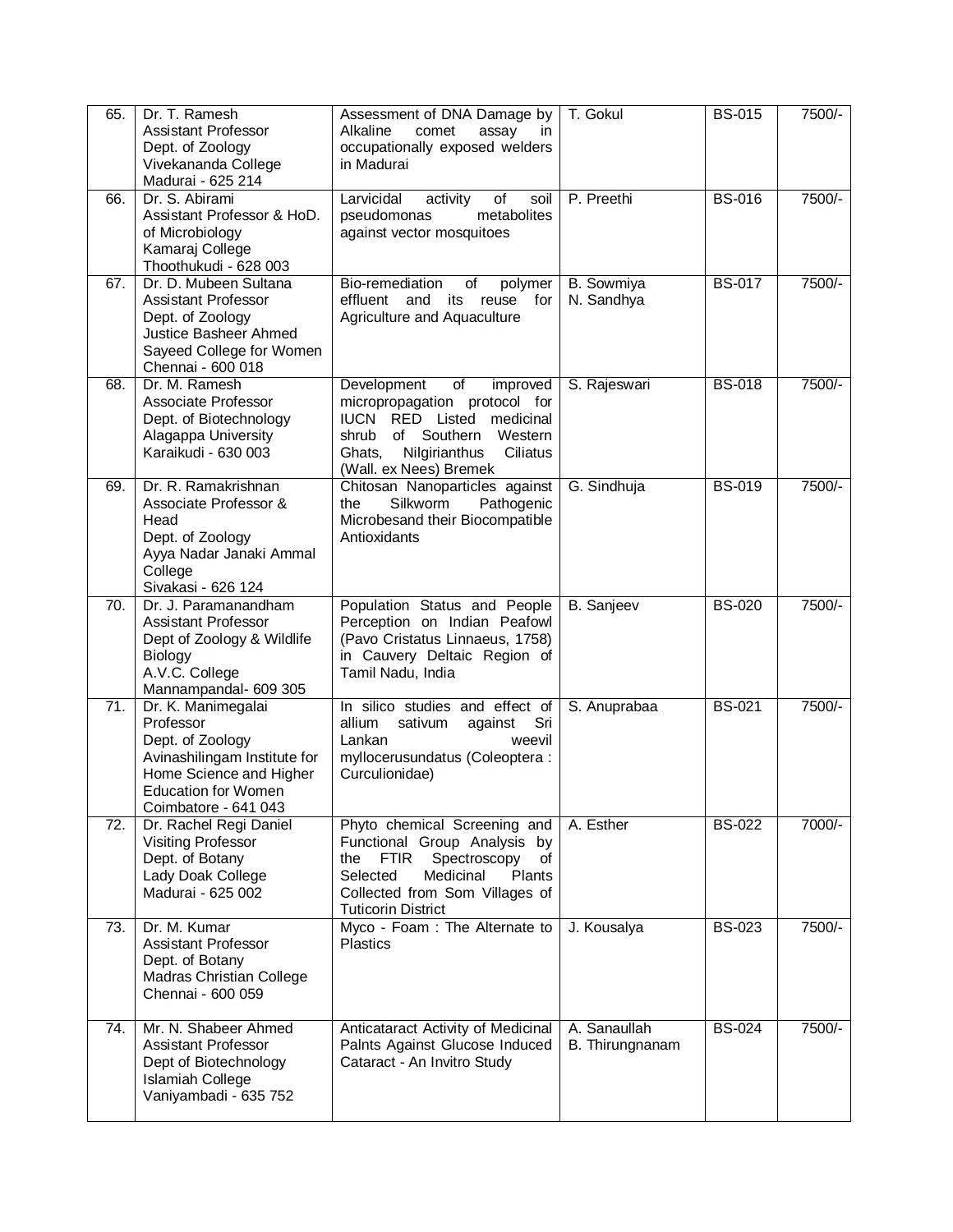| 75. | Dr. M. Mohamed Meeran<br>Professor & Head<br>Dept. of Zoology<br>Hajeekarutha Rowther<br>Howdia College<br>Theni - 625 533                                                         | House<br>Scenario<br>Current<br>of<br>Domesticu<br>Saprrow<br>(Passer<br>Diversity in Chinnamanur town<br>at Uthamaplayam Taluk of Theni<br><b>District</b>                           | M. Syed Marjuk<br>B. Sivapriya | <b>BS-025</b> | 7500/- |
|-----|------------------------------------------------------------------------------------------------------------------------------------------------------------------------------------|---------------------------------------------------------------------------------------------------------------------------------------------------------------------------------------|--------------------------------|---------------|--------|
| 76. | Dr. S. Sudhakar<br>Sivasubramaniam<br>Professor<br>Dept. of Biotechnology<br>Manonmaniam Sundaranar<br>University<br>Tirunelveli - 627 012                                         | Studies on Telomere Sequence<br>of Earthworm Eisenia Festida                                                                                                                          | A. Sowndaryan                  | <b>BS-026</b> | 7500/- |
| 77. | Dr. V. Brindha Priyadarshini<br><b>Assistant Professor</b><br>Dept. of Microbial<br>Biotechnology<br><b>Bharathiar University</b><br>Coimbatore - 641 046                          | Study on Hopanoids Production<br>in Drug Resistant Gram Positive<br><b>Bacteria</b>                                                                                                   | S. Manojkumar                  | <b>BS-027</b> | 7500/- |
| 78. | Dr. A. Arunprasath<br><b>Assistant Professor</b><br>PG & Research<br>Dept. of Botany<br>PSG College of Arts & Sci.<br>Coimbatore-641014                                            | Comparative phytochemical and<br>genetic variation analysis of<br>rhizophora apiculata Bi.                                                                                            | S. Sreeram                     | <b>BS-028</b> | 7500/- |
| 79. | Dr. G. Sujatha<br><b>Assistant Professor</b><br>Dept of Food Process Engg<br>College of Food and Dairy<br>Technology<br>Chennai - 600 052                                          | Enhancement<br>$\overline{of}$<br>Keeping<br>Milk in<br>Quality of Mother's<br>Mother's Milk Bank by Pulsed<br>Electric Field (PEF) Technology<br>- A Novel Food Processing<br>Method | S. Sanchaya                    | <b>BS-029</b> | 7500/- |
| 80. | Dr. A. Muniappan<br>Assistant Professor<br>Dept. of Physics<br>Theivanai Ammal College<br>for Women<br>Villupuram - 605 401                                                        | Theory of bioenergy transport in<br>protein molecules                                                                                                                                 | A. Thirumagal                  | <b>BS-030</b> | 7500/- |
| 81. | Dr. S.R. Senthilkumar<br>Associate Professor & HoD<br>Dept. of Botany<br>St. Joseph's College<br>Tiruchirapalli - 620 002                                                          | Molecular study of juglans regia<br>L. - A novel approach                                                                                                                             | <b>Anit Mary Sunny</b>         | <b>BS-031</b> | 7500/- |
| 82. | Dr. V. Samuel Gnana<br>Prakash<br>Professor & Head<br><b>Centre for Marine Science</b><br>and Technology<br>Manonmaniyam<br><b>Sundaranar University</b><br>Rajakkamangalam-629502 | Isolation<br>Screening<br>and<br>of<br>Antibacterial<br>Actinomycetes<br>from Marine sources                                                                                          | Jiya Varghese                  | <b>BS-032</b> | 7500/- |
| 83. | Dr. T. Anitha<br><b>Assistant Professor</b><br>Dept. of Botany<br>Nirmala College for Women<br>Coimbatore - 641 018                                                                | Study of Effect of Green Tea in<br>Oral Bacteria                                                                                                                                      | K. Anusree                     | <b>BS-033</b> | 7500/- |
| 84. | Dr. R. Ramasubbu<br><b>Assistant Professor</b><br>Dept. of Biology<br>The Gandhigram Rural<br>Institute, Dindigul - 624 302                                                        | Isolation and Characterization of<br>Potential Biactive compounds<br>from Trichopus Zeylanicus - An<br>Ethanomedicinal of Kani Tribes                                                 | M. Arun Lal<br>P. Venkatesh    | <b>BS-034</b> | 7500/- |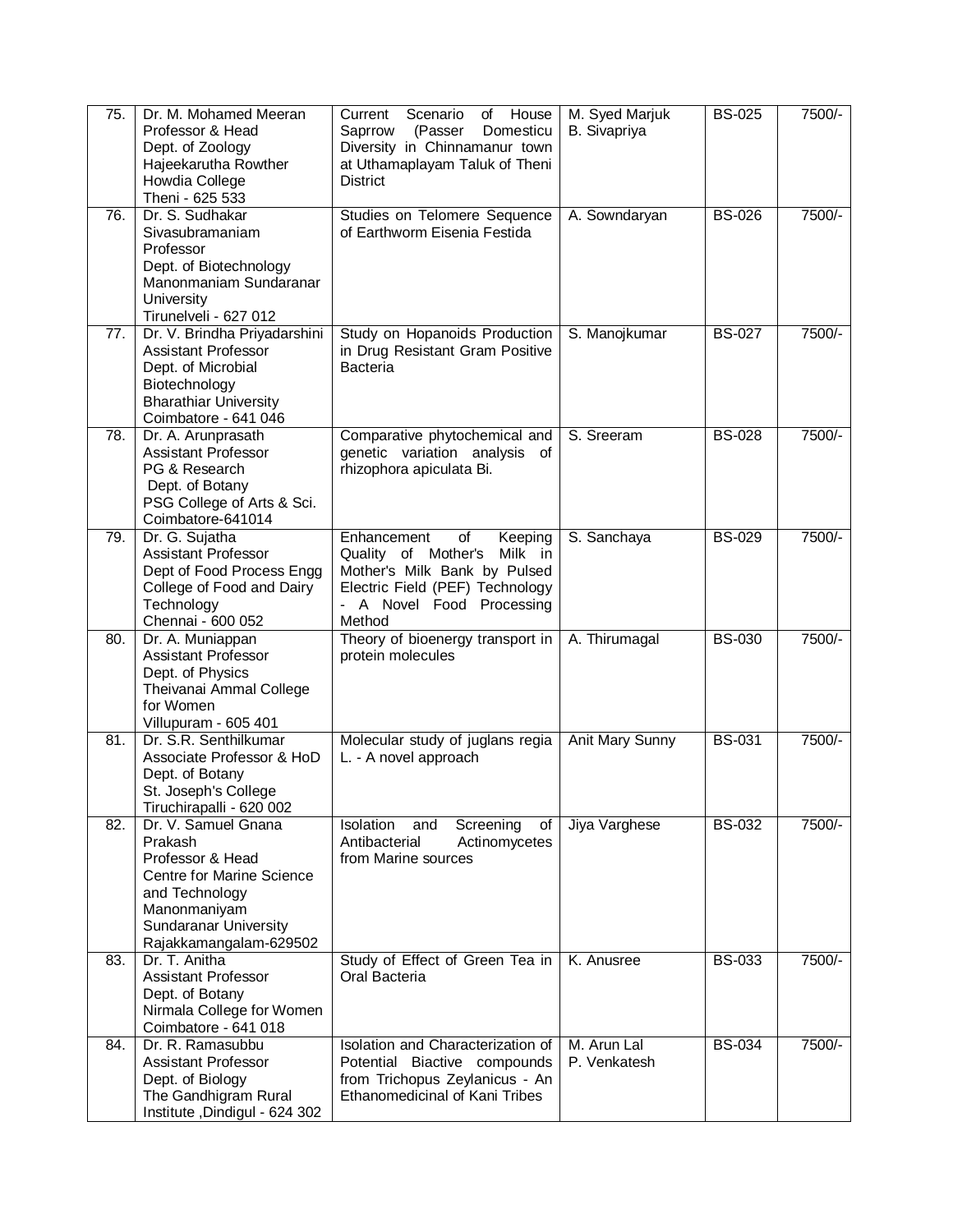| 85. | Dr. A. Vetri Selvi<br><b>Assistant Professor</b><br>Dept. of Botany<br>Queen Mary's College<br>Chennai - 600 004                                             | Purification<br>Isolation,<br>and<br>Characterization of Bioactive<br>Compounds from Seaweeds of<br>South East Coast of TamilNadu,<br>India                                                                                | R. Monisha                             | <b>BS-035</b> | 7500/- |
|-----|--------------------------------------------------------------------------------------------------------------------------------------------------------------|----------------------------------------------------------------------------------------------------------------------------------------------------------------------------------------------------------------------------|----------------------------------------|---------------|--------|
| 86. | Dr. Capt. M. Baskar<br>Associate Professor<br>Dept. of Botany<br><b>Government Arts College</b><br>for Men, Chennai-600035                                   | Sustainable low cost design of<br>gravity Fed drip irrigation system<br>for kitchen gardens                                                                                                                                | R. Prabagaran                          | <b>BS-036</b> | 7500/- |
| 87. | Dr. G. Devendran<br>Assistant Professor<br>Dept. of Zoology &<br>Biotechnology<br>A. Veeriya Vandayar<br>Memorial Sri Pushpam<br>College<br>Poondi - 613 503 | Diversity and Distribution of<br>spider in Paddy Field Ecosystem<br>of Poondi Thanjavur District,<br><b>Tamil Nadu</b>                                                                                                     | S. Navabharathi                        | <b>BS-037</b> | 7500/- |
| 88. | Dr. J. John Peter Paul<br><b>Assistant Professor</b><br>Dept. of Botany<br>St. Xavier's College<br>Palayamkottai - 627 002                                   | Micropropogation and ex situ<br>Conservation of Lycopodium<br>Wightianum Wall et Hook. Et<br>Grev. - An Important End-emic<br>Fern of Western Ghats                                                                        | Jasna Jayaraj                          | <b>BS-038</b> | 7500/- |
| 89. | Dr. P. Renuka Devi<br>Assistant Professor & HoD<br>Dept. of Biotechnology<br>Anna University Regional<br>Campus<br>Coimbatore - 641 046                      | antipyretic<br>Unravel<br>of<br>and<br>immunostimulant<br>perception<br>from andrographis<br>paniculata<br>against pathogens                                                                                               | S. Aswini                              | <b>BS-039</b> | 7500/- |
| 90. | Dr. A. Boopathi Raja<br><b>Assistant Professor</b><br>Dept. of Zoology<br>Nehru Memorial College<br>Tiruchirapalli - 621 007                                 | Evaluation of antioxidant and<br>anti-inflammatory<br>activity<br>of<br>different carotenoids isolated<br>from plants in relation with<br>human fertility                                                                  | S. Sripriya<br>S. Ruthra               | <b>BS-040</b> | 7500/- |
| 91. | Dr. M. Deivanayaki<br><b>Guest Lecturer</b><br>Dept. of Zoology<br>Government College for<br>Women<br>Kumbakonam - 612 001                                   | Effect of Vermicompost on the<br>Growth and Yield of Brinjal Plant                                                                                                                                                         | S. Vijayalakshmi                       | <b>BS-041</b> | 7500/- |
| 92. | Dr. S. Bhuvaneswari<br><b>Assistant Professor</b><br>Dept. of Botany<br><b>Bharathi Women's</b><br>College, Chennai-600108                                   | Bio-efficacy<br><b>Bioashes</b><br>of<br>of<br><b>Aromatic Plants</b>                                                                                                                                                      | L. Gayathri                            | <b>BS-042</b> | 7500/- |
| 93. | Dr. V. Amsha Devi<br>Assistant Professor<br>Dept. of Zoology<br>V.V.Vanniaperumal College<br>for Women<br>Virudhunagar - 626 001                             | Comparative study of growth<br>parameters<br>along<br>with<br>biochemical<br>profile<br>in<br>ornamental fish black molly<br>(Paecilia<br>sphenops)<br>against<br>formulated feeds and analysing<br>its analgesic efficacy | M. Dheivakani<br>S.<br>Mahadevi@Nithya | <b>BS-043</b> | 7500/- |
| 94. | Dr. M. Rajasekara Pandian<br>Assistant Professor & HoD<br>Dept. of Zoology<br>Arignar Anna Government<br>Arts College<br>Namakkal - 637 002                  | bio polymer<br>Development of<br>based<br>hydrogel<br>for<br>wound<br>healing                                                                                                                                              | P. Elangovan                           | <b>BS-044</b> | 7500/- |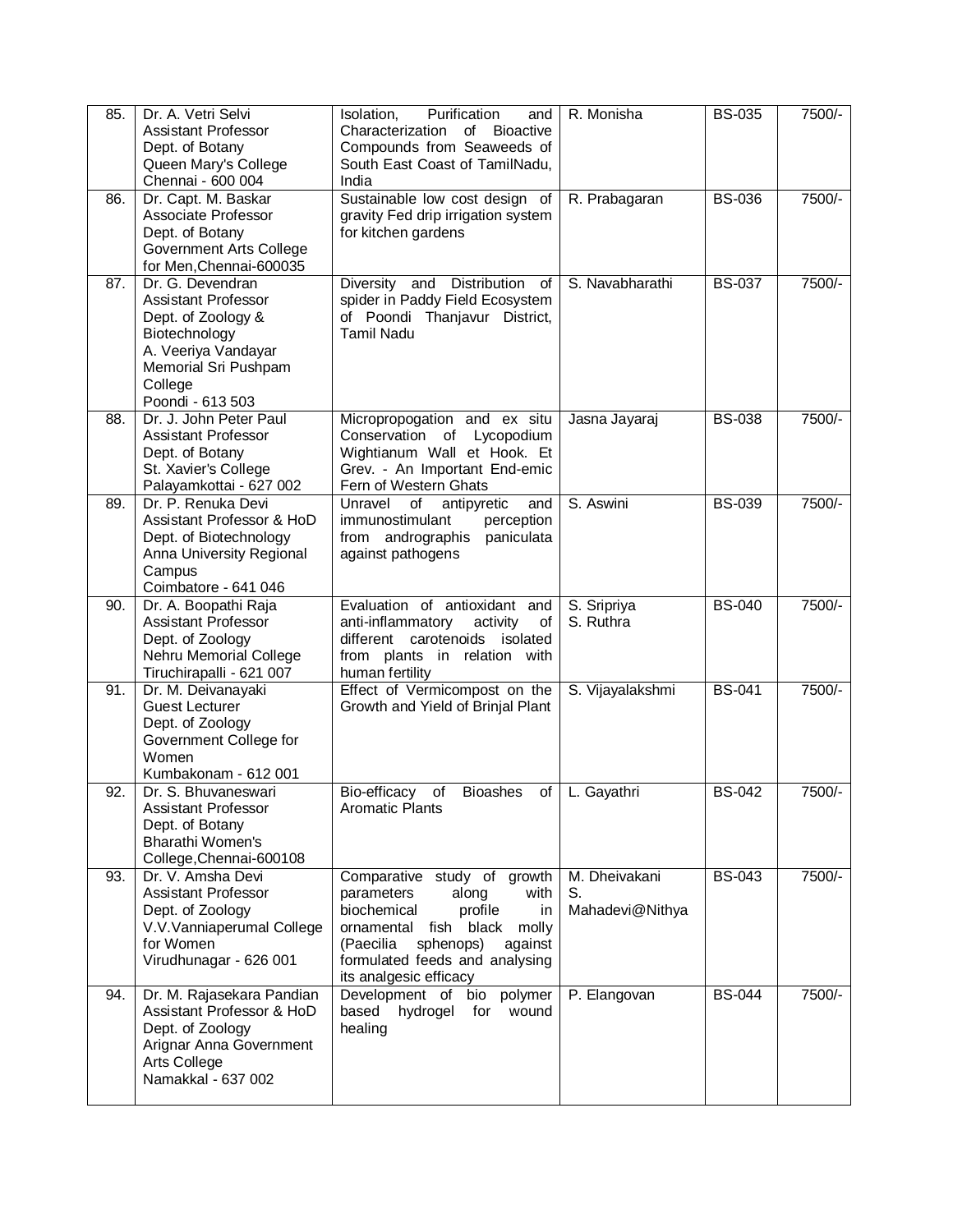| 95.  | Dr. S. Santhi<br><b>Assistant Professor</b><br>Dept. of Zoology<br>Queen Mary's College<br>Chennai - 600 004                                                          | Evaluation<br>of<br>antidandruff<br>activity of<br>and fruit<br>leaves<br>extracts of morinda species<br>plant                                                                                                               | S. Sowmya                                            | <b>BS-045</b> | 7500/- |
|------|-----------------------------------------------------------------------------------------------------------------------------------------------------------------------|------------------------------------------------------------------------------------------------------------------------------------------------------------------------------------------------------------------------------|------------------------------------------------------|---------------|--------|
| 96.  | Dr. P. Tresina Soris<br><b>Assistant Professor</b><br>PG & Research Dept. of<br><b>Botony</b><br>V.O. Chidambaram College<br>Thoothukudi - 628 008                    | Synthesis<br>Eco-Friendly<br>of<br>Nanoparticles<br>using<br>Marine<br>Angiosperm Plants (Seagrass)<br>and its<br>Potential<br>Biological<br>Applications                                                                    | R. Raja Lakshmi<br>J. Silvia Angel<br>Nirmala        | <b>BS-046</b> | 7500/- |
| 97.  | Dr. M. Vijayasanthi<br>Assistant Professor<br>Department of Microbiology<br>Ayya Nadar Janaki Ammal<br>College<br>Sivakasi - 626 124                                  | Screening<br>Isolation<br>and<br>of<br><b>Biosurfactants</b><br>Producing<br>Microorganisms<br>from<br>Oil<br><b>Contaminated Soil</b>                                                                                       | M. Premalatha                                        | <b>BS-047</b> | 7500/- |
| 98.  | Dr. S. Nagaraj<br><b>Assistant Professor</b><br><b>Centre for Advance Studies</b><br>in Botany<br>University of Madras<br>Chennai - 600 025                           | Extraction and Purification of<br>Carotene from Dunaliella Spp.<br>And its Applciation as Natural<br>Colourant in Ice Creams and<br><b>Butter Frostings</b>                                                                  | V. Sowmya<br>K.V. Prathyusha                         | <b>BS-048</b> | 7500/- |
| 99.  | Ms. P. Raja Rajeswari<br><b>Assistant Professor</b><br>Dept of Microbiology and<br>Biochemistry<br>Nadar Saraswathi College<br>of Arts and Science<br>Theni - 625 531 | Bioremediation of Heavy Metals<br>such as Nickel and Chromium<br>from<br>Tannery<br>Industrial<br>Immobilized<br>Seepage<br>using<br><b>Beads of Pseudomonas</b>                                                             | M. Suganya                                           | <b>BS-049</b> | 7500/- |
| 100. | Dr. B. Ramesh<br>Professor & HoD<br>Dept. of Biotechnology<br>Sri Sankara Arts and<br>Science College<br>Kancheepuram - 631 561                                       | Molecular<br>characterization<br>&<br>bioactive secondary metabolite<br>production by endophytic fungi<br>from plants of ethnobotanical<br>value                                                                             | S. Vinodhini                                         | <b>BS-050</b> | 7500/- |
| 101. | Dr. K. Ganesh Kumari<br><b>Assistant Professor</b><br>Dept. of Botany<br>Srimad Andavan Arts and<br>Science College<br>Tiruchirapalli - 620 005                       | Influence<br>seaweed<br>liquid<br>of<br>fertilizer<br>for<br>enhancing<br>the<br>physiological, Biochemical and<br>Cytological characters in Horse<br>gram (Macrotyloma uniflorum<br>(Lam.) Verdc.                           | R. Ramya                                             | <b>BS-051</b> | 7500/- |
| 102. | Dr. C. Soundhari<br>Associate Professor<br>Dept. of Microbiology<br>Valliammal College for<br>Women, Chennai - 603 102                                                | Effect of Chitosan fro Marine<br>Bivalves and its application in<br>Post Harvest Quality of Indian<br><b>Fruits</b>                                                                                                          | M. Jayaswathi<br>P. Suchitra                         | <b>BS-052</b> | 7500/- |
| 103. | Dr. Nomila Merlin<br>Associate Professor & Vice<br>Principal<br>Dept. of Biochemistry<br>Annai Veilankanni's College<br>for Women<br>Chennai - 600 015                | Biological synthesis of AuNPs<br>using the endophytic fungus<br>isolated from an endangered<br>medicinal<br>plants<br>and<br>its<br>antibacterial and antioxidant and<br>anticancer activity on human<br>breast cancer cells | R. Gayathri<br>K. Sharmila Devi<br>H. Priyadharshini | <b>BS-053</b> | 7500/- |
| 104. | Ms. S. Anuradha<br><b>Assistant Professor</b><br>Dept. of Botany<br>Adhiyaman Arts and<br>Science College for<br>Women, Krishnagiri-635207                            | fluride<br>Phyto-remediation<br>of<br>contaminated<br>water<br>using<br>germinated seeds                                                                                                                                     | S. Bhuvaneswari<br>M. Ramola                         | <b>BS-054</b> | 7500/- |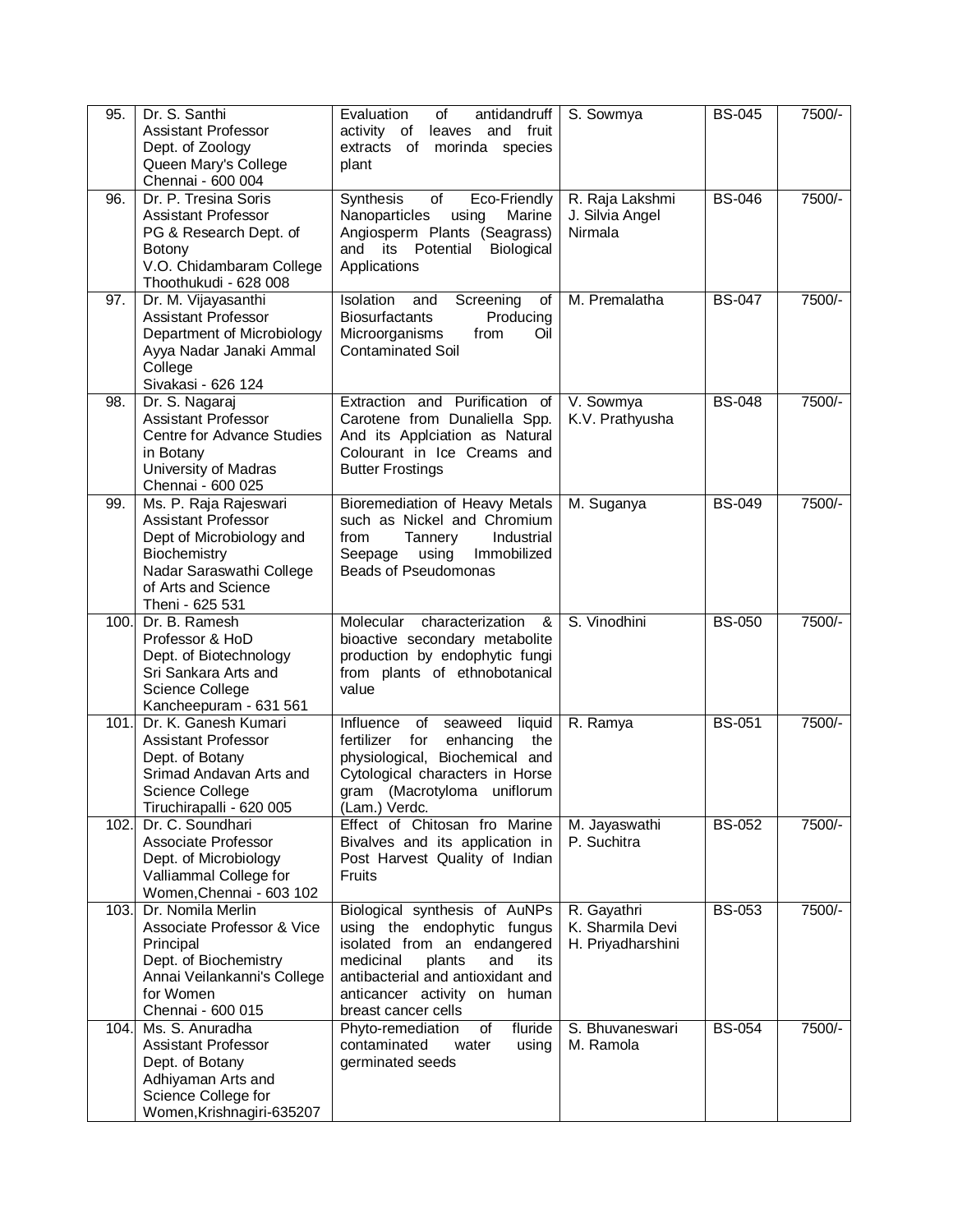| 105. | Dr. R. Uma<br><b>Assistant Professor</b><br>Dept. of Botany<br>South Travancore Hindu<br>College<br>Nagercoil - 629 002                                           | Phyto diversity and Indigenous<br>Knowledge in Caostal Line of<br>Pallam, Kanniyakumari District,<br><b>Tamil Nadu</b>      | A. Mary Silbiya           | <b>BS-055</b> | 7500/-   |
|------|-------------------------------------------------------------------------------------------------------------------------------------------------------------------|-----------------------------------------------------------------------------------------------------------------------------|---------------------------|---------------|----------|
| 106. | Mrs. D. Kavitha<br><b>Assistant Professor</b><br>Dept. of Biotechnology<br>Muthayammal College of<br>Arts and Science<br>Namakkal - 637 408                       | Cultivation of Microalgae in<br>treated Sago Effluent for Biofuel<br>Production                                             | P. Selvalakshmi           | <b>BS-056</b> | 7500/-   |
|      | 107. Dr. P. Priyadharshini<br><b>Assistant Professor</b><br>Dept. of Botany<br>Vivekanandha College of<br>Arts and Science for<br>Women<br>Tiruchengode - 637 205 | Microplastics in soil - A hidden<br>thing to view                                                                           | K.R. Renjima              | <b>BS-057</b> | $7500/-$ |
| 108. | Dr. R. Vinodhini<br><b>Assistant Professor</b><br>Dept. of Microbiology<br>Shri Sakthikailash Women's<br>College, Salem - 636 003                                 | Comparative Analysis of Plastic<br>Polymer<br>Degrading<br>and<br>Bacterial and Fungal Isolates<br>from Plastic Dumped Soil | K. Gowsalya<br>R. Dharani | <b>BS-058</b> | 7500/-   |
| 109. | Dr. P. Chidambaram<br>Professor & Head<br>Dept. of Biotechnology<br>Dr. N.G.P. Arts and<br>Science College<br>Coimbatore - 641 048                                | Milk Casein as an Alternative<br>Source for Plastic Products                                                                | M. Lavanya                | <b>BS-059</b> | 7500/-   |
| 110. | Dr. D. Sumitha<br><b>Assistant Professor</b><br>PG & Research Dept. of<br>Microbiology<br>St. Joseph's College of Arts<br>and Science<br>Cuddalore - 607 001      | Characterization<br>Invitro<br>of<br>Cholestrol Degrading Bacteria<br>from Human Gut Microbiota                             | S. Poongodi               | <b>BS-060</b> | 7500/-   |

#### **Environmental Sciences**

| 111.I | Dr. R. Jegan Kumar<br>Associate Professor and<br>HOD, Dept. of Geography<br><b>Bharathidasan University</b><br>Tiruchirappalli - 620 024        | Land<br>and<br>Land<br>cover<br>use<br>changes and its implications on<br>groundwater quality-A<br>case<br>study of Tiruchirappalli district,<br>Tamil Nadu | J. Lokeshwari                                                     | ES-001 | 7500/-   |
|-------|-------------------------------------------------------------------------------------------------------------------------------------------------|-------------------------------------------------------------------------------------------------------------------------------------------------------------|-------------------------------------------------------------------|--------|----------|
| 112.  | Dr. Keerthi<br>Assistant Professor<br>Dept. of Chemistry<br>Anna UniversityGuindy<br>Chennai - 600 025                                          | Development of photocatalysis<br>coupled with ozanation for the<br>removal of Amoxicillin and<br>Clavulanate in pharma waste<br>water                       | D. Nivitha                                                        | ES-002 | 7500/-   |
|       | 113. Dr. K. Sanjay Gandhi<br>Assistant Professor<br>Dept.of Geology<br>Periyar University PG<br><b>Extension Centre</b><br>Dharmapuri - 636 701 | Micro-(nano)<br>plastics<br>water<br>environment<br>abundance, toxicological impact<br>and evaluate methodology in<br>lower Gadilam River. Tamil<br>Nadu    | S. Thirumaran<br>M. Sathasivam<br>M. Praveen Kumar<br>K. Rengaraj | ES-003 | $7500/-$ |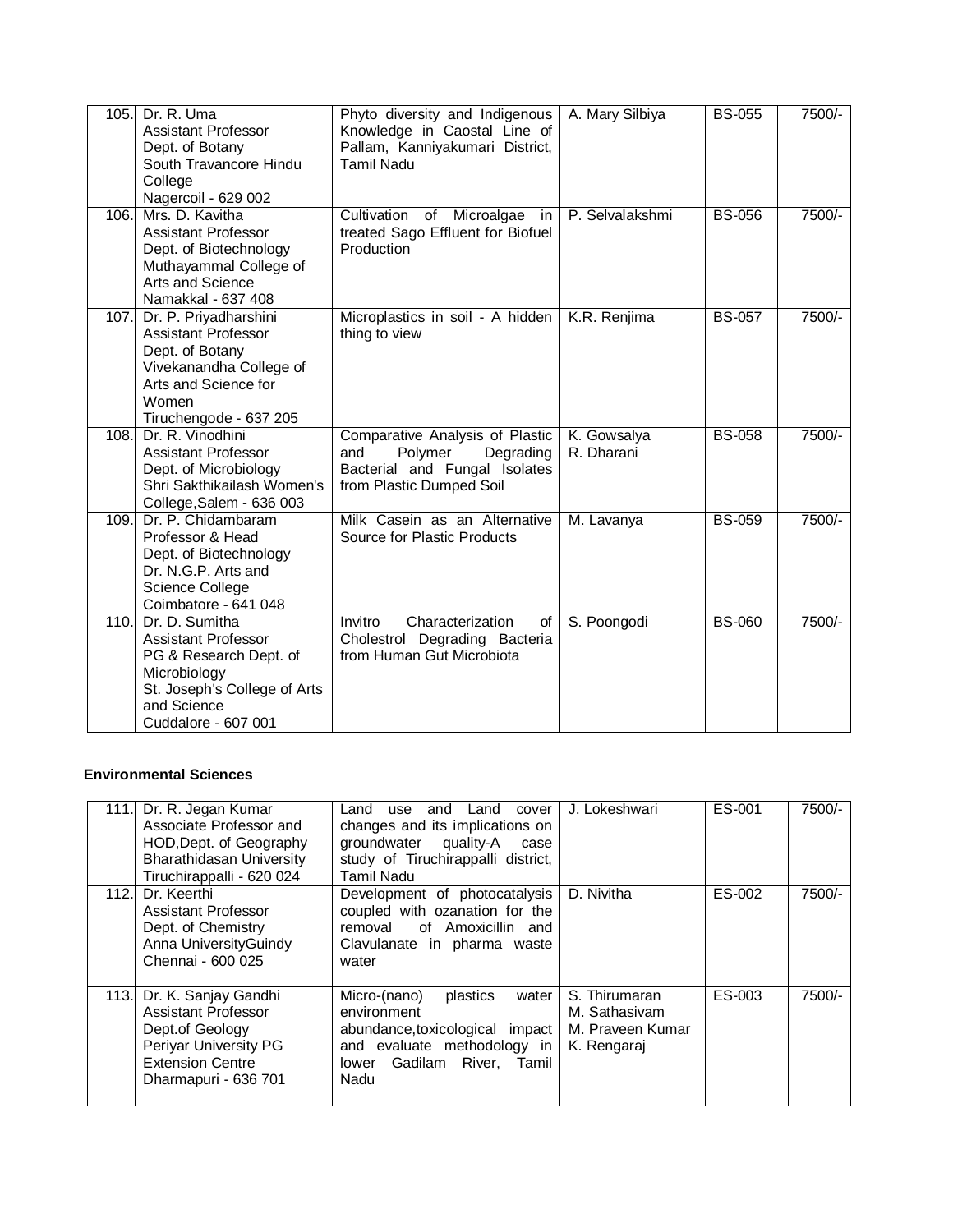| 114. | Dr. N. Gobi<br>Assistant Professor<br>Dept. of Textile Technology<br>Alagappa College of<br>Technology,<br>Chennai - 600 025                                                                                          | Development of high capacity<br>dust loading inlet air filters for<br>two / four wheelers by oil treated<br>natural fibres                                                                              | A.V. Rajalekshmi                                                      | ES-004 | 7500/-   |
|------|-----------------------------------------------------------------------------------------------------------------------------------------------------------------------------------------------------------------------|---------------------------------------------------------------------------------------------------------------------------------------------------------------------------------------------------------|-----------------------------------------------------------------------|--------|----------|
| 115. | Dr. Malathy<br>Balasubramaniyan<br><b>Assistant Professor</b><br>Dept.Biotechnology<br>Bannari Amman Institute of<br>Technology, Erode-638 401                                                                        | Self vaporizing organic mosquito<br>for<br>repellent<br>air<br>gel<br>rural<br>application                                                                                                              | Pranesh Kumar K<br>Phorkhodi M                                        | ES-005 | $7500/-$ |
| 116. | Mr. K. Vetriselvan<br><b>Assistant Professor</b><br>Dept. of Chemical<br>Engineering<br>Anna University<br>Chennai - 600 025                                                                                          | Carbon sphere based magnetic<br>nanocomposite<br>for<br>oily<br>wastewater treatment                                                                                                                    | A. Arun                                                               | ES-006 | 7500/-   |
| 117. | Dr. M. Jothi Basu<br><b>Assistant Professor</b><br>Dept. of Botany<br>Alagappa University<br>Karaikudi - 630 003                                                                                                      | Fabrication of electrochemical<br>sensor to detect oviposition<br>chemicals<br>attractant<br>in the<br>habitats of dengue<br>breeding<br>vector Aedes mosquitos: An<br>integrated vector management     | S. Bhavadharani<br>M.R. Kavipriya<br>M. Sukanya Devi<br>P. Thennarasi | ES-007 | 7500/-   |
| 118. | Dr. Anitha Subash<br>Professor<br>Dept. of Biochemistry,<br>Biotechnology &<br><b>Bioinformatics</b><br>Avinashilingam Institute for<br>Home Science and Higher<br><b>Education for Women</b><br>Coimbatore - 641 043 | An Ecofriendly approach for the<br>synthesis of bioplasic using<br>vegetable and fruit wastes                                                                                                           | K. Santhiya                                                           | ES-008 | 7500/-   |
| 119. | Dr. N. Jeyakumar<br><b>Guest Lecturer</b><br>Dept. of Microbiology<br>Kamarajar Government<br>Arts College<br>Tirunelveli - 627 859                                                                                   | Microbial<br>evaluation<br>οf<br>mutagens in artificial food and<br>synthetic textile colorants                                                                                                         | P. Suganthi                                                           | ES-009 | 7500/-   |
| 120. | Ms. K. Kalaiyarasi<br><b>Assistant Professor</b><br>Dept. of Biochemistry<br>Theivanai Ammal College<br>for Women<br>Villupuram - 605 401                                                                             | Comparative<br>study<br>of<br>antimicrobial<br>catalytic<br>and<br>degradation activity in industrial<br>effluents by Zinc Oxide and<br>Silver Nanoparticles synthesized<br>from Aloe Vera leaf extract | S. Keerthana<br>V. Sandhiya<br>M. Soniya Mari                         | ES-010 | 7500/-   |
| 121. | Ms. N. Sathammaipriya<br><b>Assistant Professor</b><br>Dept. of Microbiology<br>Cauvery College for<br>Women<br>Tiruchirappalli - 620 018                                                                             | Bioethanol<br>from<br>production<br>neem leaves and agave leaves<br>aspergillus<br>niger and<br>using<br>bacillus firmus as fermenting<br>agent                                                         | S. Ranjika                                                            | ES-011 | 7500/-   |
| 122. | Dr. A. Elangovan<br>Associate Professor<br>Dept. of Chemistry<br>Thiagarajar College<br>Madurai - 625 009                                                                                                             | phytochemical<br>Ecofriendly<br>corrosion inhibitors for mild steel<br>and copper corrosion                                                                                                             | R. Kamali<br>B. Dhivya                                                | ES-012 | 7500/-   |
| 123. | Dr. K. Ramya<br><b>Assistant Professor</b><br>Dept. of Costume Design<br>and Fashion                                                                                                                                  | Development<br>of<br>natural<br>mosquito repellent cotton fabrics<br>using<br>encapsulated<br>herbal<br>particles                                                                                       | S. Madhumitha                                                         | ES-013 | 7500/-   |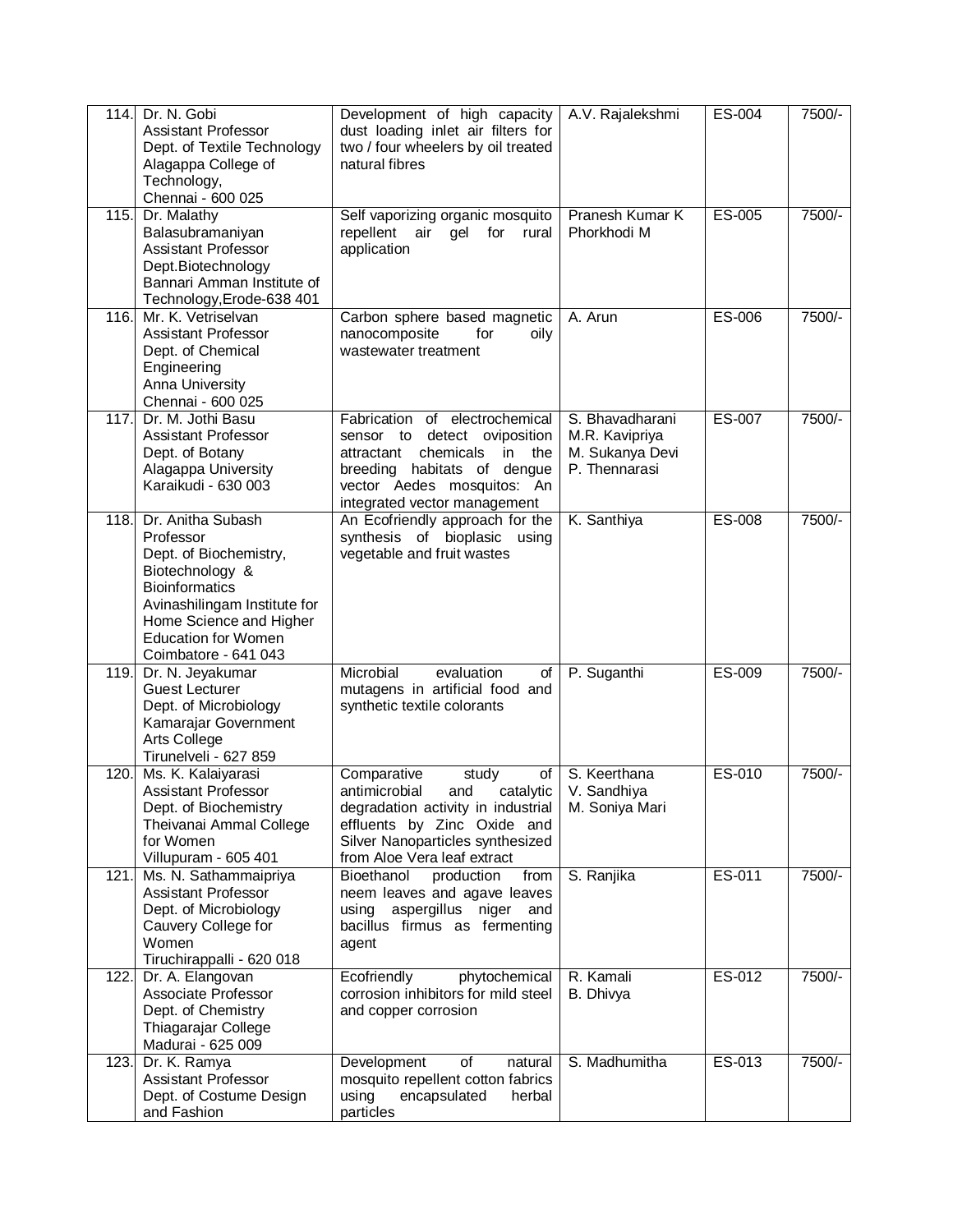|      | PSG College of Arts and                                                                                                                                           |                                                                                                                                                                                             |                                                            |        |        |
|------|-------------------------------------------------------------------------------------------------------------------------------------------------------------------|---------------------------------------------------------------------------------------------------------------------------------------------------------------------------------------------|------------------------------------------------------------|--------|--------|
|      | Science<br>Coimbatore - 641 014                                                                                                                                   |                                                                                                                                                                                             |                                                            |        |        |
| 124. | Dr. M. Suresh Gandhi<br>Associate Professor<br>Dept. of Geology<br>University of Madras<br>Chennai - 600 025                                                      | Grain<br>size<br>charecterisation, heavy<br>mineral<br>geochemical<br>and<br>resources<br>studies in the core sediments in<br>uppanar river mouth for paleo<br>environmental reconstruction | V. Priyadharsini                                           | ES-014 | 7500/- |
| 125. | Dr. R. Dhandapani<br><b>Assistant Professor</b><br>Dept. of Microbiology<br>Periyar University<br>Salem - 636 011                                                 | Microalgae<br>Potential<br>as<br>a<br>Candidate for the Treatment of<br>Petrochemical Effluent and CO2<br>Sequestration                                                                     | P. Sriranjani<br>S. Ajitharani<br>M.R. Shofiya             | ES-015 | 7500/- |
| 126. | Dr. J. Maheswari<br>Associate Professor<br>Dept. of Chemistry<br>Ayya Nadar Janaki Ammal<br>College<br>Sivakasi - 626 124                                         | Finding<br>environmental<br>an<br>friendly<br>method<br>to<br>remove<br>nitrate-<br>hazardous<br>major<br>a<br>pollutant in groundwater in Tamil<br>Nadu                                    | V. Kartheeswari<br>M. Marreeswari<br>D. Monisha Devi       | ES-016 | 7500/- |
| 127. | Dr. R. Viji<br><b>Assistant Professor</b><br>Dept. of Civil<br>University College of<br>Engineering, BIT Campus,<br>Anna University.<br>Tiruchirappalli - 620 024 | Assessing the Distribution and<br>Impacts of Prosopis Juliflora by<br>Using GIS                                                                                                             | M. Sangeetha                                               | ES-017 | 7500/- |
| 128. | Dr. A. Doss<br><b>Assistant Professor</b><br>PG & Research Dept. of<br>Botany<br>V.O. Chidambaram College<br>Thoothukudi - 628 008                                | Screening and Characterization<br>of plastic degrading microbes<br>plastic<br>dumbed<br>from<br>soil<br>regions, Tuticorin, Tamilnadu                                                       | S. Anitha<br>G. Sujitha                                    | ES-018 | 7500/- |
| 129. | Dr. K. Veena Gayathri<br><b>Assistant Professor</b><br>Dept. of Biotechnology<br>Stella Maris College<br>Chennai - 600 086                                        | Biodegradation<br>of<br>organophosphorous<br>pesticide-<br>chloropyrifos<br>bacterial<br>using<br>consortium and its metabolites<br>vermiremediation<br>by<br>in<br>contaminated soil       | V. Monisha<br>M. Rasheeda<br>Shameem<br>M. Pooja           | ES-019 | 7500/- |
| 130. | Dr. B. Dhinesh<br><b>Assistant Professor</b><br>Dept. of Mechanical<br>Engineering<br>Mepco Schlenk<br><b>Engineering College</b><br>Sivakasi - 626 005           | Influence of Alcohol blended fuel<br>with gasoline on performance,<br>cylinder<br>emission<br>and<br>in<br>in a spark ignition<br>analysis<br>engine                                        | S. Harishkumar<br>P. Mugunthan<br>T. Elayaraja             | ES-020 | 7500/- |
| 131. | Mrs. D. Sowmiya<br>Assistant Professor<br>PG & Research Dept. of<br><b>Botany</b><br>Nallamuthu Gounder<br>Mahalingam College<br>Coimbatore - 642 001             | Biosequestration of carbon by<br>green walls using Moses                                                                                                                                    | K. Neethu Krishna<br>P. Priyadharshini<br>M. Chitra        | ES-021 | 7500/- |
| 132. | Dr. G. Venkatesan<br>Assistant Professor<br>Dept. of Civil Engg.<br>University College of<br>Engineering<br>Tiruchirappalli - 620 024                             | Catalytic degradation of organic<br>dyes using green synthesis of<br>silver nano particles from Ficus<br>religiosa tree bark                                                                | P. Anusuya<br>R. Bruntha<br>P. Gowthaman<br>P. Vetriarasan | ES-022 | 7000/- |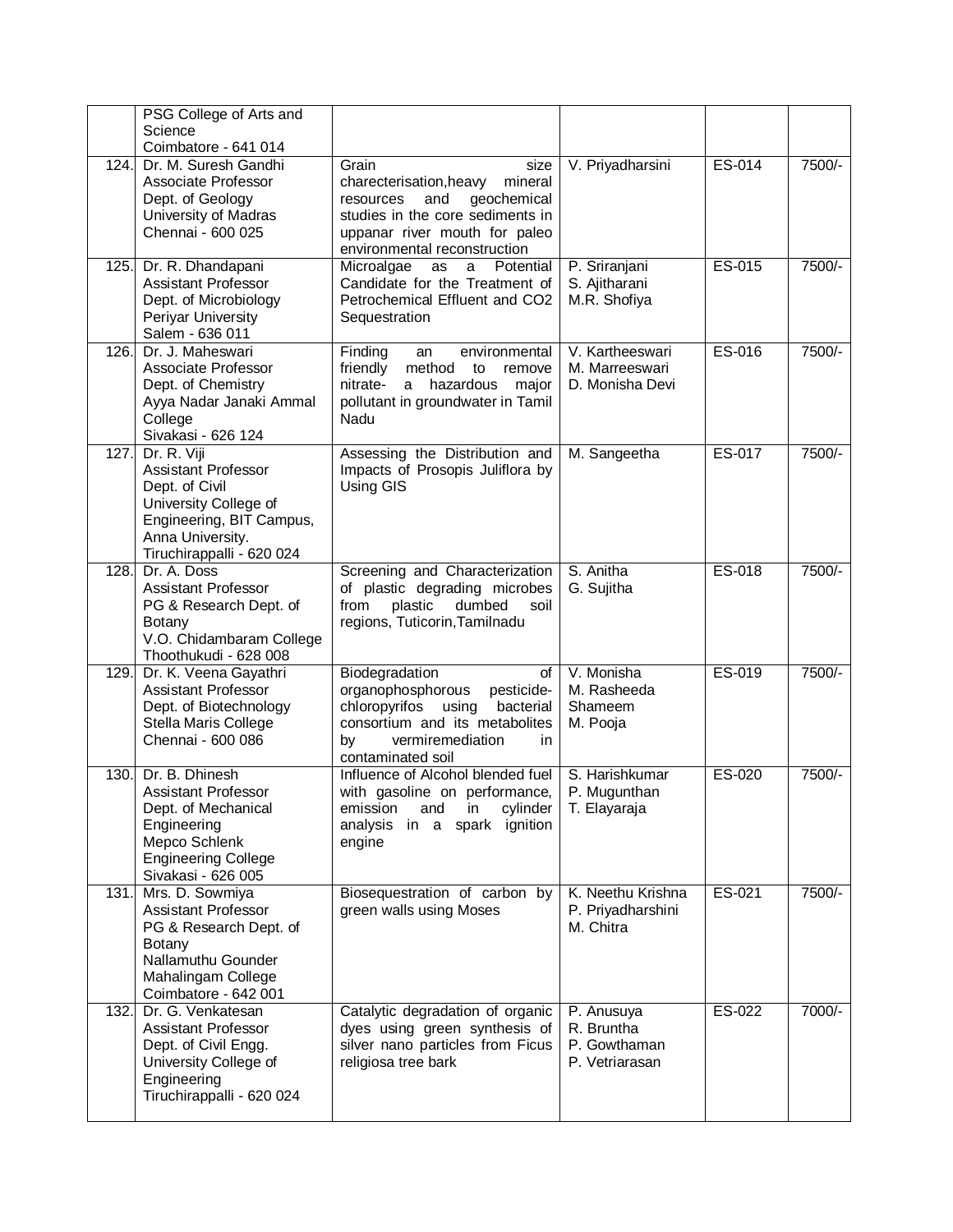|      | 133. Dr. P. Dhivya<br><b>Assistant Professor</b><br>Dept. of Chemistry<br>Nirmala College for Women<br>Coimbatore - 641 018                                     | Biosynthesis<br>of<br>Silver<br>nanoparticles<br>by<br>marine<br>vertebrate and assessment of its<br>biological<br>efficacy<br>against<br>human pathogens            | D. Abinaya<br>C. Brita John<br>A.P. Vimali              | ES-023 | 7500/-   |
|------|-----------------------------------------------------------------------------------------------------------------------------------------------------------------|----------------------------------------------------------------------------------------------------------------------------------------------------------------------|---------------------------------------------------------|--------|----------|
| 134. | Dr. R. Rajkumar<br><b>Assistant Professor</b><br>Dept. of Environmental<br><b>Sciences</b><br><b>Bharathiar University</b><br>Coimbatore - 641 046              | Cultivation of Spirulina sp. in a<br>CO <sub>2</sub><br>photobioreactor<br>for<br>sequestration and commercial<br>applications: A viable remedy to<br>climate change | M.J. Kanchana                                           | ES-024 | $7500/-$ |
| 135. | Dr. S. Dhanakumar<br><b>Assistant Professor</b><br>Dept. of Environmental Sci,<br>PSG College of Arts and<br>Science<br>Coimbatore - 641 014                    | A novel electrospun nanofibrous<br>biofabric with antimicrobial finish<br>of Aloe vera for air filtering<br>protective mask                                          | A.J. Liya Therese                                       | ES-025 | 7500/-   |
| 136. | Dr. R. Kannan<br>Professor and Head<br>Dept. of Plant Pathology<br>Agricultural College and<br>Research Institute<br>Vallanadu - 628 252                        | Biological management of water<br>hyacinth (Eichhornia crassipes<br>[Mart.] Solms)<br>using<br>plant<br>pathogens                                                    | R. Pavithra                                             | ES-026 | 7500/-   |
|      | 137. Dr. P.M. Ayyasamy<br>Assistant Professor<br>Dept. of Microbiology<br>Periyar University<br>Salem - 636 011                                                 | Biosorption and Bioconversion<br>of ground water nitrate using<br>bacterial<br>aerobic<br>consortium<br>through a lab scale process                                  | S.S. Gayathri<br>P. Ramya                               | ES-027 | 7500/-   |
| 138. | Dr. V. Venkatesan<br><b>Assistant Professor</b><br>Dept. of Civil Engineering<br>University College of<br>Engineering<br>Ariyalur - 621 704                     | Health risk assessment of heavy<br>soil,<br>metals in<br>water<br>and<br>vegetables of ariyalur industrial<br>area                                                   | K. Siva<br>A. R. Surya<br>K. Surya<br>J. Satham Hussain | ES-028 | 7500/-   |
| 139. | Dr. S. Karthik Sundaram<br><b>Assistant Professor</b><br>Dept.Microbiology<br>Dr. N.G.P. Arts and<br>Science College<br>Coimbatore - 641 048                    | Bioremediation of Preprocessed<br>plastic wastes through microbial<br>consortium                                                                                     | R.Praveena                                              | ES-029 | 7500/-   |
|      | 140. Dr. J. Princy Merlin<br>Associate Professor and<br>Head<br>PG & Research Dept. of<br>Chemistry<br><b>Bishop Heber College</b><br>Tiruchirappalli - 620 017 | Novel sustainable NiO/Activated   B. Barani Kumar<br>carbon catalytic convertor to<br>reduce carbon monooxide from<br>gasoline vehicles                              | J. Abishek                                              | ES-030 | 7500/-   |
| 141. | Dr. A. Sathiyan<br><b>Assistant Professor</b><br>PG & Research Dept. of<br>Chemistry<br><b>Bishop Heber College</b><br>Tiruchirappalli - 620 017                | Recovery<br>οf<br>copper<br>nanoparticles from waste SIM<br>cards<br>for<br>supercapacitor<br>electrode materials                                                    | T. Elango Balaji<br>N. Evangeline<br>Jafneel            | ES-031 | 7500/-   |
| 742. | Mrs. R. Reena Roy<br><b>Assistant Professor</b><br>Easwari Engineering<br>College, Chennai - 600 089                                                            | Driver<br><b>Drowsiness</b><br>detection<br>system using image processing                                                                                            | C.Sarika<br>S.Sripradha<br>S.Shruthi                    | ES-032 | 7500/-   |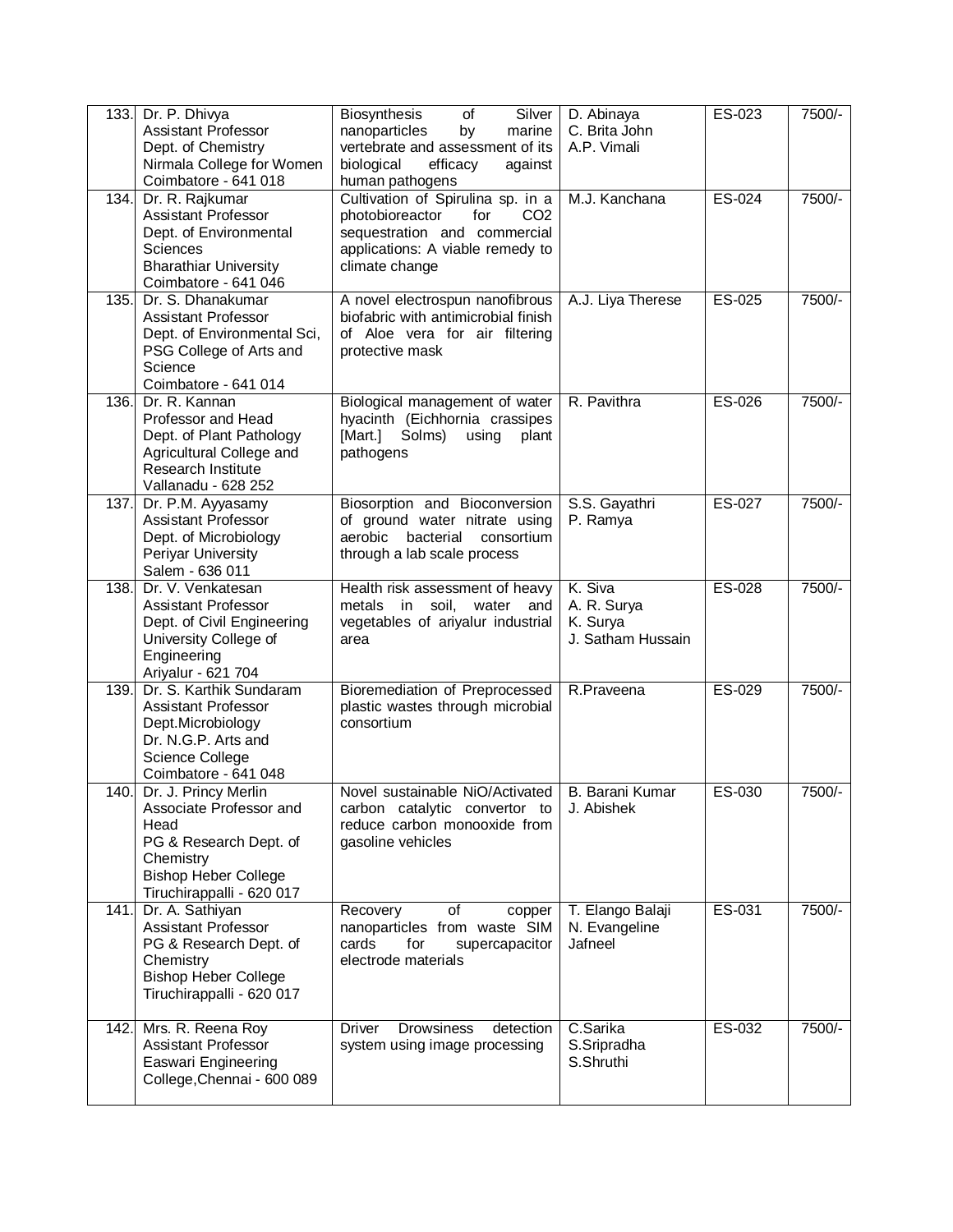| 143. | Dr. K. Suresh<br><b>Assistant Professor</b><br>Dept. of Physics<br><b>Bharathiar University</b><br>Coimbatore - 641 046                                                                             | E.Coli<br>Inactivation<br>of<br>in<br>contaminated<br>by non-<br>water<br>discharge<br>thermal<br>plasma<br>method                       | W. Grania Samanth                                                                   | ES-033           | 7500/-           |
|------|-----------------------------------------------------------------------------------------------------------------------------------------------------------------------------------------------------|------------------------------------------------------------------------------------------------------------------------------------------|-------------------------------------------------------------------------------------|------------------|------------------|
| 144. | Dr. R. Anitha Jothi<br><b>Assistant Professor</b><br>Dept. of Biochemistry<br>N.M.S.S Vellaichamy<br>Nadar College<br>Madurai - 625 019                                                             | Green synthesis of Zinc oxide<br>nanoparticles using Sargassum<br>sp., drug doping and targeting<br>infectious diseases                  | Kalpana                                                                             | ES-034           | 7500/-           |
| 145. | Dr. S. Amsamani<br><b>Assistant Professor</b><br>Dept. of Textiles and<br>Clothing<br>Avinashilingam Institute for<br>Home Science and Higher<br><b>Education for Women</b><br>Coimbatore - 641 043 | Eco-friendly effluent treatment<br>method using Shrimp waste                                                                             | S. Greeshma                                                                         | ES-035           | 7500/-           |
| 146. | Mr. G. Mugaishudeen<br>Assistant Professor<br>Dept. of Chemical Engg.,<br>Kongu Engineering College<br>Erode - 638 060                                                                              | Studies on alternative method<br>for treatment of RO brine in<br>textile ETP                                                             | K. Sivaram<br>D. Yogeswaran<br>G. Pahalavan                                         | ES-036           | 7500/-           |
| 147. | Dr. M.A. Rathi<br>Assistant Professor<br>Dept. of Biochemistry<br>Sree Narayana Guru<br>College, Coimbatore-<br>641105                                                                              | The environmental impact<br>of<br>cement dust on<br>some soil<br>properties around the cement<br>factory in Madukkarai                   | V.M. Drisya<br>C. Athul Das                                                         | ES-037           | 7500/-           |
| 148. | Dr. K. Feroz Khan<br><b>Assistant Professor</b><br>PG & Research Dept. of<br>Microbiology<br>Sadakathullah Appa<br>College, Tirunelveli-627 011                                                     | different<br>Evaluation<br>of<br>for<br>effective<br>microorganism<br>bioremediation of grey water                                       | R.Mithun<br>Lakshamanan<br>O.A. Majetha<br>Begam<br>S. Vasuki<br>P.I. Rasiya Nasrin | ES-038           | 7500/-           |
| 149. | Ms. R.K. Sangeetha<br><b>Assistant Professor</b><br>Dept. of Civil Engineering,<br>School of Building and<br><b>Mechanical Sciences</b><br>Kongu Engineering College<br>Erode - 638 060             | Experimental study on partial<br>replacement of flyash with rice<br>husk ash in fly ash bricks                                           | K.S. MounishBalaji<br>K.S. PraveenRaj<br>M. Ragunath                                | ES-039           | 7500/-           |
| 150. | Dr. V. Veeramanikandan<br>Assistant Professor<br>Centre in Microbiology<br>M.G.R. College                                                                                                           | Isolation, Characterization and<br>Identification of bacteria from<br>hosur indutrial area and theoir<br>tolerance to antibiotics<br>and | K. Surya                                                                            | ES-040           | 7500/-           |
| 151. | Hosur - 635 109                                                                                                                                                                                     | heavy metals                                                                                                                             |                                                                                     |                  |                  |
|      | Dr. N. Uma Maheswari<br>Assistant Professor & Head<br>Research Dept. of<br>Microbiology<br><b>STET Women's College</b><br>Mannargudi - 614 001<br>Dr. E. Sarojini                                   | Isolation of cement degrading<br>filamentous fungi and screening<br>οf<br>their<br>efficacy<br>for<br>biocementation                     | P. Priyanga<br>S.T. Sudharsan                                                       | ES-041<br>ES-042 | 7500/-<br>7500/- |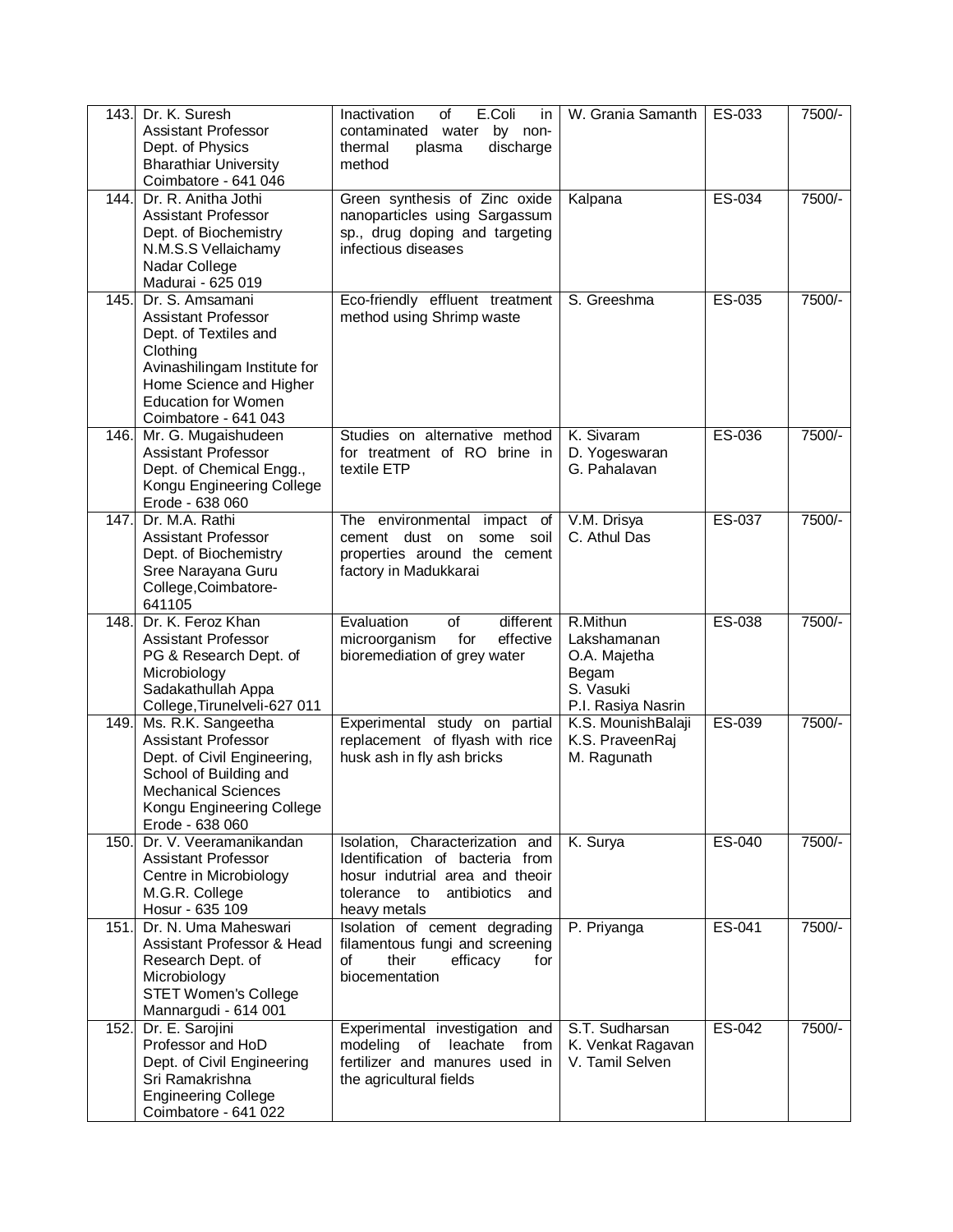| 153. | Ms. K. Archana<br><b>Assistant Professor</b><br>Dept. of Biotechnology<br>Vel Tech High Tech<br>Dr.Rangarajan<br>Dr.Sakunthala Engineering<br>College<br>Chennai - 600 062                   | Characterization, Design<br>and<br>Implementation of vehicle wash<br>effluent treatment- A biological<br>and economical reduction | K. Premkumar<br>S. Santhosh                                 | ES-043 | 7500/- |
|------|----------------------------------------------------------------------------------------------------------------------------------------------------------------------------------------------|-----------------------------------------------------------------------------------------------------------------------------------|-------------------------------------------------------------|--------|--------|
| 154. | Dr. G. Baskar<br>Professor<br>Dept. of Biotechnology<br>St. Joseph's College of<br>Engineering<br>Chennai - 600 119                                                                          | Bioethanol<br>production<br>from<br>Municipal<br>solid waste<br>using<br>cellulase<br>magentic<br>coated<br>nanocatalyst          | S. Jose Pandian<br>S.M. Raghulreddy<br>A. Suryaa            | ES-044 | 7500/- |
| 155. | Dr. S. Thiruvengadam<br>Professor<br>Dept. of Biotechnology<br>Rajalakshmi Engineering<br>College, Chennai - 602 105                                                                         | Surface water and air samples<br>from leprosy endemic area and<br>leprosy hospital for identification<br>of mycobacterium species | R. Preethi                                                  | ES-045 | 7500/- |
| 156. | Mr. B. Venkatramprabhu<br><b>Assistant Professor</b><br>Dept. of Civil Engineering<br>N.S.N. College of<br>Engineering and<br>Technology<br>Karur - 639 003                                  | Stabilization of cohesive soil<br>with addition of treated chrome<br>Tanning effluent                                             | S. Srinath<br>R. Sureshseeman<br>K. Sivasakthi              | ES-046 | 7500/- |
| 157. | Dr. B. Mythili Gnanamangai<br><b>Assistant Professor</b><br>Dept. of Biotechnology<br>K.S. Rangasamy College of<br>Technology<br>Namakkal - 637 215                                          | Compact<br>reactor<br>design for<br>conversion of one time plastic<br>waste to fuel using alternative<br>free energy              | S. Naresh                                                   | ES-047 | 7500/- |
| 158. | Mr. K.A. Varun Kumar<br><b>Assistant Professor</b><br>Dept. of Information<br>Technology<br>Vel Tech High Tech<br>Dr.Rangarajan<br>Dr.Sakunthala Engineering<br>College<br>Chennai - 600 062 | Forest fire detection<br>system<br>using<br>machine<br>learning<br>algorithm                                                      | C. Rogith<br>K. Dilip Kumar                                 | ES-048 | 7500/- |
| 159. | Dr. M. Subramanian<br>Professor<br>Dept. of Mechanical<br>Engineering<br>SNS College of Technology<br>Coimbatore - 641 035                                                                   | Automated<br>debris<br>cleaning<br>drone for water bodies                                                                         | M. Mark Romario<br>Williams<br>C. Pratheep                  | ES-049 | 7500/- |
| 160. | Dr. K. Nagarajan<br>HoD<br>Dept. of Chemical<br>Engineering<br>Rajalakshmi Engineering<br>College, Chennai - 602 105                                                                         | Fabrication of a CO2 absorption<br>membrane using biomimetics<br>and MEMS technologies                                            | J. Vaibavi                                                  | ES-050 | 7500/- |
| 161. | Mr. B. Gurukarthik Babu<br><b>Assistant Professor</b><br>Dept. of EEE<br>Kamaraj College of<br>Engineering and<br>Technology<br>K. Vellakulam - 625 701                                      | Ecofriendly<br>based<br>water<br>generation technique to harvest<br>palatable<br>water from<br>green<br>source                    | R. Vignesh<br>A. Mohammed<br>Nasrulla<br><b>B.</b> Ramkumar | ES-051 | 7500/- |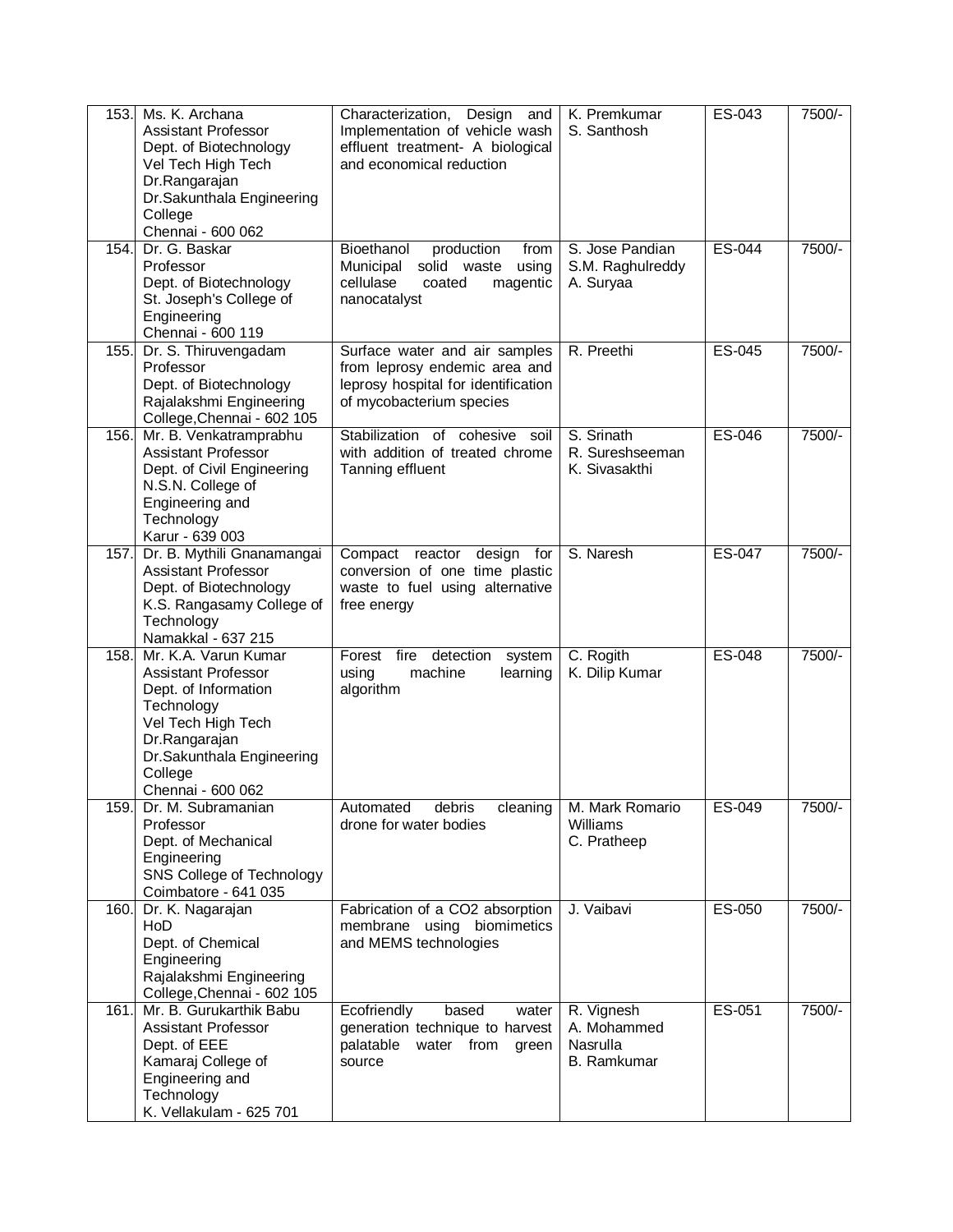| 162. | Ms. D. Joy Merlin<br>Assistant Professor<br>PG & Research Dept. of<br>Biochemistry<br>Bharathidasan College of<br>Arts and Science<br>Erode - 638 116                        | Anaerobic codigestion of food<br>waste, vegetable and fruit waste<br>and weeds for the<br>biogas<br>production                                                                                           | N. Mohankumar                                                    | ES-052   | 7500/- |
|------|------------------------------------------------------------------------------------------------------------------------------------------------------------------------------|----------------------------------------------------------------------------------------------------------------------------------------------------------------------------------------------------------|------------------------------------------------------------------|----------|--------|
| 163. | Dr. M. Mekala<br>Associate Professor<br>Dept. of Microbiology<br>Sri Ramakrishna College of<br>Arts and Science for<br>Women<br>Coimbatore - 641 044                         | Biodegradation<br>of<br>azodye<br>contaminants in noyyal river                                                                                                                                           | J. Adithya<br>P.G. Nithya<br>V. Gayathri<br>S. Gayathri          | ES-053   | 7500/- |
| 164. | Dr. O.S. Nimmi<br><b>Assistant Professor</b><br>Dept. of Biotechnology<br>Nehru Arts and Science<br>College, Coimbatore-<br>641105                                           | Increased<br>efficiency<br>of<br>biodegradation of plastics using<br>nanoparticle<br>synthesiszed<br>microorganisms                                                                                      | P. Prajisha                                                      | ES-054   | 7500/- |
| 165. | Mrs. R. Maheswari<br><b>Assistant Professor</b><br>Dept. of Electronics and<br>Communication<br>Engineering<br>Agni College of Technology<br>Chennai - 600 130               | Mulltren-Automatic<br>segregation<br>of plastic waste                                                                                                                                                    | K. Sasthini<br>P. Yogitha<br>V. Sivva Dharini<br>J. Varadharajan | $ES-055$ | 7500/- |
| 166. | Dr.R.kalaivani<br><b>Assistant Professor</b><br>Dept. of Biotechnology<br>Bon Secours College for<br>Women<br>Thanjavur-613006                                               | Integrated approach on green<br>synthesis<br>of<br>Zn,<br>Cu, Ag<br>nanoparticle from bamboo leaf<br>extract and<br>development<br>οf<br>carbon<br>engulfing<br>mesh<br>kit<br>towards Co2 sequestration | T Thirumagal                                                     | ES-056   | 7500/- |
| 167. | Mrs. P. Bharathi<br><b>Assistant Professor</b><br>Dept. of Biotechnology<br>Karpaga Vinayaga College<br>of Engineering and<br>Technology<br>Kanchipuram - 603 308            | E-waste<br>Management:<br>Production of valuable products<br>from e-waste -waste to wealth                                                                                                               | Gajapriya<br>Annadurai                                           | ES-057   | 7500/- |
|      | 168. Dr. R.J. Anita Singh<br>Associate Professor<br>Dept.Biotechnology<br>Women's Christian College<br>Chennai - 600 006                                                     | Isolation and extraction of pitera<br>from fermented rice water                                                                                                                                          | Srilakshmi.V                                                     | ES-058   | 7500/- |
| 169. | Mrs. S. Sujitha<br><b>Assistant Professor</b><br>Dept.Computer Science<br>and Engineering<br>Sri Vidya College of<br>Engineering and<br>Technology<br>Virudhunagar - 626 005 | IoT<br>based<br>waste<br>smart<br>management system                                                                                                                                                      | D.Sivasakthi<br>S.Dhurgapriya                                    | ES-059   | 6500/- |
| 170. | Dr. D. Sumalatha<br><b>Assistant Professor</b><br>Dept.Biotechnology<br>Valliammal College for<br>Women, Chennai - 600 102                                                   | A biological alternative for the<br>conventional non-biodegradable<br>plastic using Crab shell chitin<br>and<br>Banana<br>pseudostem<br>cellulose                                                        | Kanagaeshwari.V                                                  | ES-060   | 7500/- |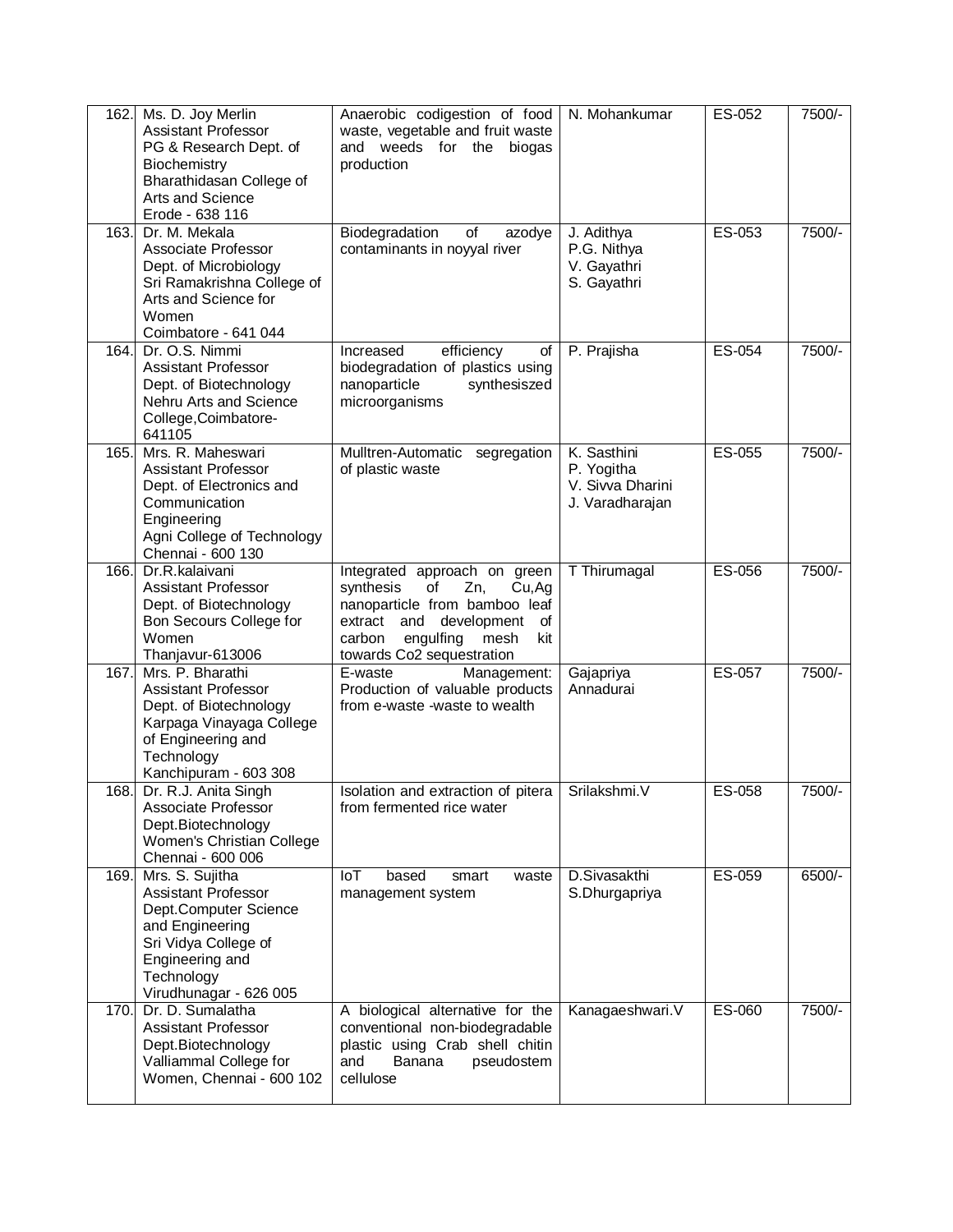| 171. | Dr. M. Bharathi<br>Professor<br>Dept of ECE<br>Kumaraguru College of<br>Technology<br>Coimbatore - 641049                                                                                | Waste segregation using deep<br>learning                                                                                                              | S.Selvi<br>A.Nikhila Sree<br>P.V.Nirmal Kumar                          | ES-061 | 7500/- |
|------|------------------------------------------------------------------------------------------------------------------------------------------------------------------------------------------|-------------------------------------------------------------------------------------------------------------------------------------------------------|------------------------------------------------------------------------|--------|--------|
| 172. | Dr. J. Revathy<br>Professor<br>Dept of Civil<br>B.S. Abdur Rahman<br>Crescent Institute of<br>Science and Technology<br>Chennai - 600 048                                                | Influence of Bacterial Species<br>on the Durability Performance of<br>Green Concrete for Sustainable<br><b>Built Environment</b>                      | M. Abdulrahman                                                         | ES-062 | 7000/- |
| 173. | Ms. V. Shyamala<br><b>Assistant Professor</b><br>Dept.Microbiology<br>MASS College of Arts and<br>Science<br>Thanjavur - 612 501                                                         | Utilization of weeds (Eichhonia<br>crassipes) for oyster mushroom<br>(Pleurotus ostreatus) cultivation<br>abd<br>its<br>environmental<br>applications | Anusiya M                                                              | ES-063 | 7500/- |
| 174. | Mrs. B.S. Meenakshi<br><b>Assistant Professor</b><br>Dept.Civil Engineering<br><b>KPR</b> Institute of<br>Engineering and<br>Technology<br>Coimbatore - 641 407                          | Potential usage of e-waste in tile<br>manufacturing<br>with<br>ceramic<br>nano coating                                                                | Krishnapragash G<br>Natesh S<br>Pradeep S<br>Rakhul S B                | ES-064 | 7500/- |
| 175. | Dr. M. Vignesh Kumar<br>Associate Professor,<br><b>Assistant Professor</b><br>Dept.Civil Engineering<br>VSB College of<br><b>Engineering Technical</b><br>Campus<br>Coimbatore - 642 103 | Predicting the ground<br>water<br>quality changes due to open<br>cast limestone mining                                                                | Nandhini.M<br>Sakthiudhaya-<br>kumari S<br>Jesina P M<br>Manimehalai S | ES-065 | 7500/- |
|      | <b>Medical Sciences</b>                                                                                                                                                                  |                                                                                                                                                       |                                                                        |        |        |

|       | 176. Dr. M.L. Stephen Raj<br>HoD/Dept. of Biotechnology<br>Mepco Schlenk<br><b>Engineering College</b><br>Sivakasi - 626 005                                                                | Development of DNA vaccine<br>against Tuberculosis                                                                                                                                    | J. Gopika Shri                   | <b>MS-001</b> | 7500/- |
|-------|---------------------------------------------------------------------------------------------------------------------------------------------------------------------------------------------|---------------------------------------------------------------------------------------------------------------------------------------------------------------------------------------|----------------------------------|---------------|--------|
| 177.  | Dr. R. Usha<br>Professor<br>Dept. of Microbiology<br>Karpagam Academy of<br><b>Higher Education</b><br>Coimbatore - 641 021                                                                 | Rapid<br>enhanced.<br>and<br>ecofriendly biodegradation<br>οf<br>polyethylene<br>by<br>the<br>best<br>symbiotic<br>pattern<br>between<br>actinobacteria and fungus from<br>garbage    | D. Mythili                       | MS-002        | 7500/- |
| 178.L | Dr. K.M. Saradhadevi<br>Assistant Professor<br>Dept. of Biochemistry<br><b>Bharathiar University</b><br>Coimbatore - 641 046                                                                | <b>Detection</b><br>of<br>risk<br>health<br>assessment of instant noodles in<br>wistar albino rats                                                                                    | S.K. Aswin Sooriya<br>E. Aswathi | MS-003        | 7500/- |
| 179.I | Dr. S. Lakshmana Prabu<br>Assistant Professor<br>Dept. of Pharmaceutical<br>Technology<br>University College of<br>Engineering, BIT Campus,<br>Anna University<br>Tiruchirappalli - 620 024 | of<br>silver<br>synthesis<br>Green<br>nanoparticles using leaf extract<br>Ωf<br>vallaris<br>solanacea<br>and<br>systematic investigation of its<br>anti-rheumatiod arthritis activity | J. Akash Michael                 | <b>MS-004</b> | 7500/- |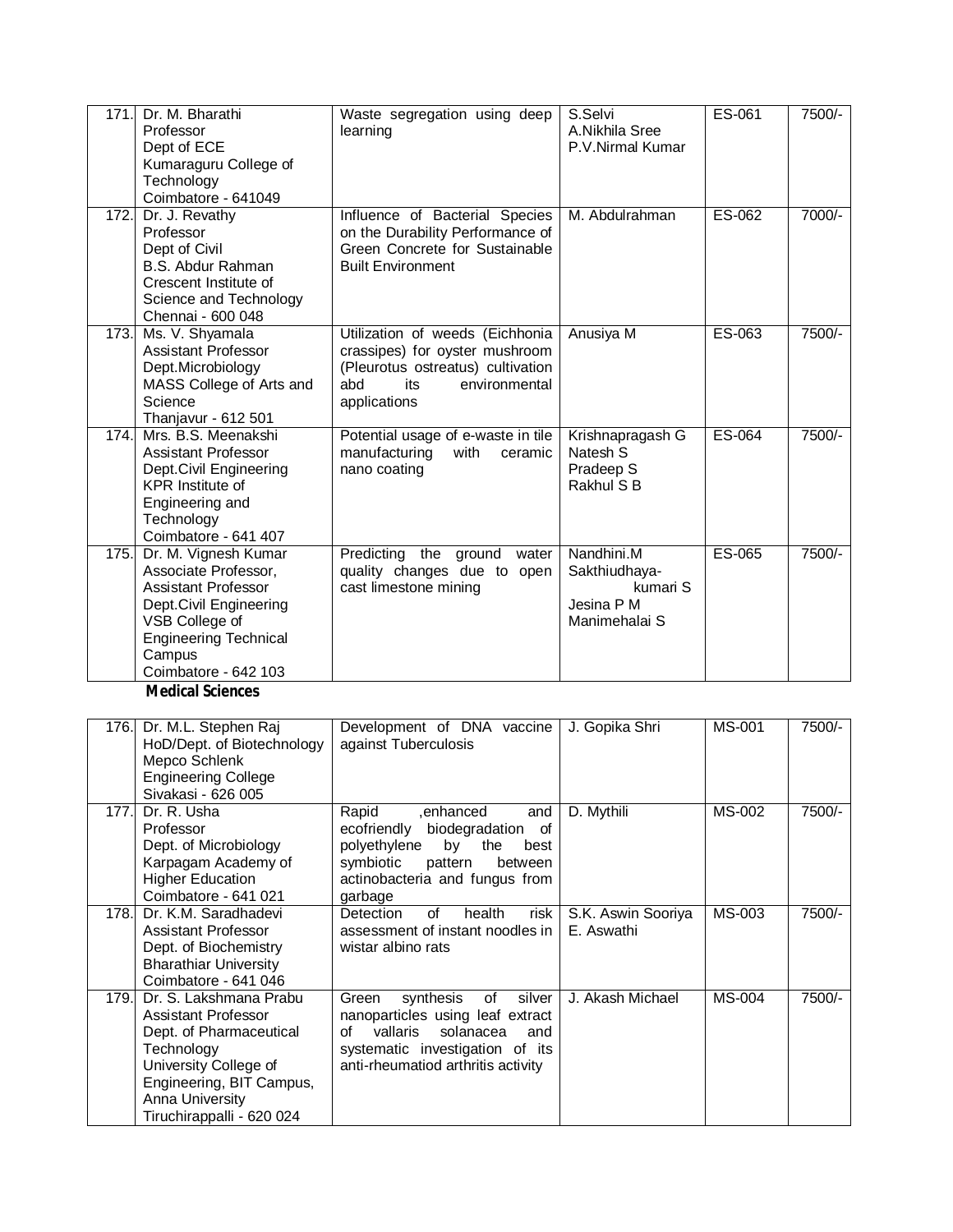| 180. | Dr. T. Shanmugaprabha<br><b>Assistant Professor</b><br>Dept. of Microbiology<br>V.H.N. Senthikumara<br>Nadar College<br>Virudhunagar - 626 001                  | Isolation and identification of<br>probiotic bacteria from soaked<br>cereal water and its application<br>on nutraceuticals supplement for<br>cattle feed                                        | V. Rajeshwari                                    | <b>MS-005</b> | 7500/- |
|------|-----------------------------------------------------------------------------------------------------------------------------------------------------------------|-------------------------------------------------------------------------------------------------------------------------------------------------------------------------------------------------|--------------------------------------------------|---------------|--------|
| 181. | Dr. T. Citarasu<br>Associate Professor<br>Centre for Marine Science<br>and Technology<br>Manonmaniam Sundaranar<br>Univers<br>Kanyakumari - 629 502             | Characterization of antibacterial<br>biosynthetic genes and their<br>from<br>halophilic<br>metabolites<br>actinomycetes                                                                         | A. Jothilin Subitsha                             | <b>MS-006</b> | 7500/- |
| 182. | Dr. P. Thiyagarajan<br><b>Assistant Professor</b><br>Dept. of Microbiology<br><b>Bharathidasan University</b><br>Tiruchirappalli - 620 024                      | Detection<br>of<br>chromosomal<br>alterations and gene expression<br>studies in tuberculosis<br>(TB)<br>patients                                                                                | S. Nivetha                                       | <b>MS-007</b> | 7500/- |
| 183. | Dr. Lourdhu Mary<br><b>Assistant Professor</b><br>Dept. of Zoology<br>Lady Doak College<br>Madurai - 625 002                                                    | Evaluation<br>of<br><b>DNA</b><br>damage<br>single-cell<br>usina<br>gel<br>electrophoresis (comet assay)<br>and antioxidant status in cancer<br>patients                                        | <b>B.</b> Harini<br>Kubendran                    | <b>MS-008</b> | 7500/- |
| 184. | Dr. B. Rayvathy<br>Assistant Professor<br>Dept. of Microbiology<br>Dr. ALM PG IBMS,<br>University of Madras<br>Chennai - 600 113                                | Phenotypic Detection of Biofilm<br>Formation by Clinical Isolates of<br>Candida Sp., and Evaluation of<br>Anti-Biofilm Property of A. Indica<br>adn M. Koenigii                                 | K.R. Pooja                                       | <b>MS-009</b> | 7500/- |
| 185. | Dr. A.S. Saranya<br><b>Assistant Professor</b><br>Dept. of Microbiology<br>Vivekanandha College of<br>Arts and Sciences for<br>Women<br>Elayampalayam - 637 205 | Incidence<br>molecular<br>and<br>identification<br>of<br>multi<br>drug<br>producing<br>resistance<br>pseudomonus aeruginosa and<br>acinetobacter<br>baumanii<br>form<br>wound of burnt patients | S. Prabha                                        | MS-010        | 7500/- |
| 186. | Dr. G. Sureshkumar<br>Assistant Professor & HoD<br>Dept. of Physics<br>K.S. Rangasamy College of<br>Arts and Science<br>Tiruchencode - 637 215                  | earth<br>calcium<br>Rare<br>doped<br>phosphate<br>nanoparticles<br>for<br>simultaneous<br>optical<br>and<br>magnetic resonance imaging                                                          | T. Saravanan                                     | <b>MS-011</b> | 7500/- |
| 187. | Mrs. M. Jayanthi<br>Professor & HoD<br>Dept. of Biochemistry<br>Adhiparasakthi College of<br>Arts and Science<br>Kalavai - 632 506                              | chitosan<br>shell<br>as<br>an<br>Crab<br>enriched biofertilizer for plant<br>growth<br>against<br>the<br>pseudomonas sp.induced stress                                                          | P. Nivetha<br>J. Saranyadevi                     | MS-012        | 7500/- |
| 188. | Dr. S. Jeyabharathi<br>Assistant Professor<br>PG Dept. of Microbiology<br>Cauvery College For<br>Women<br>Tiruchirappalli - 620 018                             | Cultivation of medicinal value<br>pleurotus<br>mushroom<br>using<br>composed<br>organic<br>wastes<br>arising<br>from<br>college<br>hostel<br>kitchen                                            | S. Dharshini<br>B. Nisha Banu                    | MS-013        | 7500/- |
| 189. | Dr. A.K. Vidya<br>HoD, Dept. of Biochemistry<br>Kongu Arts And Science<br>College<br>Erode - 638 107                                                            | Study<br>phytochemical<br>on<br>screening of antibacterial activity<br>and measurement of antioxidant<br>property in palmyra water                                                              | S. Nithya Priya<br>M. Suganthi<br>S. Kalaiyarasi | <b>MS-014</b> | 7500/- |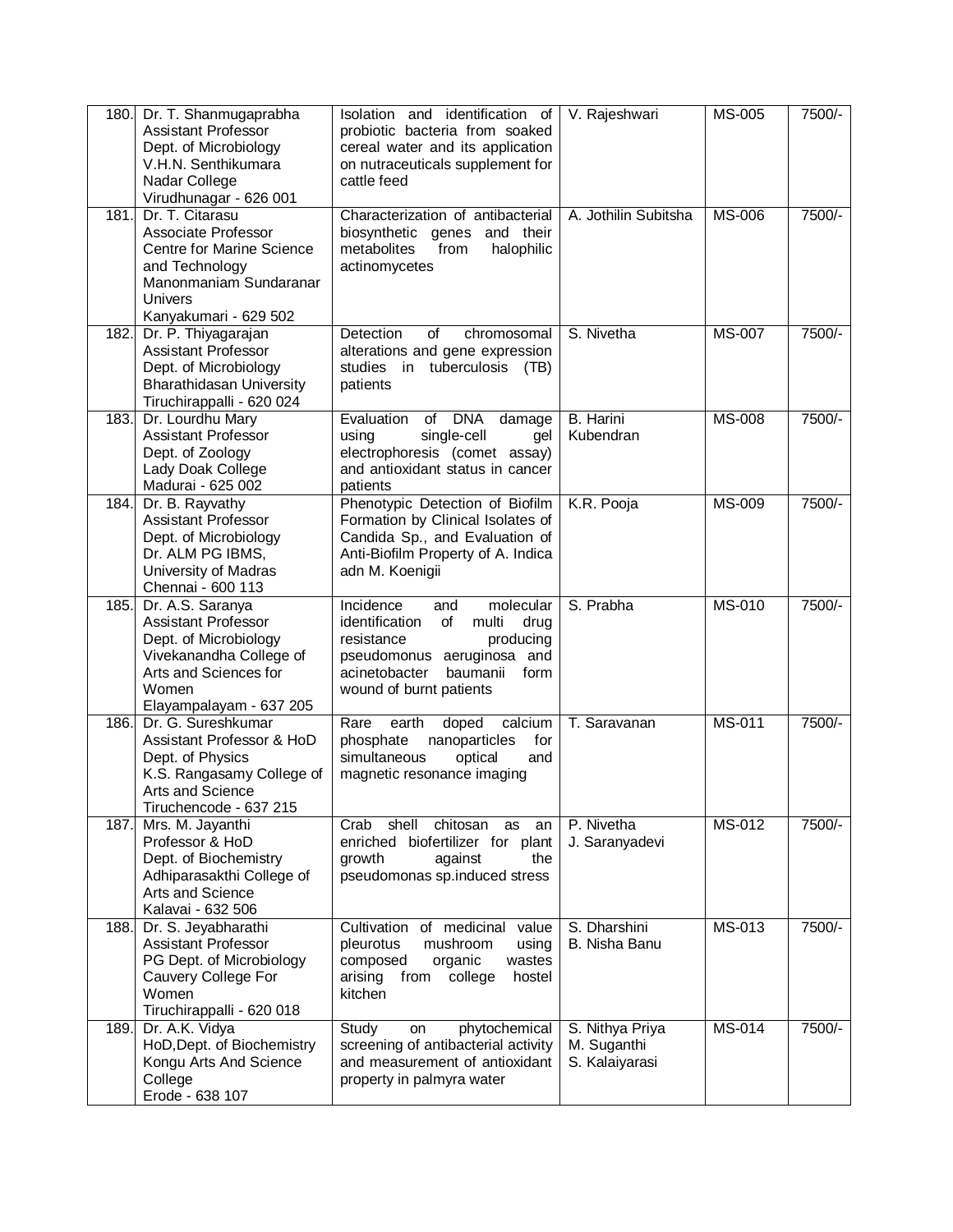| 190.               | Dr. D. Senthil Rajan<br>Professor<br>Dept. of Pharmaceutics<br>Swamy Vivekanandha<br>College of Pharmacy<br>Elayampalayam - 637 205                                                                     | Chronomodulated<br>pulsatile<br>therapeutic system of lisinopril<br>for blood pressure on early<br>surge-design<br>morning<br>and<br>characterization                  | K. Prabhavathi                            | MS-015        | 7500/-   |
|--------------------|---------------------------------------------------------------------------------------------------------------------------------------------------------------------------------------------------------|------------------------------------------------------------------------------------------------------------------------------------------------------------------------|-------------------------------------------|---------------|----------|
| 191.               | Dr. Amrita Anantharaman<br><b>Assistant Professor</b><br>Dept .of Biotechnology<br>D.K.M College for Women<br>Vellore- 632 001                                                                          | Acute dermal toxicity study and<br>photo-protective<br>evaluation<br>lawsonia inermis extract against<br>UV-B induced oxidative damage                                 | K. Mythili                                | <b>MS-016</b> | 7500/-   |
| 192.               | Dr. Anant Achary<br>Professor<br>Dept. of Biotechnology<br>Kamaraj College Of<br>Engineering & Technology<br>K. Vellakulam- 625 701                                                                     | Cytotoxic effect of fucoxanthin<br>and phlorotannin isolated from<br>sargassum tenerrimum against<br>MCF-7 breast cancer cell line                                     | A. Karthick                               | MS-017        | 7500/-   |
| 193.               | Dr. M. Manigandan<br><b>Assistant Professor</b><br>Dept. of Biochemistry<br>Theivanai Ammal College<br>for Women<br>Villupuram - 605 401                                                                | Studies on the bioefficacy of<br>momordica charantia and cissus<br>quadrangularis, isolation of the<br>bio active compounds and its<br>treatment against dengue vector | V. Jotheeswari<br>R. Latha<br>S. Velvizhi | MS-018        | 7500/-   |
| $\overline{194}$ . | Dr. S. Joseph Christian<br>Daniel<br>Assistant Professor & HoD<br>PG Research & Dept. of<br>Microbiology<br>St. Joseph's College of Arts<br>and Science<br>Cuddalore - 607 001                          | Gama<br>Amino<br><b>Butyric</b><br>Acid<br>(GABA) Producing Bacteria from<br>Human Gut Microbiota and Their<br>Role in Health Status of the Host                       | V. Anju                                   | MS-019        | 7500/-   |
| 195.               | Dr. A. Michael<br>HoD<br>Dept. of Microbiology<br>PSG College of Arts and<br>Science<br>Coimbatore - 641 014                                                                                            | Generation of staphylococcal<br>IgY antibody coated with silver<br>nanoparticles to treat mastitis                                                                     | S. Brindha                                | <b>MS-020</b> | 7500/-   |
| 196.               | Dr. K. Nalini<br><b>Assistant Professor</b><br>Dept. of Microbiology<br>Ayya Nadar Janaki Ammal<br>College<br>Sivakasi - 626 124                                                                        | metagenomic approach to<br>A<br>bioactive<br>compounds<br>screen<br>against<br>multi<br>drug<br>resistant<br>organisms                                                 | J. Subhananthini                          | MS-021        | $7500/-$ |
| 197.               | Dr. K. Ruckmani<br>Director (Centre), Professor<br>& Head<br>Dept. of Pharmaceutical<br>Technology<br>University College of<br>Engineering, Anna<br>University, BIT Campus<br>Tiruchirappalli - 620 024 | Development of insulin loaded<br>transdermal patch with natural<br>permeation enhancers for the<br>treatment of diabetes mellitus                                      | R. Nikhishaa Sree                         | MS-022        | 7000/-   |
| 198.               | Dr. Md. Afzal Azam<br>HoD<br>Dept. of Pharmaceutical<br>Chemistry<br>J.S.S. College of Pharmacy<br>Ooty - 643 001                                                                                       | In silico design and synthesis of<br>novel<br>1,2-disubstituted<br>some<br>benzazoles as MruF inhibitors                                                               | C.M. Vyshaag                              | MS-023        | 7500/-   |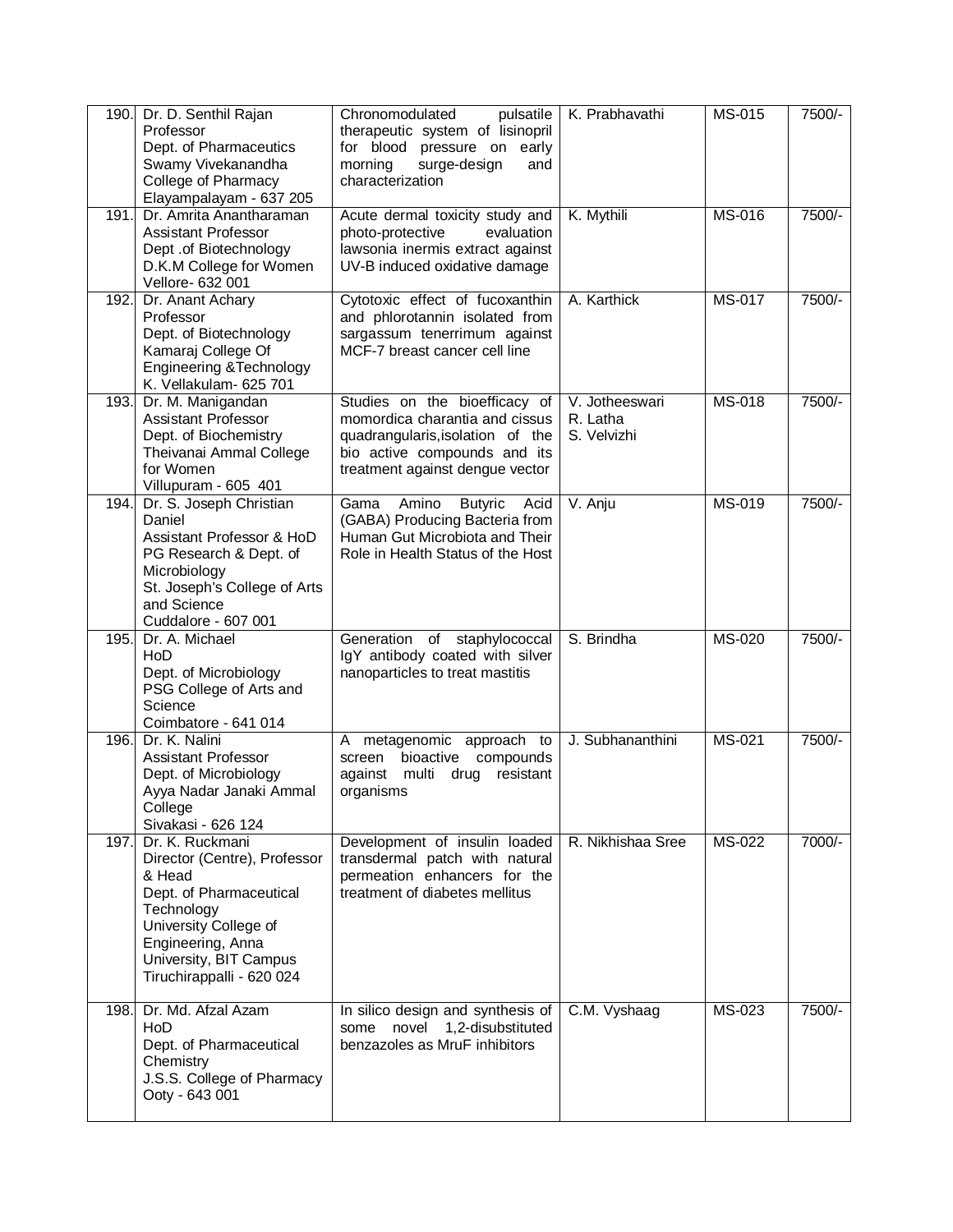| 199. | Dr. S. Palani<br>Professor<br>Dept. of Biotechnology<br>Arunai Engineering College<br>Tiruvannamalai - 606 603                                                                                                    | Insilico evaluation of anticancer<br>drug from natural products                                                                                                          | R.C. Pavithra<br>A. Priyadharshini           | <b>MS-024</b> | 7500/- |
|------|-------------------------------------------------------------------------------------------------------------------------------------------------------------------------------------------------------------------|--------------------------------------------------------------------------------------------------------------------------------------------------------------------------|----------------------------------------------|---------------|--------|
| 200. | Mrs. Lisha Daniel<br><b>Assistant Professor</b><br>Dept. of Biomedical<br>Sciences & Technology<br>Noorul Islam Centre for<br><b>Higher Education, Noorul</b><br><b>Islam University</b><br>Kanyakumari - 629 180 | IoT Based Dialysis Monitoring<br>System                                                                                                                                  | A. Abhimol<br>L. Geethujoy<br>M. Krishnajith | <b>MS-025</b> | 7500/- |
| 201. | Dr.R.Rajendran<br>Associate Professor<br>Dept.of Microbiology<br>PSG College of Arts and<br>Science<br>Coimbatore - 641014                                                                                        | Development and characteri-<br>sation of hydrogels for efficient<br>of<br>treatment<br>burn<br>wound<br>infections                                                       | M.Shibasini                                  | <b>MS-026</b> | 7500/- |
| 202. | Dr. T. Kumaran<br>Assistant Professor<br>Dept. of Nutrition and<br><b>Dietetics</b><br>Muslim Arts College<br>Kanyakumari - 629 174                                                                               | Nutritional<br>evaluation<br>phytochemical<br>and functional<br>group analysis of seaweed ulva<br>supplemented<br>lactuca<br>diet<br>control malnutrition                | J.A. Jesiba                                  | <b>MS-027</b> | 7500/- |
| 203. | Dr. Anisha Cynthia<br>Sathiasekar<br>Professor & HoD<br>Dept. of Oral Pathology<br>Rajas Dental College and<br>Hospital<br>Tirunelvei - 627 105                                                                   | Comparative evaluation of the<br>proliferative<br>and<br>epithelial<br>transition<br>mesenchymal<br>characteristics in oral epithelial<br>dysplasia-a case control study | Dr. T. Ahila                                 | <b>MS-028</b> | 7500/- |
| 204. | Dr. S. Pandi Prabha<br>Associate Professor<br>Dept. of Biotechnology<br>Sri Venkateswara College<br>of Engineering<br>Sriperumbudur - 602 117                                                                     | Induction of apoptosis in cancer<br>cells by<br>phytol for<br>cancer<br>treatment                                                                                        | M. Maheshwari<br>H.S. Pavithra               | MS-029        | 7500/- |
| 205. | Dr.Leninisha Shanmugam<br>Asst.Professor<br>Dept.of IT<br>Easwari Engineering<br>College, Chennai -600089                                                                                                         | Early detection of brain tumours<br>from ultrasonic images using<br>tensor flow                                                                                          | R.R.Monickha<br>S.Sangeetha<br>G.Niranjana   | MS-030        | 7500/- |
| 206. | Dr. Nalini Aswath<br>Professor & HoD<br>Dept. of Oral medicine and<br>Radiology<br>Sree Balaji Dental College<br>and Hospital<br>Chennai - 600 100                                                                | Microbiota of dental abscess<br>and their susceptibility to the<br>empirical antibiotic therapy                                                                          | M. Jemima Judith                             | MS-031        | 7500/- |
| 207. | Dr. K. Subha<br><b>Assistant Professor</b><br>PG & Research Dept. of<br>Microbiology<br>M.R. Government Arts<br>College,<br>Mannargudi-614001                                                                     | A<br>survey<br>and<br>awareness<br>programme on human diseases<br>(Dengue and Malaria)                                                                                   | S. Kousalya                                  | <b>MS-032</b> | 7500/- |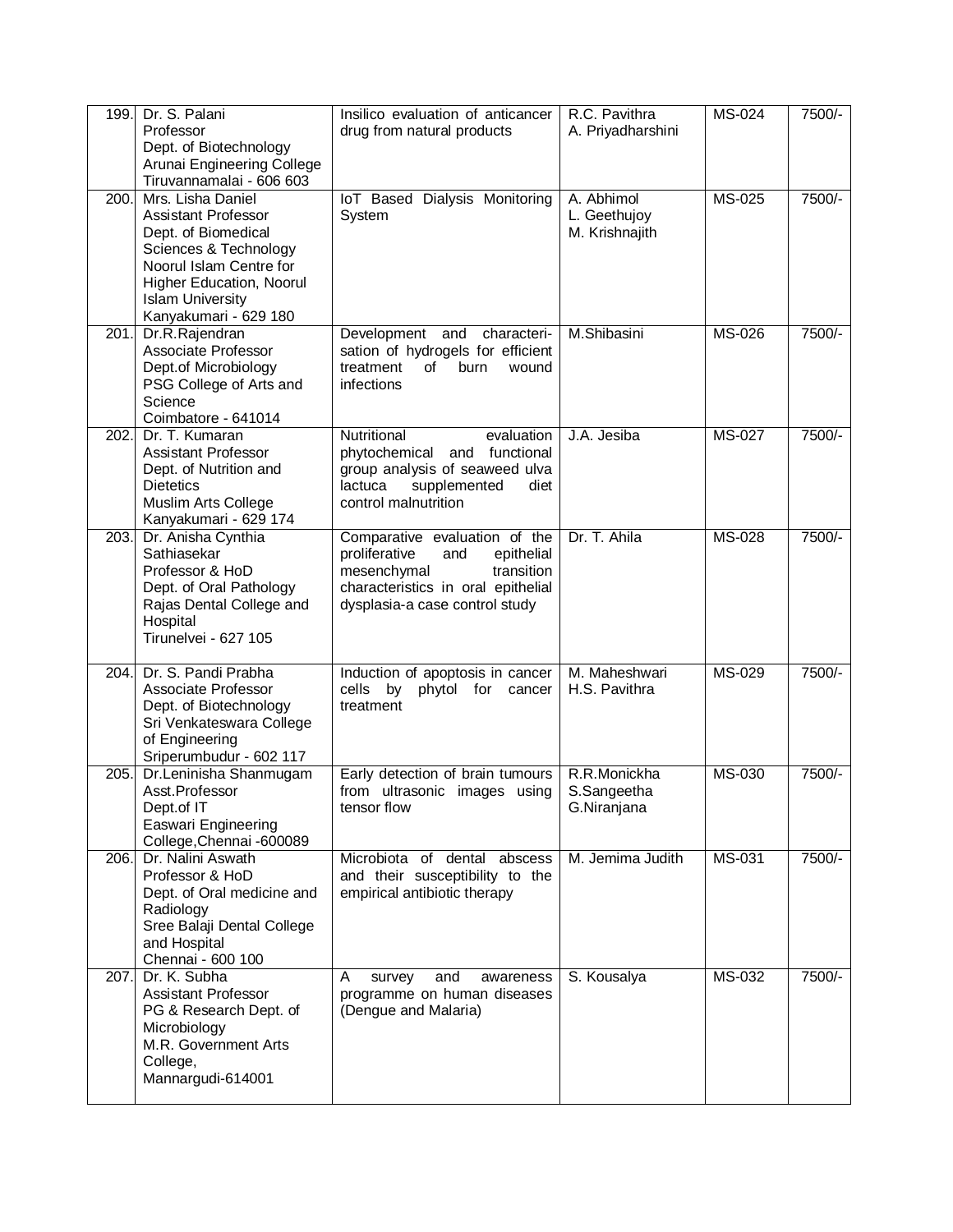| 208.              | Dr. J. Jayanthi<br>Associate Professor<br>Dept. of Advanced Zoology<br>and Biotechnology<br><b>Guru Nanak College</b><br>Chennai - 600 042                                                                                                  | Extraction and characterization<br>glycosaminoglycans<br>οf<br>from<br>shrimp waste and assessment<br>of its wound healing properties                                                                         | V. Abhisubesh                   | MS-033        | 7500/- |
|-------------------|---------------------------------------------------------------------------------------------------------------------------------------------------------------------------------------------------------------------------------------------|---------------------------------------------------------------------------------------------------------------------------------------------------------------------------------------------------------------|---------------------------------|---------------|--------|
| 209.              | Mrs. R. Uma Maheswari<br>Assistant Professor<br>Dept. of Biotechnology<br>Karpaga Vinayaga College<br>of Engineering and<br>Technology<br>Kancheepuram - 603 308                                                                            | Synthesis of conjugates chitin<br>silver<br>nanoparticle for<br>and<br>antimicrobial activity and wound<br>healing                                                                                            | Gokul Priyan<br>Kalaingar       | MS-034        | 7500/- |
| $\overline{2}10.$ | Dr. S. Nalinakumari<br>HoD, Dept. of Anatomy<br><b>Trichy SRM Medical</b><br>College Hospital and<br><b>Research Centre</b><br>Tiruchirappalli - 621 105                                                                                    | Matrix<br>Metalloproteinase<br>in chronologically<br>expression<br>heterogeneous and pathological<br>knee articular cartilage and<br>menisci                                                                  | P. Sankarganesh                 | MS-035        | 7500/- |
| 211.              | Dr. Saumya Parashar<br><b>Assistant Professor</b><br>Dept. of Conservative<br>Dentistry and Endodontics<br>Meenakshi Academy of<br><b>Higher Education &amp;</b><br>Research, Meenakshi<br><b>Ammal Dental College</b><br>Chennai - 600 095 | Comparision<br>of<br>repairative<br>dentine formation<br>by using<br>glycogen synthase kinase 3<br>Inhibitor with a scaffold and<br>mineral trioxide aggregate as a<br>pulp capping agent-an invitro<br>study | U. Selvakarthikeyan             | <b>MS-036</b> | 7500/- |
| 212.              | Ms. Manonmani<br>Assistant Professor<br>Dept. of Biotechnology<br>Bannari Amman Institute of<br>Technology<br>Sathyamangalam - 638 401                                                                                                      | Customizing<br>Biocompatible<br>microenvironment for 3D cell<br>culture<br>using<br>plant<br>based<br>polysaccharides                                                                                         | R. Sreena<br>S. Kaviya          | MS-037        | 7500/- |
| 213.              | Mrs. R. Rajeshwari<br>Associate Professor<br>Dept. of Biotechnology<br>P.S.R. Engineering College<br>Sivakasi - 626 124                                                                                                                     | Isolation<br>structural<br>and<br>of<br>characteristic<br>novel<br>gangliosides<br>from<br>echnoid<br>gonads with<br>investigation on<br>their<br>mouth<br>and<br>breast<br>anticancer properties             | A. Priyanka<br>V. Vaishnavidevi | <b>MS-038</b> | 7500/- |
|                   | 214. Dr. T. Lurthu Pushparaj<br><b>Assistant Professor</b><br>Dept. of Chemistry<br>Tirunelveli Dakshina Mara<br>Nadar Sangam College<br>Tirunelveli - 627 113                                                                              | Novel designing of Ir( III)(Tris-<br>Coumarin)cored Gd(III) Complex<br>as targeted MRI Cas for Ovarian<br><b>Cancer Treatment</b>                                                                             | S. Sathya                       | MS-039        | 7500/- |
| 215.              | Dr. M. Manikandan<br>Associate Professor<br>Dept. of Biotechnology<br>Sri Krishna Arts and<br>Science College<br>Coimbatore - 641 008                                                                                                       | Biosynthesis<br>of<br>zinc<br>nanoparticles from achyranthes<br>aspera<br>extract<br>their<br>leaf<br>characterization<br>and<br>antibacterial activity                                                       | V. Swathi                       | <b>MS-040</b> | 7500/- |

**Physical Sciences**

|               | 216. Dr. K. Sambath kumar | Green synthesis of silver and   B.S. Albina   |  | <b>PS-001</b> | 7500/- |
|---------------|---------------------------|-----------------------------------------------|--|---------------|--------|
|               | Assistant Professor       | nanoparticles using   R. Rajalakshmi<br>aold  |  |               |        |
|               | Dept. of Physics          | volkamaria inermis leaf extract   R. Sargunam |  |               |        |
|               | Arignar Anna Government   | by microwave irradiation method               |  |               |        |
| Arts College, |                           |                                               |  |               |        |
|               | Villupuram - 605 602      |                                               |  |               |        |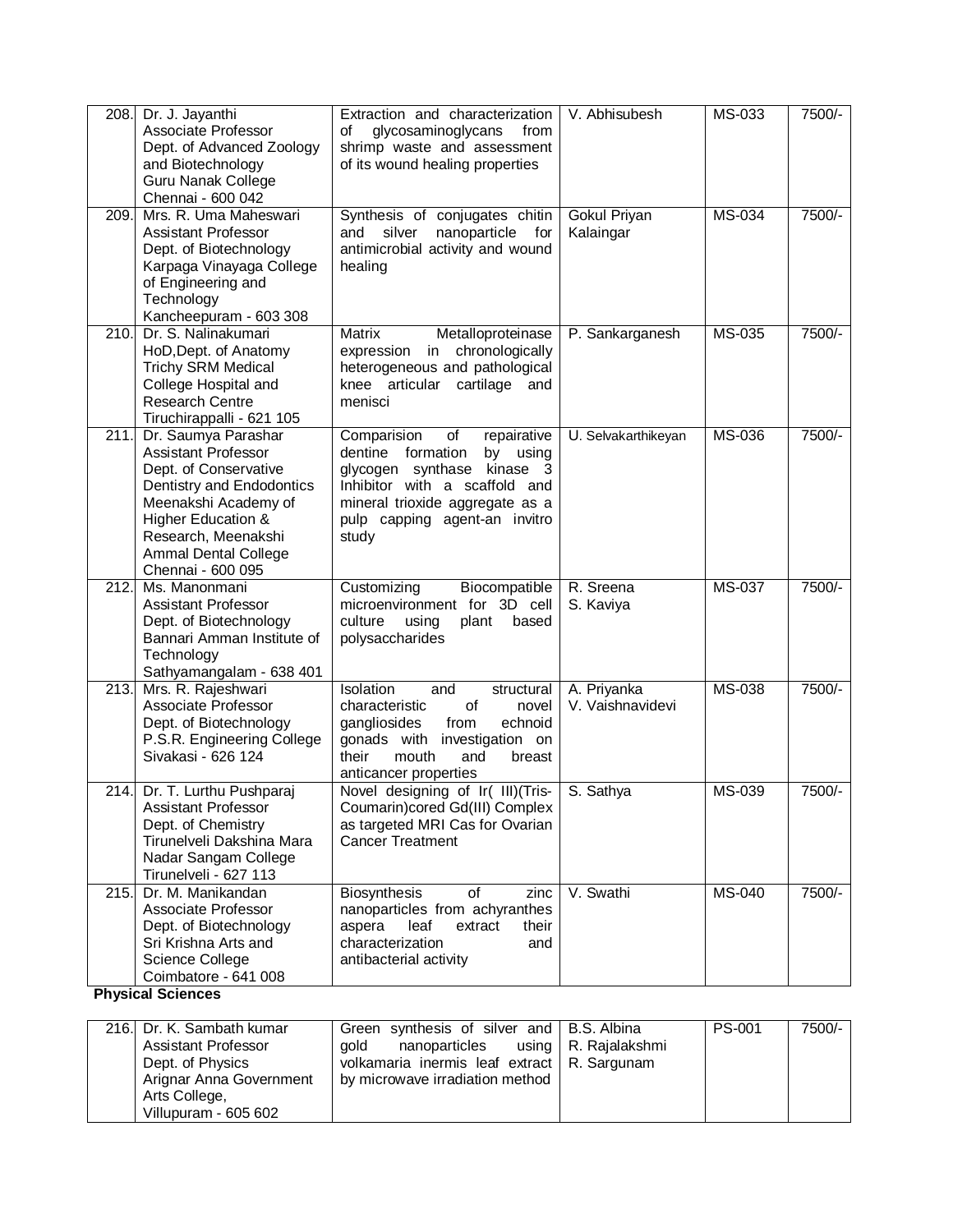| 217.               | Dr. T. Asai Thambi<br><b>Assistant Professor</b><br>PG & Research<br>Dept. of Physics<br>Alagappa Government Arts<br>College,<br>Karaikudi - 630 003                   | Preparation<br>and<br><b>KDP</b><br>Characterization<br>0f<br>crystals doped with rare earth<br>metals (Titanium, Cerium etc)<br>for non-linear optical generation | B. Sathyapriya                                             | <b>PS-002</b> | 7500/- |
|--------------------|------------------------------------------------------------------------------------------------------------------------------------------------------------------------|--------------------------------------------------------------------------------------------------------------------------------------------------------------------|------------------------------------------------------------|---------------|--------|
| 218.               | Dr. P. Sundara Venkatesh<br><b>Assistant Professor</b><br>Dept. of Physics<br>Sri S. Ramasamy Naidu<br><b>Memorial College</b><br>Sattur - 626 203                     | Synthesis and Characterization<br>of rGO/BiVO4 Nanocomposites<br>Harvesting<br>for<br>Energy<br>Applications                                                       | P. Lakshmi Sudha<br>R. Pavithra                            | PS-003        | 7500/- |
| 219.               | Dr. P. Seenuvasakumaran<br><b>HOD &amp; Associate Professor</b><br>of Physics<br>Muthurangam Government<br>Arts College,<br>Vellore - 632 002                          | Syntheisis of Tin sulphide (SnS)<br>Nano materials                                                                                                                 | P. Divya Darshini<br>P. Hema<br>E. Tamilarasi              | <b>PS-004</b> | 7500/- |
| 220.               | Dr. V. Kalaiselvi<br>Assistant Professor and<br>Head/Dept. of Physics<br>Navarasam Arts and<br>Science College for<br>Women<br>Arachalur - 638 101                     | Green synthesis of zinc oxide<br>trifoilum<br>nanoparticles<br>using<br>pratense<br>flower extract<br>for<br>anticancer applications                               | M. Kokilavani<br>K. Sumithra<br>P. Sindhuja<br>D. Kasthuri | <b>PS-005</b> | 7500/- |
| 221.               | Dr. G. Jeevaranithangam<br><b>Assistant Professor</b><br>Dept. of Physics<br>Pope's College<br>Sawerpuram - 628 251                                                    | Biosynthesis,<br>Characterization<br>and Photocatalytic Activity of<br>Nanoparticles<br>MnO <sub>2</sub><br>using<br>Mentha Piperita                               | P. Subasri<br>G. Usha                                      | <b>PS-006</b> | 7500/- |
| $\overline{222}$ . | Dr. R. Ida Malarselvi<br><b>Assistant Professor</b><br>Dept. of Physics<br>Dharumapuram<br>Gnanambikai Government<br>Arts College for Women<br>Mailaduthurai - 609 001 | Organic dyes for efficient and<br>stable dye sensitized solar cell                                                                                                 | S. Dheertha<br>R. Rajeswari<br>S. Subashree<br>N. Nithya   | <b>PS-007</b> | 7500/- |
| 223.               | Dr. S. Srinivasan<br><b>Assistant Professor</b><br>Dept. of Physics<br>Presidency College<br>Chennai - 600 005                                                         | Exploration<br>of<br>acoustics<br>properties of water based SnO2<br>mixed TiO2 nanofluid for heat<br>transfer application by ultrasonic<br>velocity method         | S. Shobana                                                 | <b>PS-008</b> | 7500/- |
| 224.               | Dr. V. Velusamy<br><b>Assistant Professor</b><br>Dept. of Physics<br>Arignar Anna Government<br>Arts College<br>Namakkal - 637 002                                     | Study on electromagnetic field<br>radiation from mobile operating<br>towers and different mobile<br>handsets in various operating<br>conditions                    | R. Logeshwaran<br>S. Boopathi<br>B. Santhiya<br>M. Sangavi | <b>PS-009</b> | 7500/- |
| 225.               | Dr. P. Pragatheeswaran<br><b>Assistant Professor</b><br>Dept. of Geology<br>Government Arts College,<br>Salem - 636 007                                                | Sedimentological<br>mechanisms<br>of teri and accumulation in and<br>around<br>Tiruchenthur,<br>Thoothukudi, Tirunelveli                                           | A. Sundari                                                 | PS-010        | 7500/- |
| 226.               | Dr. R. Ashok Kumar<br><b>Assistant Professor</b><br>Dept. of Physics<br><b>Thiruvalluvar Government</b><br>Arts College<br>Rasipuram - 637 401                         | Cost effective synthessi and<br>fabrication of CuSe Thin films by<br><b>SILAR</b><br>for<br>technique<br>photovoltaic<br>solar<br>energy<br>applications           | M. Gayathri Devi<br>R. Gopika                              | PS-011        | 7500/- |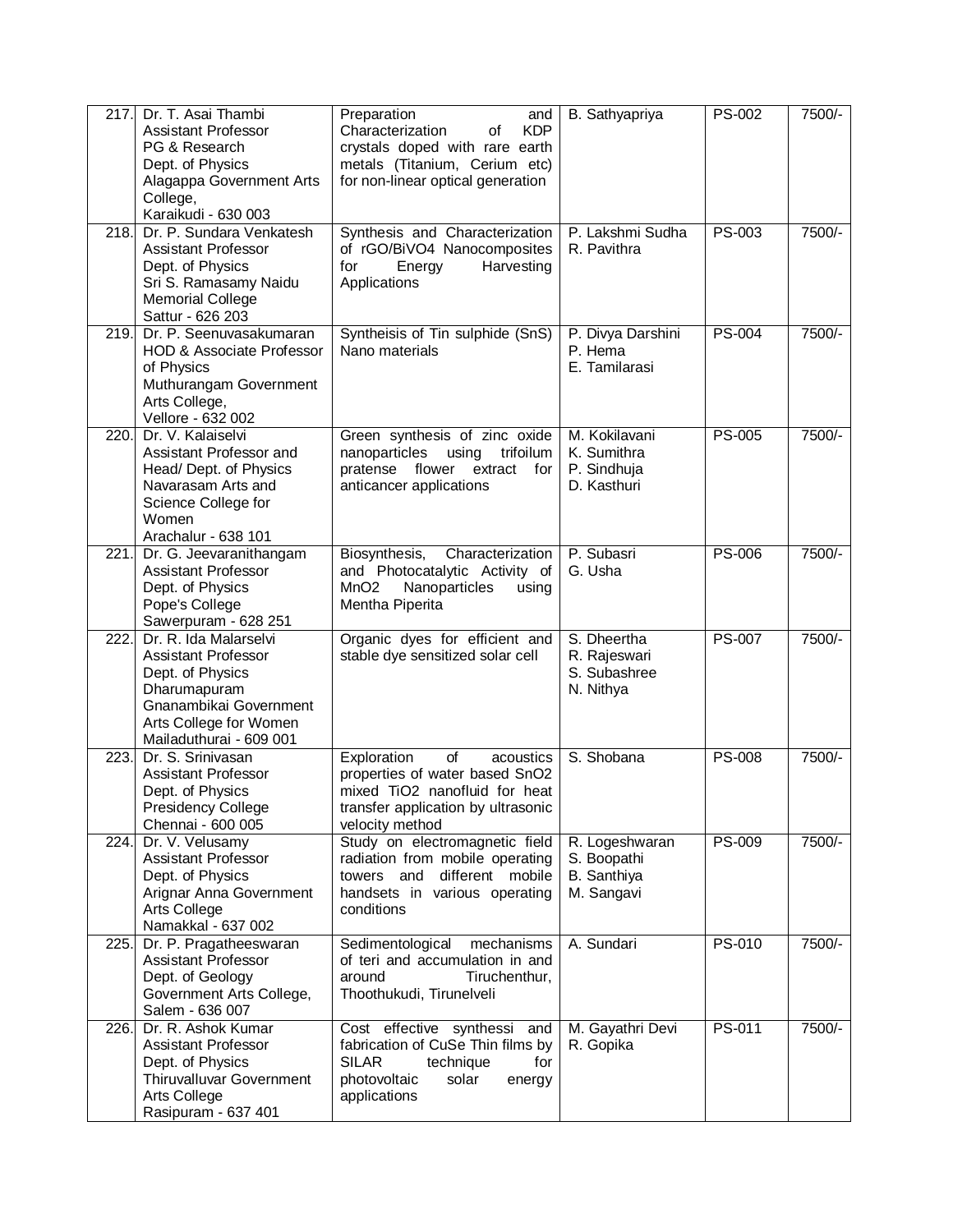| 227. | Dr. S. Antony Divya<br>Tharshini<br><b>Assistant Professor</b><br>Dept. of Physics<br>St. Mary's College<br>Thoothukudi - 628 001                               | Arduino based fire fighting robot<br>controlled by android application                                                                                                                        | K. Nivethitha                                                              | PS-012 | 7500/- |
|------|-----------------------------------------------------------------------------------------------------------------------------------------------------------------|-----------------------------------------------------------------------------------------------------------------------------------------------------------------------------------------------|----------------------------------------------------------------------------|--------|--------|
| 228. | Mrs. M. Nithya<br><b>Assistant Professor</b><br>Dept. of Physics<br><b>The Standard Fireworks</b><br>Rajarathnam College for<br>Women<br>Sivakasi - 626 123     | Preparation of red algae extracts<br>bioploymer membrane for fuel<br>cell applications                                                                                                        | M. Nandhinilakshmi<br>V.B. Priyavardhini                                   | PS-013 | 7500/- |
| 229. | Dr. R. Suresh<br><b>Assistant Professor</b><br>Dept. of Physics<br>Sri Ramakrishna Mission<br>Vidhyalaya College of Arts<br>and Science<br>Coimbatore - 641 020 | Fabrication of ABO3 perovskites<br>thin films for sensor applications                                                                                                                         | S. Subash                                                                  | PS-014 | 7500/- |
| 230. | Dr. J. Dhanalakshmi<br><b>Assistant Professor</b><br>Dept. of Physics<br>Sri Sarada College for<br>Women, Tirunelveli-627 011                                   | Characterization<br>of<br>Alumina<br>Nanostructure Synthesized by<br>Two Step Anodization Method                                                                                              | S. Sobana                                                                  | PS-015 | 7500/- |
| 231. | Dr. S.V. Vijayasundaram<br><b>Assistant Professor</b><br>Dept. of Physics<br>Edayathangudy G. S. Pillay<br>Arts & Science College<br>Nagapattinam - 611 002     | Band<br>engineering<br>zinc<br>gap<br>sulfide<br>nanostructures<br>by<br>suitable dopants                                                                                                     | M. Ananthi<br>E. Asuvathi<br>S. Vijipriya                                  | PS-016 | 7500/- |
| 232. | Dr. Sujin P. Jose<br><b>Assistant Professor</b><br>School of Physics<br>Madurai Kamaraj University<br>Madurai - 625 021                                         | Zirconia<br>doped<br>reduced<br>graphene oxide and ploypyrrole<br>nanostructures<br>as<br>electrochemical<br>for<br>sensor<br>anticancer drugs                                                | K. Vinoth Kumar                                                            | PS-017 | 7500/- |
| 233. | Dr. M. Anbuvannan<br>Assistant Professor<br>Dept of Physics<br>Sri Akilandeswari Women's<br>College, Vandavasi-604 408                                          | Facile Green Synthesis of CuO<br>Nanoparticles using Leaf Extract<br>its Application for Antibacterial<br>and Photocatalytic Activity                                                         | S. Manimozhi<br>K.Vijayalakshmi<br>D. Devipriya<br>M. Nandhini             | PS-018 | 7500/- |
| 234. | Dr. D. Shobha<br><b>Assistant Professor</b><br>PG & Research Dept. of<br>Physics<br>St. Joseph's College of Arts<br>and Science,<br>Cuddalore - 607 001         | computational<br>Quantum<br>and<br>experimental<br>spectroscopic<br>analysis on catecholamine and<br>trace amines secreted in human<br>brain and greater significance to<br>molecular docking | A. Poonkuzhali                                                             | PS-019 | 7500/- |
| 235. | Dr. A.G. Kannan<br>Assistant Professor<br>Dept. of Physics<br>Nallamuthu Gounder<br>Mahalingam College<br>Pollachi - 642 001                                    | A study on the influence of pure<br>and doped Zn2SnO4 for sensor<br>applications                                                                                                              | B. Haritha<br>M. Thenmalar                                                 | PS-020 | 7500/- |
| 236. | Mrs. P. Valarmathi<br>Assistant Professor<br>Dept. of Physics<br>Gobi Arts and Science<br>College<br>Gobichettipalayam-638 453                                  | Synthesis, growth and non linear<br>optical bisthiourea ammonium<br>chloride single crystals by slow<br>evaporation technique                                                                 | J. Gokulakannan<br>D. Karthikeyan<br>N. Mohanraj<br>R. Krishna<br>Prasanth | PS-021 | 7500/- |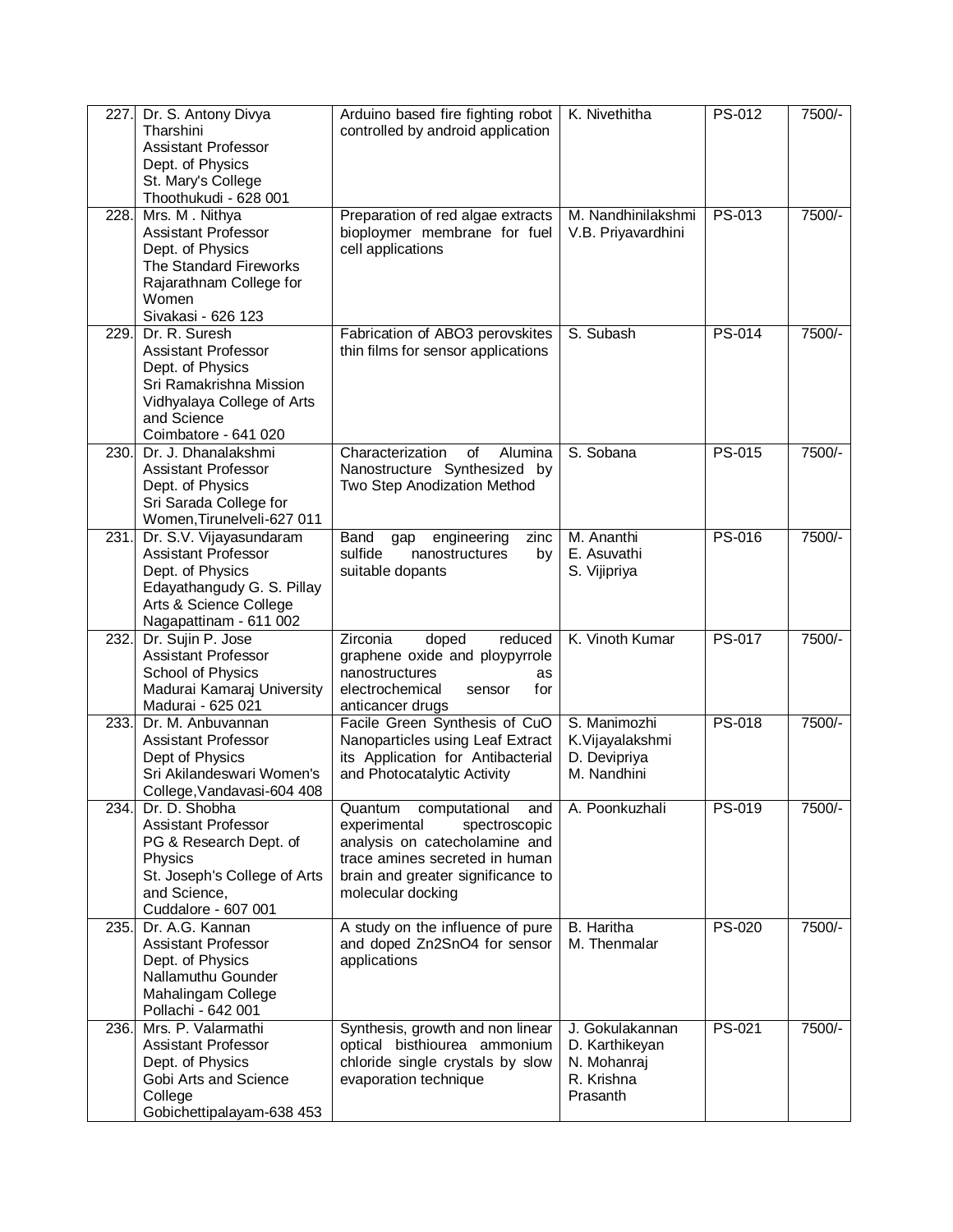| 237. | Dr. T.N. Priyadharshini<br>Professor<br>Dept. of Physics<br>P.K.R. Arts College for<br>Women<br>Gobichettipalayam-638 476                                       | Purification of waste water using<br>effective square pyramid solar<br>still method                                                                                         | S. Nikila Rosy                                               | <b>PS-022</b> | $7000/-$ |
|------|-----------------------------------------------------------------------------------------------------------------------------------------------------------------|-----------------------------------------------------------------------------------------------------------------------------------------------------------------------------|--------------------------------------------------------------|---------------|----------|
| 238. | Dr. S. Porchelvi<br>Associate Professor and<br>Head, Dept. of Physics<br>Sakthi College of Arts and<br>Sceince for Women<br>Oddanchatram,<br>Dindigul - 624 619 | DC home using solar energy<br>system (SES)                                                                                                                                  | R. Nivetha<br>M. Pavithra                                    | PS-023        | 7500/-   |
| 239. | Dr. V. Kavitha<br><b>Assistant Professor</b><br>Dept. of Physics<br>Adhiyamaan Arts and<br>Science College for<br>Women, Krishnagiri-635207                     | Spectral analysis and optical<br>properties of lanthanum and<br>Boron co-doped TiO2 for the<br>improved<br>photocatalytic<br>degradation of Rhodamine B by<br>sol-gel route | G. Gowsalya<br>C. Monisha<br>R. Banumathi<br>A. Kavipriya    | PS-024        | 7500/-   |
| 240. | Dr. L. Arun Jose<br>Assistant Professor<br>Dept. of Physics<br>St. Xavier's College<br>Tirunelveli - 627 002                                                    | Bio fuel cells concepts for local<br>energy                                                                                                                                 | A. Krishna Kumar                                             | <b>PS-025</b> | 7500/-   |
|      | 241. Mr. S. Ramamoorthy<br><b>Assistant Professor</b><br>Dept. of Physics<br>Vivekananda Arts and<br>Science College for<br>Women<br>Salem - 637 303            | Preparation<br>and<br>Characterization<br>ofcaffeinederivatives carboxylic<br>co-crystals<br>acid<br>for<br>pharmaceutical application                                      | K. Gokulapriya<br>S. Iswarya<br>S. Brinda                    | <b>PS-026</b> | 7500/-   |
| 242. | Dr. A. Prabavathi<br>Assistant Professor<br>Dept. of Physics<br>Sengamala Thayaar<br><b>Educational Trust Women's</b><br>College<br>Mannargudi - 614 016        | Green synthesis of<br>moringa<br>doped nanoparticles                                                                                                                        | K. Sivadharshini<br>K. Swetha<br>C. Vishnupriya<br>P. Aarthi | <b>PS-027</b> | 7500/-   |
| 243. | Dr. A. Arulsankar<br><b>Assistant Professor</b><br>Dept. of Physics<br>Ayya Nadar Janaki Ammal<br>College,<br>Sivakasi - 626 124                                | Synthesis and characterization<br>copper-silver<br>shell<br>οf<br>core<br>nanoparticles                                                                                     | R. Rajeswari                                                 | <b>PS-028</b> | 7500/-   |
| 244. | Dr. M. Manivannan<br>Assistant Professor<br>Dept. of Physics<br>Pachamuthu College of<br>Arts and Science for<br>Women<br>Dharmapuri - 636 701                  | of<br>additives<br>Impact<br>on<br>ferroelectric<br>triglycinesulfate<br>crystals<br>for<br>industrial<br>applications                                                      | A. Anitha<br>P. Ishwarya<br>J. Priyanga                      | <b>PS-029</b> | 7500/-   |
| 245. | Dr. P. Ramesh Babu<br>Assistant Professor<br>Dept. of ECE<br>Sri Krishna Arts and<br>Science College<br>Coimbatore - 641 008                                    | Green Synthesis of Pure and<br>R2O3 doped TiO2 Nanoparticles<br>for Dyes Photodegradation                                                                                   | V. Swetha                                                    | PS-030        | 7500/-   |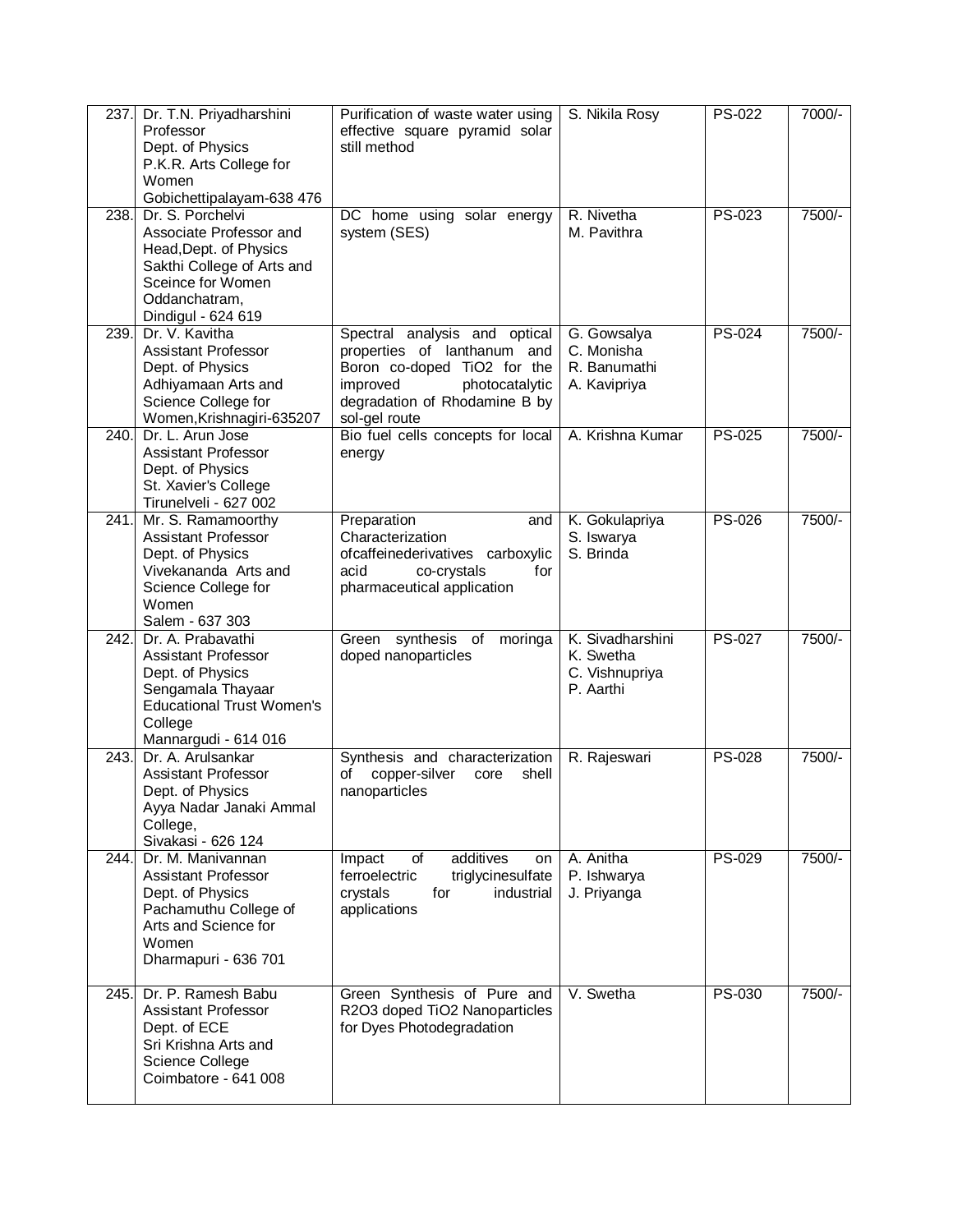| 246. | Dr. D. Parthiban<br><b>Assistant Professor</b><br>Dept. of Chemistry<br>Rajeswari Vedachalam<br><b>Government Arts College</b><br>Chengalpattu - 603 001          | Green protocol for synthesis of<br>functionalized<br>chromeno-<br>pyrimidine-2,5-dione<br>/thione<br>derivatives<br>glycerol<br>in<br>by<br>organocatalytic multicomponent<br>reaction           | J. Puvithra                                                            | PS-031        | 7500/- |
|------|-------------------------------------------------------------------------------------------------------------------------------------------------------------------|--------------------------------------------------------------------------------------------------------------------------------------------------------------------------------------------------|------------------------------------------------------------------------|---------------|--------|
| 247. | Dr. S. Jasmine Mary<br><b>Assistant Professor</b><br>Dept. of Chemistry<br>Government Arts College,<br>Kumbakonam<br>Kumbakonam - 612 002                         | Activity<br>Anti-Diabetic<br>of the<br>Polyphenolic<br>Isolated<br>Drugs<br>from the Flowers of Sena Alata                                                                                       | S.S. Abirami                                                           | PS-032        | 7500/- |
| 248. | Dr. V. Rama<br>Associate Professor and<br>Head, Dept. of Chemistry<br>Sarah Tucker College<br>Tirunelveli - 627 007                                               | Purification of medical waste<br>water containing heavy metals<br>modified<br>such<br>Gd/Hg<br>as<br>efficient<br>hydrotalcites<br>as<br>recyclable adsorbents                                   | S. Thanalakshmi<br>G. Grace Muthurani<br>A. Hari Vidhya                | PS-033        | 7500/- |
| 249. | Dr. K. Dinakaran<br>Associate Professor<br>Dept. of Chemistry<br>Thiruvalluvar University<br>Vellore - 632 115                                                    | Removal<br>of<br>hexavalent<br>chromium from ground water in<br>Ranipet industrial area through<br>photocatalytic<br>reduction<br>processes                                                      | R. Dayanandhini<br>K. Elankathirselvan<br>M. Thamizharasi<br>K. Vimala | PS-034        | 7500/- |
| 250. | Dr. N. Vasimalai<br><b>Assistant Professor</b><br>Dept. of Chemistry<br>B. S. Abdur Rahman<br>Crescent Institute of<br>Science & Technology<br>Vandalur - 600 048 | Bimetallic nanoparticles coated<br>hybrid materials for effective<br>photocatalytic degradation of<br>hazardous dyes in effluent water                                                           | M. Sandhiya<br>Malathi<br>K. Joyce                                     | <b>PS-035</b> | 7500/- |
| 251. | Dr. M. Ramalingam<br><b>Assistant Professor</b><br>PG. Dept. of Chemistry<br>Bon Secours College for<br>Women, Thanjavur-613 006                                  | Spectral<br>Structural,<br>and<br>Electronic Properties of Insulin<br>Sensitizers Thiazolidinediones -<br>An Ab Inito Perspective                                                                | G. Keerthana<br>G. Kousalya<br>C. Vijayadurga                          | <b>PS-036</b> | 7500/- |
| 252. | Dr. A. Lalitha<br><b>Assistant Professor</b><br>Dept. of Chemistry<br>Periyar University<br>Salem - 636 011                                                       | A cascade synthesis of novel<br>fused<br>nitrogen<br>azo<br>rich.<br>heterocyclic compunds and their<br>applications in photophysical,<br>biological and DFT studies                             | S. Sumitha                                                             | <b>PS-037</b> | 7500/- |
| 253. | Dr. R. Imran Khan<br><b>Assistant Professor</b><br>PG & Research<br>Dept. of Chemistry<br>Sadakathullah Appa<br>College<br>Tirunelveli - 627 005                  | Biomimetic catalysis by Cu(I)<br>complex of<br>ethylenediamine<br>modified beta cyclodextrin in<br>benzoxazole<br>synthesis<br>of<br>derivatives<br>via<br>phenol<br>and<br>benzylamine coupling | M. Lavinesh                                                            | <b>PS-038</b> | 7500/- |
| 254. | Dr. M. Shantha Raj Prabhu<br><b>Assistant Professor</b><br>Dept. of Chemistry<br>Muthurangam Government<br>Arts College<br>Vellore - 632 002                      | Spectroscopic<br>investigational<br>and<br>invitro<br>anthelmintic<br>biological screening effects on<br>zinc zomplexes on pheritima<br>posthuma                                                 | D. Hariharan<br>M. Sathish                                             | PS-039        | 7500/- |
| 255. | Dr. Mohammed Danish<br><b>Assistant Professor</b><br>Dept. of Chemistry<br>Periyar Maniammai<br>Institute of Science and<br>Technology<br>Thanjavur - 613 403     | Solar<br>cell<br>assisted<br>photoelectrochemical splitting of<br>hydrogen sulphide for hydrogen<br>production                                                                                   | A. Dhivyalakshmi                                                       | <b>PS-040</b> | 7500/- |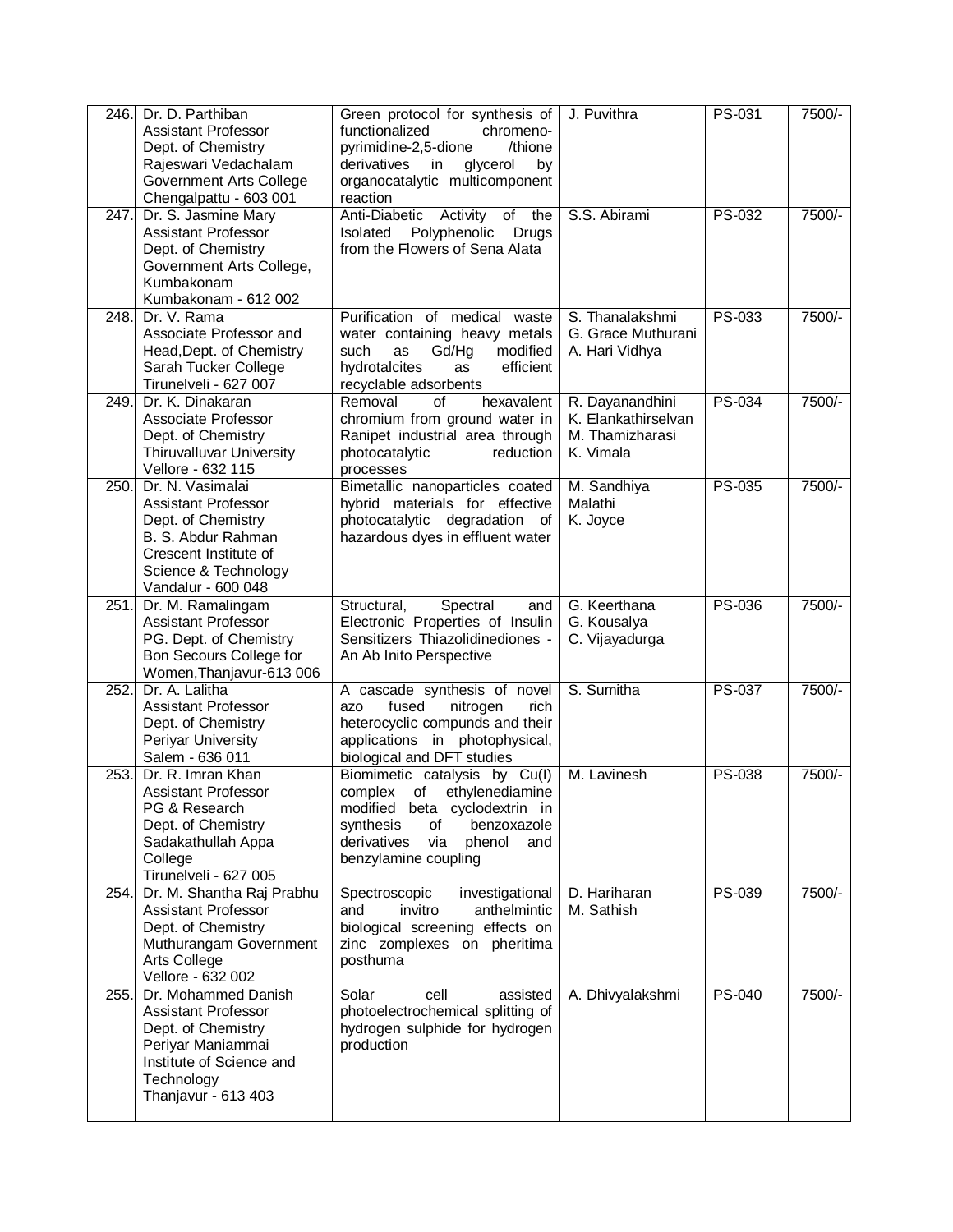| 256. | Mrs. J. Kavitha<br><b>Assistant Professor</b><br>Dept. of Chemistry<br>V.V. Vanniaperumal<br>College for Women<br>Virudhunagar - 626 001           | Fabrication of optical biosensor<br>detection using screen printed<br>electrodes functionalized<br>with<br>carbon<br>nanotubes<br>and<br>TCAA/graphene oxide      | R. Gomathi                                                  | <b>PS-041</b> | 7500/- |
|------|----------------------------------------------------------------------------------------------------------------------------------------------------|-------------------------------------------------------------------------------------------------------------------------------------------------------------------|-------------------------------------------------------------|---------------|--------|
| 257. | Dr. C. Dorothy Sheela<br>Associate Professor<br>Dept. of Chemistry<br>The American College<br>Madurai - 625 002                                    | Design, Synthesis.<br>Anticancer.<br>Corrosion and computational<br>of<br>formylchromone<br>studies<br>based metal complexes                                      | A. Innasiraj<br>B. Anandhi                                  | PS-042        | 7500/- |
| 258. | Dr. S. Sashikala<br><b>Assistant Professor</b><br>Dept. of Chemistry<br>D. K. M. College for<br>Women<br>Vellore - 632 001                         | Synthesis and Characterization<br>of some chalcone derivatives<br>with the evaluation of their<br>biological properties                                           | G. Kalaiselvi<br>M. Indumathi<br>P. Keerthi                 | PS-043        | 7500/- |
| 259. | Dr. S. Ravi<br>Professor and Head<br>Dept. of Chemistry<br>Karpagam Academy of<br><b>Higher Education</b><br>Coimbatore - 641 021                  | Measurement<br>of<br>internal<br>Lithium<br>for<br>iron<br>resistance<br>phosphate batteries at various<br>stage of charge                                        | L. Sathishkumar                                             | <b>PS-044</b> | 7500/- |
| 260. | Dr. T. Umamathi<br><b>Assistant Professor</b><br>Dept. of Chemistry<br>Sri Meenakshi Government<br>Arts College for Women<br>Madurai - 625 002     | Corrosion resistance of alloys in<br>artificial<br>Cerebrospinal<br>Fluid<br>(CSF)                                                                                | A. Karthigai Priya<br>R. Vaishnavi<br>M. Mathavi            | <b>PS-045</b> | 7500/- |
| 261. | Dr. G. Sivasankari<br><b>Assistant Professor</b><br>Dept. of Chemistry<br>Cauvery College for<br>Women, Trichy - 620 018                           | Nanoelectric analytical sensor<br>on heavy metals using redox<br>behaving metal complexes                                                                         | A. Sheela<br>B. Gayathri devi<br>T. Indhuja<br>M. Hemalatha | <b>PS-046</b> | 7500/- |
| 262. | Dr. A. Vanitha<br><b>Assistant Professor</b><br>Dept. of Chemistry<br>Adhiyamaan Arts and<br>Science College for<br>Women<br>Krishnagiri - 635 207 | Fabrication of nanofiber from<br>basilicum<br>ocimum<br>seed<br>mucilage by a greener route to<br>heal a diabetic wound dressing<br>& alternative cellulose paper | N. Priyadarshini<br>M. Abirami<br>A. Sajeena                | <b>PS-047</b> | 7500/- |
| 263. | Mrs. L.T. Parvathi<br>Assistant Professor and<br>Head<br>Dept. of Chemistry<br>Sri Kaliswari College<br>Sivakasi - 626 123                         | Environmental<br>application<br>οf<br>nano rod                                                                                                                    | G. Mariselvi                                                | <b>PS-048</b> | 7500/- |
| 264. | Dr. Sheeba Daniel<br><b>Assistant Professor</b><br>Dept. of Chemistry<br><b>Holy Cross College</b><br>Nagercoil - 629 004                          | Binding studies of Ruthenium (II)<br>phenanthroline<br>-phendione<br>complexes with amino acids                                                                   | R.S. Anusha<br>Kumari<br>X. Diana                           | PS-049        | 7500/- |
| 265. | Dr. C. Zozimus Divya Lobo<br><b>Assistant Professor</b><br>Dept. of Chemistry<br>St. Mary's College<br>Thoothukudi - 628 001                       | Phytochemical<br>based<br>lead<br>identification through in silico<br>drug design as antihypertension                                                             | T. Kowsalya<br>K. Subha                                     | PS-050        | 7500/- |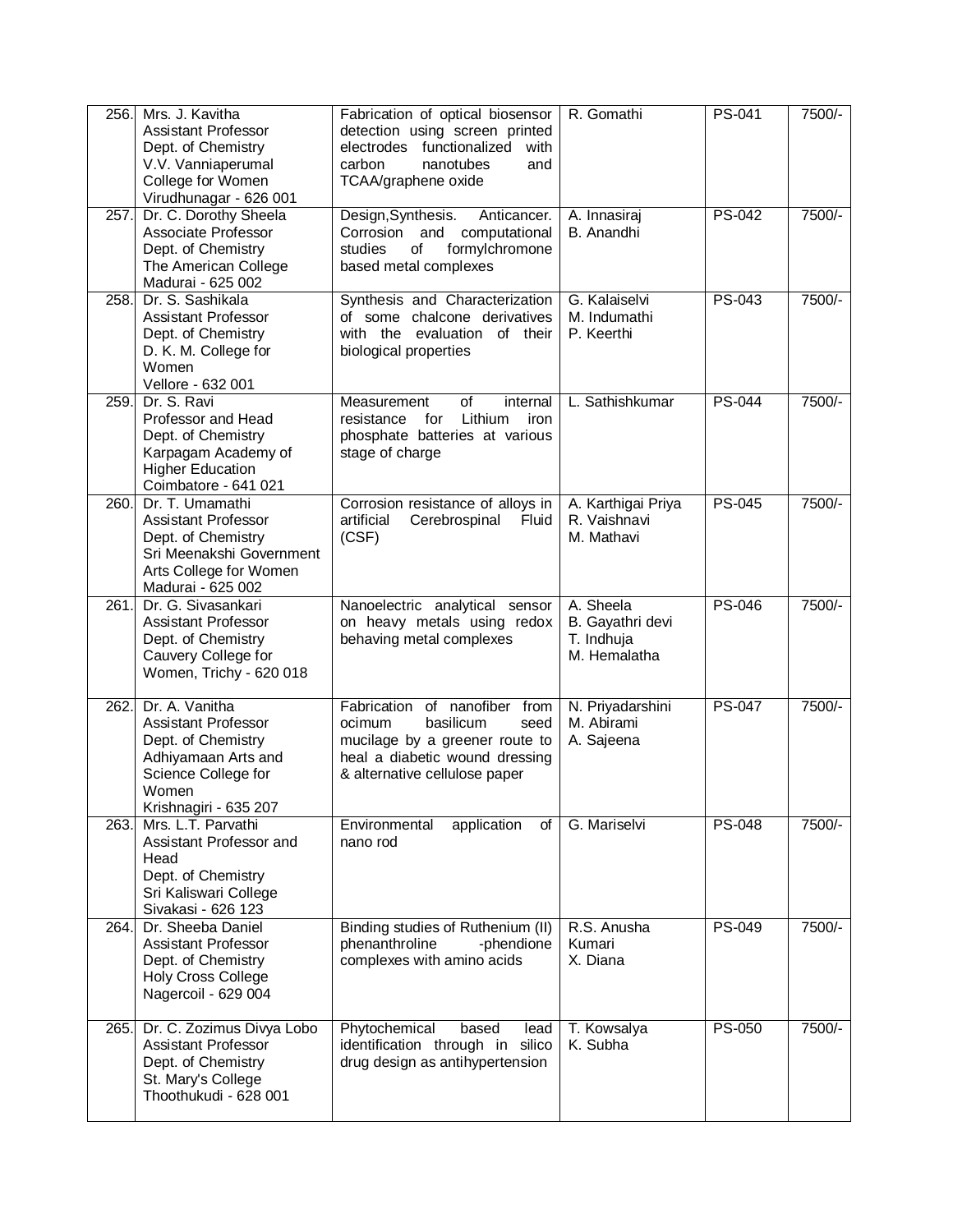| 266. | Dr. M. Murugalakshmi<br><b>Assistant Professor</b><br>Dept. of Chemistry<br>The Standard Fireworks<br>Rajarathnam College for<br>Women, Sivakasi - 626 123                 | Ecofriendly approach for the<br>synthesis and characterization<br>of first row transition nano metal<br>oxides and their applications                                                    | P. Anitha<br>M. Priyanka                                     | PS-051        | 7500/- |
|------|----------------------------------------------------------------------------------------------------------------------------------------------------------------------------|------------------------------------------------------------------------------------------------------------------------------------------------------------------------------------------|--------------------------------------------------------------|---------------|--------|
| 267. | Dr. P. Ramesh<br><b>Assistant Professor</b><br>Dept. of Chemistry<br>Vivekananda College of<br>Arts and Science for<br>Women<br>Tiruchengode - 637 205                     | A<br>low cost green<br>route to<br>phenoxazine<br>based<br>chemosensor doped r-GO: a<br>for<br>ultrasensitive<br>platform<br>detection on heavy metal ions in<br>water treatment         | C.V. Aarthi<br>N.S. Aparna<br>G. Meenatchi                   | PS-052        | 7500/- |
| 268. | Dr. M. Saravanabhavan<br><b>Assistant Professor</b><br>Dept. of Chemistry<br>Sri Ramakrishna Mission<br>Vidhyalaya College of Arts<br>and Science,<br>Coimbatore - 641 020 | Water soulble carbazole azoles<br>for<br>anti-alzheimer<br>and<br>anticancer activities                                                                                                  | M. Kesavan<br>A. Kalaivanan                                  | PS-053        | 7500/- |
| 269. | Dr. T. Radha<br><b>Assistant Professor</b><br>Dept of Chemistry<br>Saivu Bhanu Kshatriya<br>College<br>Aruppukottai - 626 101                                              | Microwave Assisted Synthesis<br>of Silver Nano Particle from<br>Zingiberaceae Plants Extract;<br>Applications as a Paint Additive<br>in Water Based Paints                               | U. Asvini<br>C. Rohini                                       | PS-054        | 7500/- |
| 270. | Dr. Mary George<br>Associate Professor<br>Dept. of Chemistry<br>Stella Maris College<br>Chennai - 600 086                                                                  | The Effect of Deep Eutectic<br>Solvents on the Biocompatible<br>of<br>Synthesis<br>Magnesium<br>Molybdate<br>Crystallites<br>for<br><b>Environment Remediation</b>                       | C. Lavanya                                                   | <b>PS-055</b> | 7500/- |
| 271. | Dr. M.S. Dhennadayalan<br>Professor<br>Dept. of Chemistry<br>G.T.N. Arts College<br>Dindigul - 624 005                                                                     | Pollution<br>of<br>the<br>Industrial<br>Effluent in Ground Water and<br>Treatment by the Utilization of<br>Solar Energy for the Zero Level<br>Discharge of the<br>Industrial<br>Effluent | J. Durga Dharshini<br>R. Priyadharshini<br>S. Viveka         | <b>PS-056</b> | 7500/- |
| 272. | Dr. D. SaravanaKumar<br><b>Assistant Professor</b><br>Dept. of Chemistry<br>Pachamuthu College of<br>Arts and Science for<br>Women<br>Dharmapuri - 636 701                 | Synthesis<br>Aggregation<br>of<br>Induced<br>Emissive<br>Active<br>compounds and their Studies                                                                                           | S. Kanniyammal<br>M. Muthulakshmi<br>S. Suguna<br>P. Vinitha | <b>PS-057</b> | 7500/- |
| 273. | Dr. R. Ramprasath<br><b>Assistant Professor</b><br>Dept. of Chemistry<br>Ayya Nadar Janaki Ammal<br>College, Sivakasi - 626 124                                            | Green Polymer Stabilizer Hydro<br><b>Talicite</b><br>Production<br>and<br>Application                                                                                                    | N. Anburaj                                                   | PS-058        | 7500/- |
| 274. | Ms. S. Kalaipriya<br><b>Assistant Professor</b><br>Dept. of Chemistry<br>K. S. Rangasamy College<br>of Arts and Science<br>Tiruchengode - 637 215                          | Green<br>Synthesis,<br>Characterization and Application<br>Zinc Oxide Nanoparticles<br>οf<br>using<br>Terminalia<br>Catappa<br>Leaves Extract                                            | E. Dhayanithi<br>M. Nandha Kumar<br>C. Sivaranjani           | PS-059        | 7500/- |
| 275. | Dr. R.A. Kalaivani<br>Director/Dept. of Chemistry<br>Vels Institute of Science,<br>Technology and Advanced<br>Studies, Chennai -600 117                                    | Synthesis and Characterization<br>of Nickel Rich Layer Cathodes<br>for High Energy Density Li-ion<br><b>Batteries</b>                                                                    | Meera<br>Michael Benadict<br>S. Surya                        | <b>PS-060</b> | 7500/- |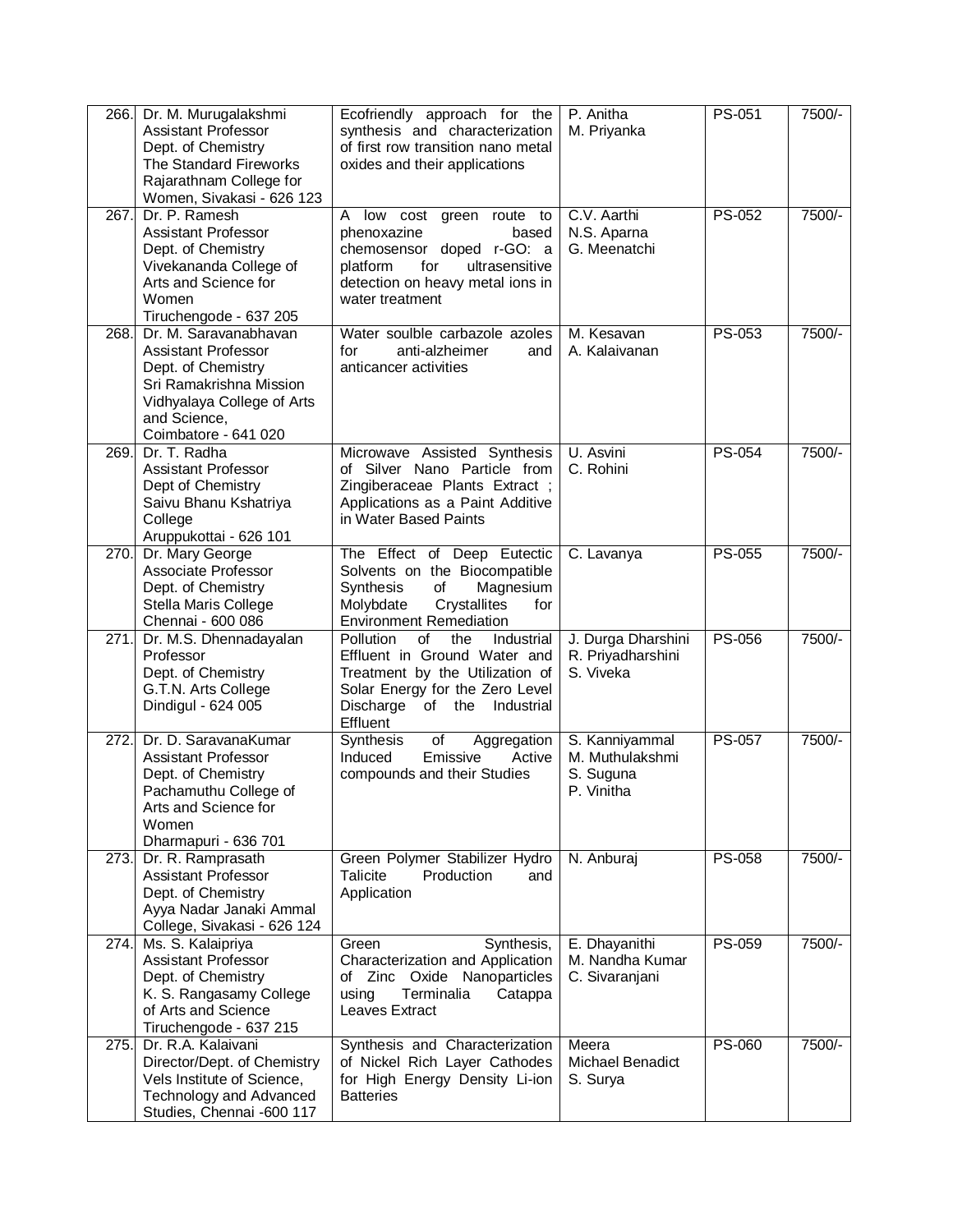### **Social Sciences**

| 276. | Dr. S. Akila<br><b>Assistant Professor</b><br>Dept. of Physical Education<br><b>Bharathiar University</b><br>Coimbatore - 641 046                                                         | Anthropometric calculations (Z,<br>HAZ and WAZ scores) based on<br>the WHO child growth standards<br>to assess malnutrition among<br>Tribal children of Tamil Nadu       | R. Jamuna<br>K. Kiruthika<br>T. Abirami<br>V. Aishwarya      | SS-001 | 7500/- |
|------|-------------------------------------------------------------------------------------------------------------------------------------------------------------------------------------------|--------------------------------------------------------------------------------------------------------------------------------------------------------------------------|--------------------------------------------------------------|--------|--------|
| 277. | Dr. P. Indumathy<br>Associate Professor &<br>Head<br>Dept. of Foods and<br><b>Nutrition</b><br>Vellalar College for Women<br>Erode - 638 012                                              | Health status of institutionalised<br>post menopausal<br>women in<br><b>Erode District</b>                                                                               | K. Pavithra                                                  | SS-002 | 7500/- |
| 278. | Mrs. D. Annie Rose<br>Nirmala<br>Associate Professor &<br>Head<br>Dept. of Management<br><b>Studies</b><br><b>Francis Xavier Engineering</b><br>College<br>Tirunelveli - 627 003          | Utilisation of schemes especially<br>provided<br>for<br>women<br>entrepreneurs                                                                                           | S. Abinaya Devi<br>V. Aswin                                  | SS-003 | 7500/- |
| 279. | Dr. A. Ilanthirayan<br><b>Assistant Professor</b><br>Dept. of Geology<br><b>Government Arts College</b><br>Salem - 636 007                                                                | Local water bodies conservation<br>management by<br>and<br>using<br>geospatial<br>technology<br>with<br>special reference to Ammapettai<br>lake, Salem city, Tamilnadu   | V. Karthikeyan<br>M. Dhanalakshmi                            | SS-004 | 7500/- |
| 280. | Mrs. K.V. Manju<br><b>Assistant Professor</b><br>Dept. of MBA<br>Sri Ramakrishna Institute of<br>Technology<br>Coimbatore - 641 010                                                       | the<br>An<br>empirical study<br>on<br>influence of microcredit on the<br>empowerment<br>economic<br>οf<br>women in coimbatore District<br>with focus on self-help groups | S. Priya                                                     | SS-005 | 7500/- |
| 281. | Dr. Evangeline<br><b>Assistant Professor</b><br>Dept. of Management<br><b>Studies</b><br>Vel Tech High Tech<br>Dr.Rangarajan<br>Dr.Sakunthala Engineering<br>College<br>Chennai - 600 062 | Ancillary units of automobile<br>sector recession in Thiruvallur<br><b>District</b>                                                                                      | B. Karthikeyan<br>P. Revathy<br>S. Sukumar<br>V. Vijayakumar | SS-006 | 7500/- |
| 282. | Mrs. E. Kamatchi<br>Muthulakshmi<br><b>Assistant Professor</b><br>Dept. of Management<br><b>Studies</b><br>KV Institute of Management<br>and Information Studies<br>Coimbatore - 641 107  | Mangroves for coastel protection<br>and needs of their reforestation                                                                                                     | O.S. Krithika<br>K.S. Harisree<br>R. Harilekshmi             | SS-007 | 7500/- |
| 283. | Dr. M. Parimalam<br><b>Assistant Professor</b><br>Dept. of Management<br><b>Studies</b><br>Vivekananda Institute of<br><b>Management Studies</b><br>Coimbatore - 641 107                  | A study on socio economic<br>status of women engaged in<br>handloom weaving industry with<br>reference to Coimbatore District                                            | C. Kaviarchanaa                                              | SS-008 | 7500/- |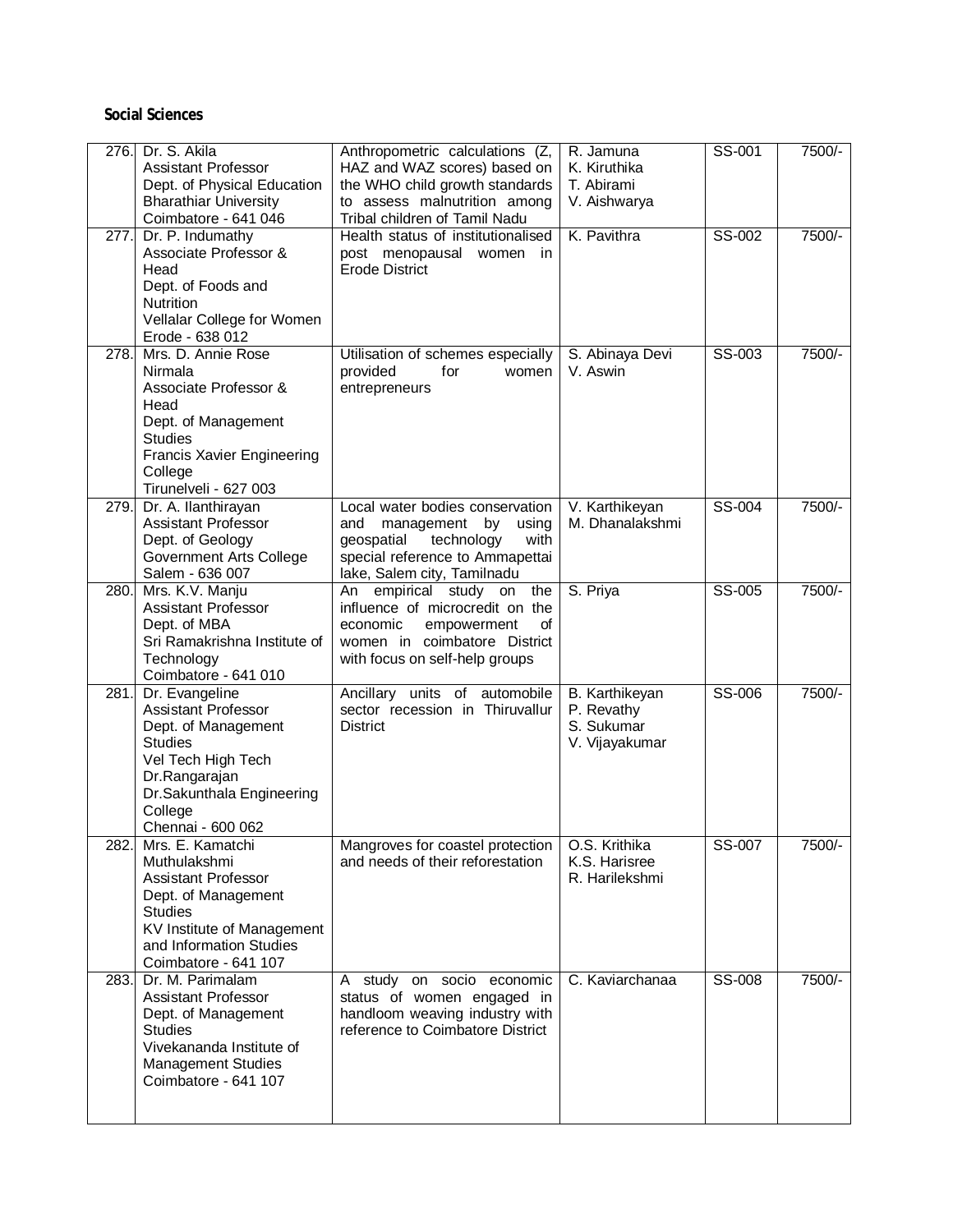| 284. | Mr. S. Shahul Ameed<br><b>Assistant Professor</b><br>Dept. of Management<br><b>Studies</b><br>Karpaga Vinayaga College<br>of Engineering and<br>Technology<br>Kanchipuram - 603 308                               | study<br>promotional<br>A<br>on<br>strategies for self help groups<br>(SHGs) product in Tamilnadu                                                         | S. Manju<br>N. Haritha                                        | SS-009 | 7500/- |
|------|-------------------------------------------------------------------------------------------------------------------------------------------------------------------------------------------------------------------|-----------------------------------------------------------------------------------------------------------------------------------------------------------|---------------------------------------------------------------|--------|--------|
| 285. | Dr. P. Karthikeyan<br>Assistant Professor<br>School of Management<br><b>Studies</b><br>Kongu Engineering College<br>Erode - 638 060                                                                               | Can livestock be the game<br>enhancing<br>the<br>changer in<br>farmers income? - a case study<br>with reference to Erode District                         | S. Sanchay<br>Prathap<br>K.K. Sree Sangeeth<br>S. Arunprakash | SS-010 | 7500/- |
| 286. | Dr. A. Ananth<br>Associate Professor<br>Gnanam School of<br><b>Business</b><br>Thanjavur - 613 402                                                                                                                | A Study on impact of GST in<br>SMEs with special reference to<br><b>Thanjavur District</b>                                                                | S. Sandhiya<br>K. Padmapriya                                  | SS-011 | 7500/- |
| 287. | Dr. K.C. Praveen<br><b>Assistant Professor</b><br>Dept. of Management<br><b>Studies</b><br>Rathnavel Subramaniam<br>College of Arts and Science<br>Coimbatore - 641 402                                           | organic farming<br>A study on<br>adopted<br>practices<br>by<br>agriculturists at Palladam taluk,<br>Tiruppur district                                     | Syed Ibrahim<br>S. Santhosh                                   | SS-012 | 7500/- |
| 288. | Ms. Geethanjali<br>Dept. of Food and Nutrition<br>Mother Teresa Women's<br>University<br>Madurai - 625 019                                                                                                        | Empowerment of transgender<br>people through intervention and<br>food processing skill training                                                           | A. Carolin Shanthi                                            | SS-013 | 7500/- |
| 289. | Dr. D. Yuvaraj<br><b>Assistant Professor</b><br>Dept. of Geography<br><b>Government Arts College</b><br>Coimbatore - 641 018                                                                                      | sprawl<br>analysis<br>Urban<br>of<br>Coimbatore city using geospatial<br>technology                                                                       | T. Radhakrishnan                                              | SS-014 | 7500/- |
| 290. | Mrs. R. Saranya<br><b>Assistant Professor</b><br>Dept. of Management<br><b>Studies</b><br>Dr. N.G.P. Institute of<br>Technology<br>Coimbatore - 641 048                                                           | A study and analysis of impact<br>of working women in IT sector<br>(Night shift) and their lifestyle<br>with reference to Coimbatore<br>city              | Marriamma Steven<br>S. Keerthana                              | SS-015 | 7500/- |
| 291. | Mr. N. Karthikeyan<br>Assistant Professor<br>Dept. of Management<br>Sri Krishna College of<br>Technology<br>Coimbatore - 641 042                                                                                  | Social<br>inclusion<br>through<br>Pradhan<br>Mantri Jan Arogya<br>Yojana (PM-JAY)-A study to<br>measure the impact in rural<br>areas of Coimbatore        | C. S. Arul Selvan<br>K. Sathiya Priyan<br>M. Dhanuskodi       | SS-016 | 7500/- |
| 292. | Dr. V. Premala Priyadarsini<br>Professor<br>Dept. of Food Service<br>Management & Dietetics<br>Avinashilingam Institution<br>for Home Science and<br><b>Higher Education for</b><br>Women<br>Coimbatore - 641 043 | Nurturing holistic health among<br>visually challenged adolescent<br>boys<br>and<br>girls<br>through<br>technology assisted intervention<br>for inclusion | Nabina Lawoti                                                 | SS-017 | 7500/- |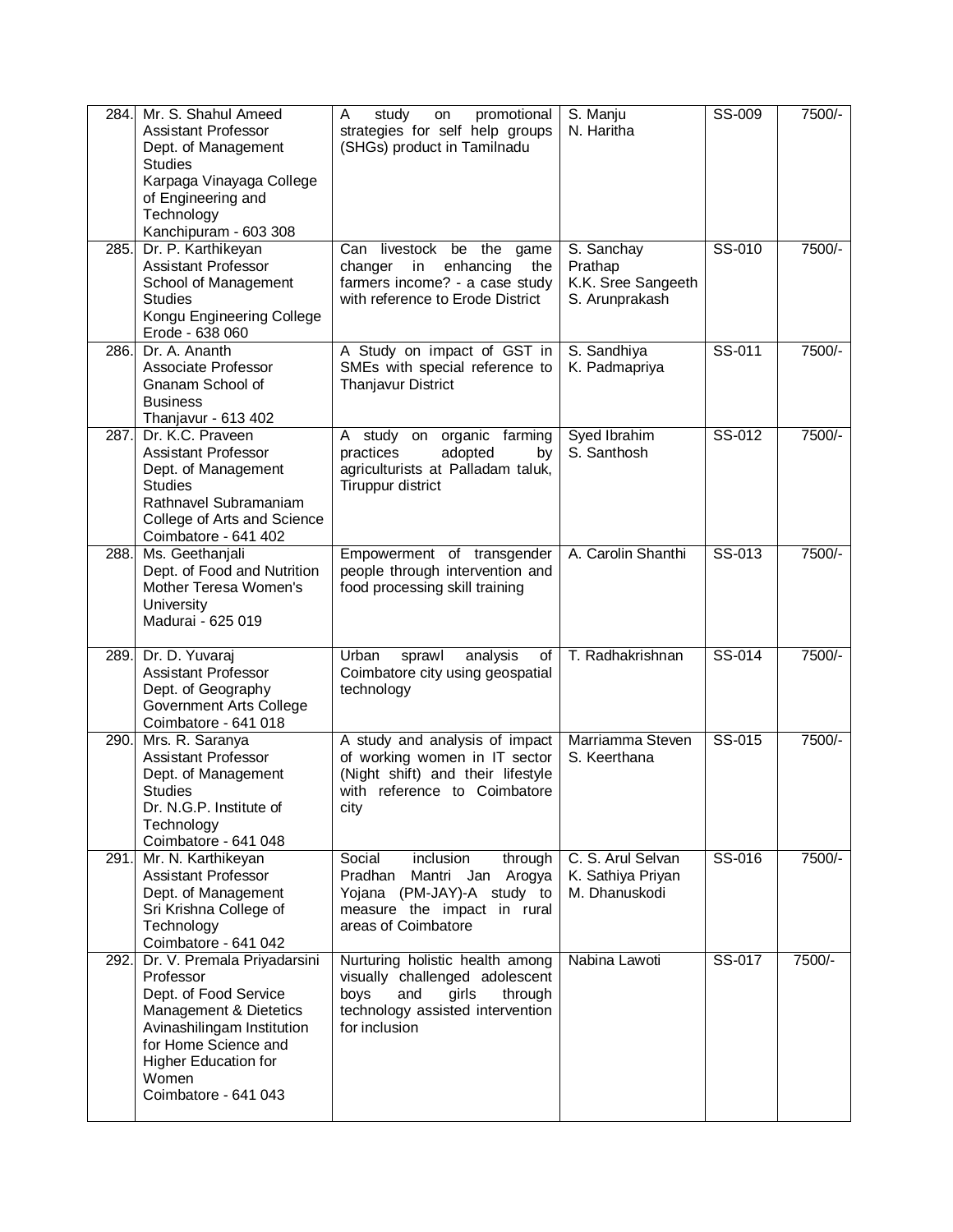| 293. | Dr. A. Jafersadhiq<br><b>Assistant Professor</b><br>Dept. of Management<br><b>Studies</b><br>Erode Sengunthar<br><b>Engineering College</b><br>Erode - 638 057                        | A study on impact of GST on<br>small scale industries at Erode<br>district                                                                                                                           | S. Nagalakshmi                                                         | SS-018 | 7500/- |
|------|---------------------------------------------------------------------------------------------------------------------------------------------------------------------------------------|------------------------------------------------------------------------------------------------------------------------------------------------------------------------------------------------------|------------------------------------------------------------------------|--------|--------|
| 294. | Dr. K. Pradeepa<br>Veerakumari<br><b>Assistant Professor</b><br>Dept. of Statistics<br><b>Bharathiar University</b><br>Coimbatore - 641 046                                           | A progressive awareness study<br>on significance of renewable<br>energy resources and its impact<br>on society                                                                                       | B. Geetha<br>L. Prabhadevi<br>R. Yamuna                                | SS-019 | 7500/- |
| 295. | Mr. R. Senkotuvel<br><b>Assistant Professor</b><br>Dept. of Commerce<br>Muthayammal College of<br>Arts and Science<br>Namakkal - 637 408                                              | problems<br>study<br>A<br>on<br>and<br>of<br>prospects<br>small<br>scale<br>industries in Salem District                                                                                             | A. Priya<br>P. Priya                                                   | SS-020 | 7500/- |
| 296. | Mr. K. Guru<br>Assistant Professor<br>Dept. of Management<br><b>Studiess</b><br><b>SRM Valliammai</b><br><b>Engineering College</b><br>Kattankulathur - 603 203                       | Imparting knowledge on solid<br>waste mangement for municipal<br>workers of Chengalpet Taluk<br>with reference to "Hand in Hand<br>India" SWM project                                                | N. Ajith Kumar<br>K. Akshay<br>A. Jayanth                              | SS-021 | 7500/- |
| 297. | Dr. S. Lakshmipriya<br><b>Assistant Professor</b><br>Dept. of Business<br>Administartion<br>Sri Krishna Arts and<br>Science College<br>Coimbatore - 641 008                           | Eradication<br>of<br>manual<br>scavenging<br>by<br>usage<br>οf<br>Genrobotics towards uplifting<br>the health and welfare status of<br>scheduled<br>caste scavenging<br>women in coimbatore district | J.X. Shalini                                                           | SS-022 | 7500/- |
| 298. | Dr. Priya Sethuraman<br>Associate Professor<br>Dept. of Management<br><b>Studies</b><br>St. Joseph's College of<br>Engg.Chennai - 600 119                                             | Construction<br>0f<br>mental<br>behaviour model of suicidal<br>ideation among students                                                                                                               | S. Sneha<br>S. Naresh Krishnan<br>J. Sharon Bercy<br>C.S. Srivatsan    | SS-023 | 7500/- |
| 299. | Mrs. C. Dhanya<br><b>Assistant Professor</b><br>Dept. of Management<br><b>Studies</b><br>Dr. N.G.P. Institute of Tech.<br>Coimbatore - 641 048                                        | A study and analysis of bio-<br>medical<br>waste<br>management<br>process in the selected hospitals<br>reference<br>with<br>special<br>to<br>Coimbatore city                                         | R. Santhiya<br>R.<br>Pragatheeswaran                                   | SS-024 | 7500/- |
| 300. | Dr. A. Vijaykumar<br>Professor, Dept. of EEE<br>Anjalai Ammal Mahalingam<br><b>Engineering College</b><br><b>Tiruvarur - 614 403</b>                                                  | Smart<br>rainwater<br>harvesting<br>system with well recharging for<br>home using solar power                                                                                                        | S. Gokul Raj<br>R. Mohamed Aslam<br>D. Nithish Kumar<br>G. Vijay Anand | SS-025 | 7500/- |
| 301. | Dr. M. Priya<br><b>Assistant Professor</b><br>School of Home Science<br>Avinashilingam Institution<br>for Home Science and<br><b>Higher Education for</b><br>Women, Coimbatore-641043 | Anxiety among natural art and<br><b>IVF</b> pregnant mothers                                                                                                                                         | Thongam Victory<br>Khanganbi                                           | SS-026 | 7500/- |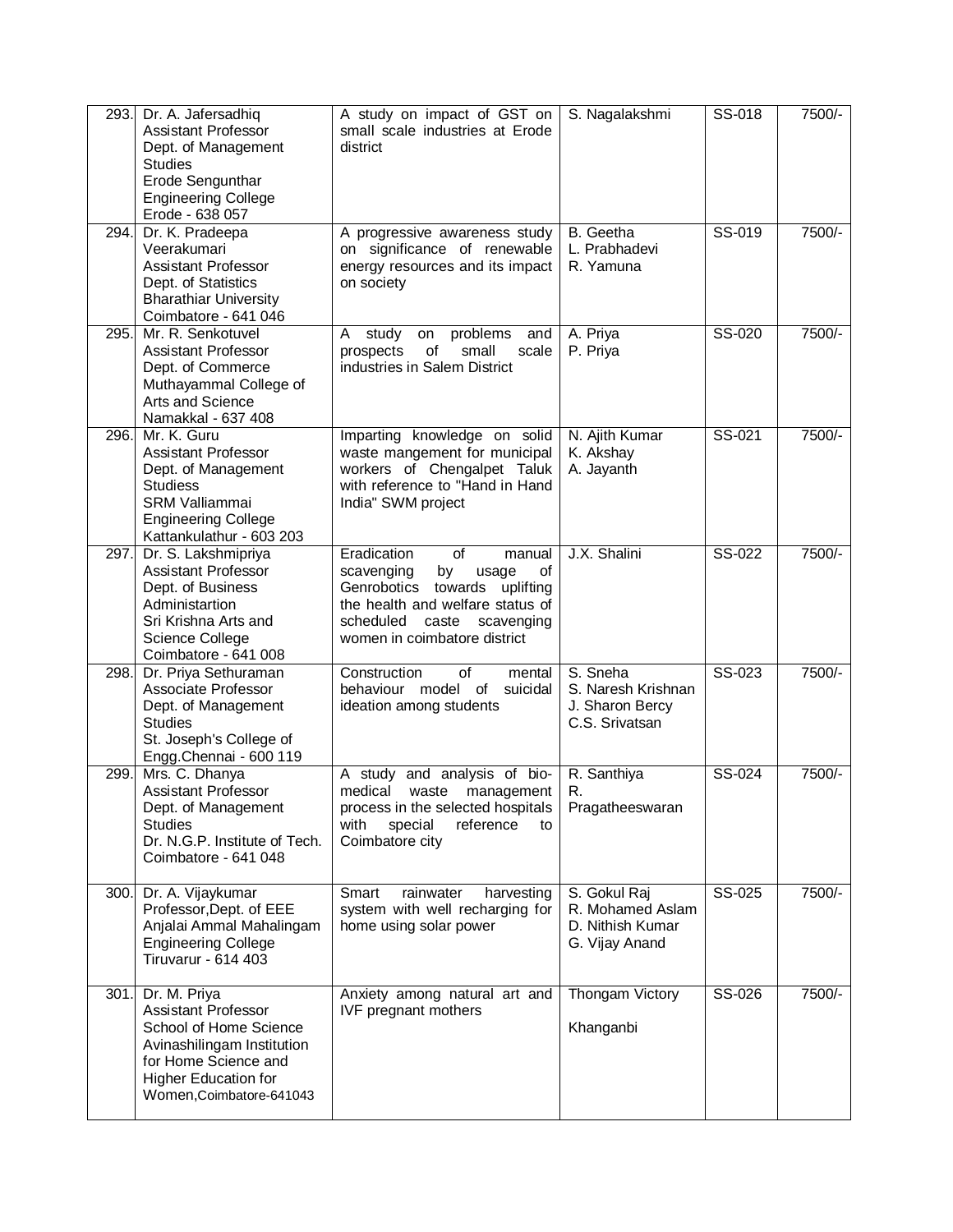| 302.              | Dr. J. Chandrakhanthan<br><b>Assistant Professor</b><br>School of Management<br>Sri Krishna College of Tech<br>Coimbatore - 641 042                                    | Orphanage kids                                                                                                                                                                              | N. Divya<br>V. Indhumathi                                       | SS-027        | 7500/- |
|-------------------|------------------------------------------------------------------------------------------------------------------------------------------------------------------------|---------------------------------------------------------------------------------------------------------------------------------------------------------------------------------------------|-----------------------------------------------------------------|---------------|--------|
| 303.              | Dr. P. Arul<br>Associate Professor<br>Dept. of Geography<br><b>Government Arts College</b><br>Salem - 636 007                                                          | Evaluation and exploration of<br>the eco tourism potential and<br>livelihood<br>enhance<br>the<br>of<br>aboriginals in Yelagiri Hill, Tamil<br>Nadu State by using geospatial<br>technology | R. Girinath                                                     | SS-028        | 7500/- |
| 304.              | Mr.S.Parthasarathy<br>Professor, Dept. of EEE<br>New Prince Shri Bhavani<br>College of Engineering and<br>Technology<br>Chennai-600073                                 | Robotic child rescuer from open<br>deep bore well                                                                                                                                           | M.Dhakshinamoorthy<br>R.Vijayabalaji                            | SS-029        | 7500/- |
| 305.              | Ms. J. Harine Sargunam<br><b>Assistant Professor</b><br>PG & Research Dept. of<br><b>Nutrition and Dietetics</b><br>Jamal Mohamed College<br>Tiruchirappalli - 620 020 | Effect of antioxidant-rich punch<br>by incorporation of cinnamon<br>(cinnamomum varum) for colon<br>cancer                                                                                  | P. Mahalakshmi                                                  | SS-030        | 7500/- |
|                   | <b>Veterinary Sciences</b>                                                                                                                                             |                                                                                                                                                                                             |                                                                 |               |        |
| 306.              | Dr.P.C.Sakthivel<br><b>Assistant Professor</b><br>Dept. of Animal Nutrition<br>Veterinary College and<br>Res.Inst., Namakkal-637002                                    | Serum biochemical and lipid<br>profile of broiler supplemented<br>with different sources of lauric<br>acid                                                                                  | T.Hemalatha                                                     | $VS-001$      | 7500/- |
| 307.              | Dr.K.Anbarasu<br><b>Assistant Professor</b><br>Dept. of Biotechnology<br>Periar Maniammai Inst. Of<br>Science and Technology<br>Thanjavur-613403                       | Development of Herbal medicine<br>for treatment of bovine mastitis                                                                                                                          | Abarna<br>Balamurugan<br>Rishikumar S<br>Kilurudeen S           | $VS-002$      | 7500/- |
| 308.              | Dr.K.Senthilkumar<br><b>Assistant Professor</b><br>Dept. of VGO<br>Veterinary College and<br>Research Institute<br>Namakkal-637002                                     | Efficacy of induction of estrum<br>administration<br>ethno<br>of<br>bv<br>veterinary medicines (EVM) in<br>Anestrus cows                                                                    | R.Ruthrakumar<br>S.Senthamizhan<br>G.Sathriyan<br>V.Bathmanaban | VS-003        | 7500/- |
| 309.              | Dr.D.Arunkumar<br><b>Assistant Professor</b><br>Dept. of Biotechnology<br>Shri Nehru Maha Vidyalaya<br>College of Arts and Science<br>Coimbatore-641050                | A study on enhancing the feed<br>supplement in crossbred cows<br>for sustainable milk production<br>using protein nanofibrils (PNF's)<br>in small holder dairy farms                        | S.Sreeja                                                        | <b>VS-004</b> | 7500/- |
| 310.              | Dr.S P Malarkannan<br><b>Assistant Professor</b><br>Arul Anandhar College<br>Karumathur-625514                                                                         | Development<br>of<br>therapeutic<br>flavoured milk incorporated with<br>drumstick<br>flower<br>for<br>management of diabetics and<br>Libido                                                 | K.Kishore                                                       | $VS-005$      | 7500/- |
| $\overline{3}11.$ | Dr.A.Arulmozhi<br><b>Assistant Professor</b><br>Dept. of Veterinary<br>Pathology<br>Veterinary College and<br>Research Institute<br>Namakkal-637002                    | Evaluation of antibacterial effect<br>of sangam kuppi (Clerodendron<br>inerme)<br>against<br>poultry<br>pathogens                                                                           | P.Shanmugavadivu                                                | VS-006        | 7500/- |